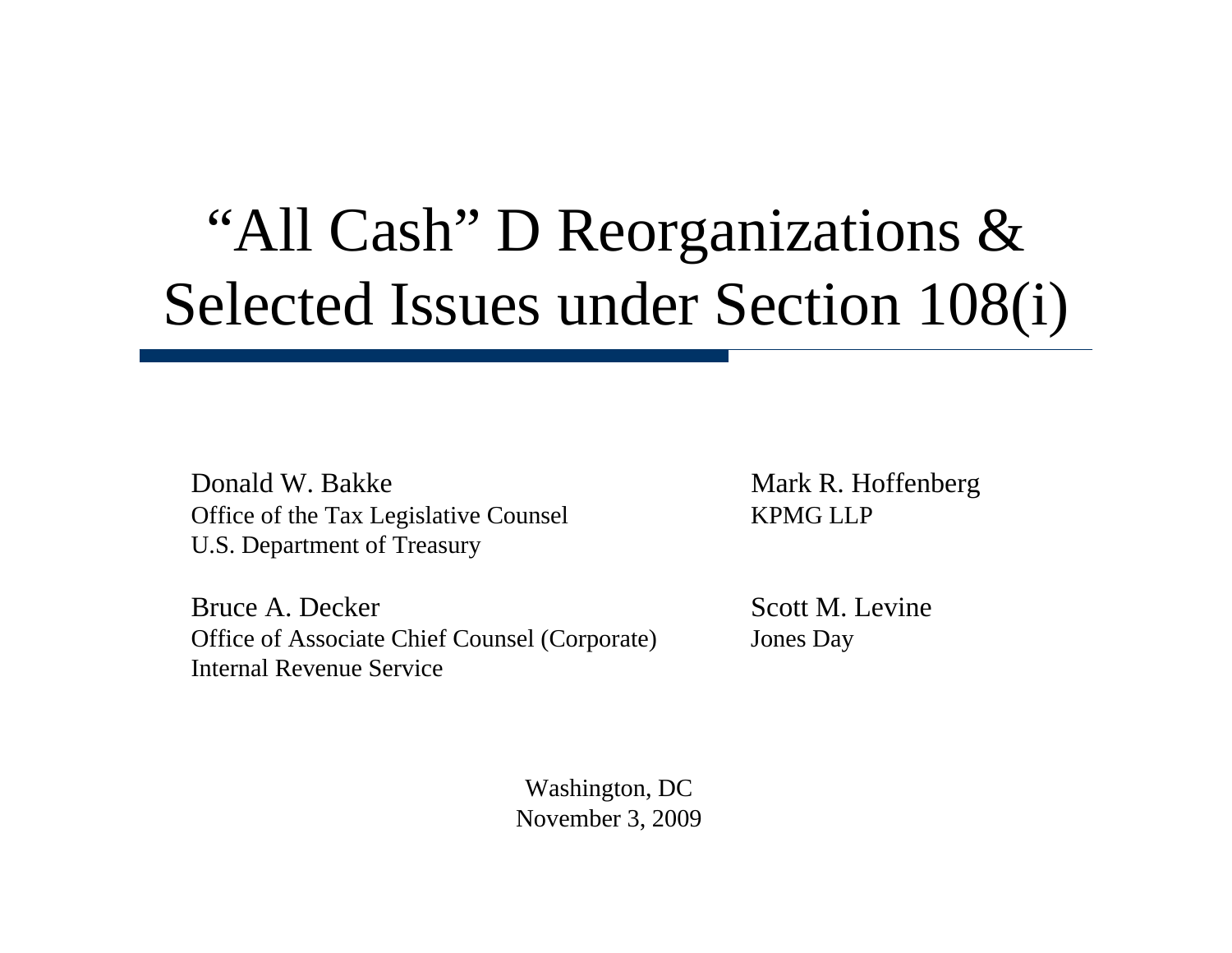# D Reorganizations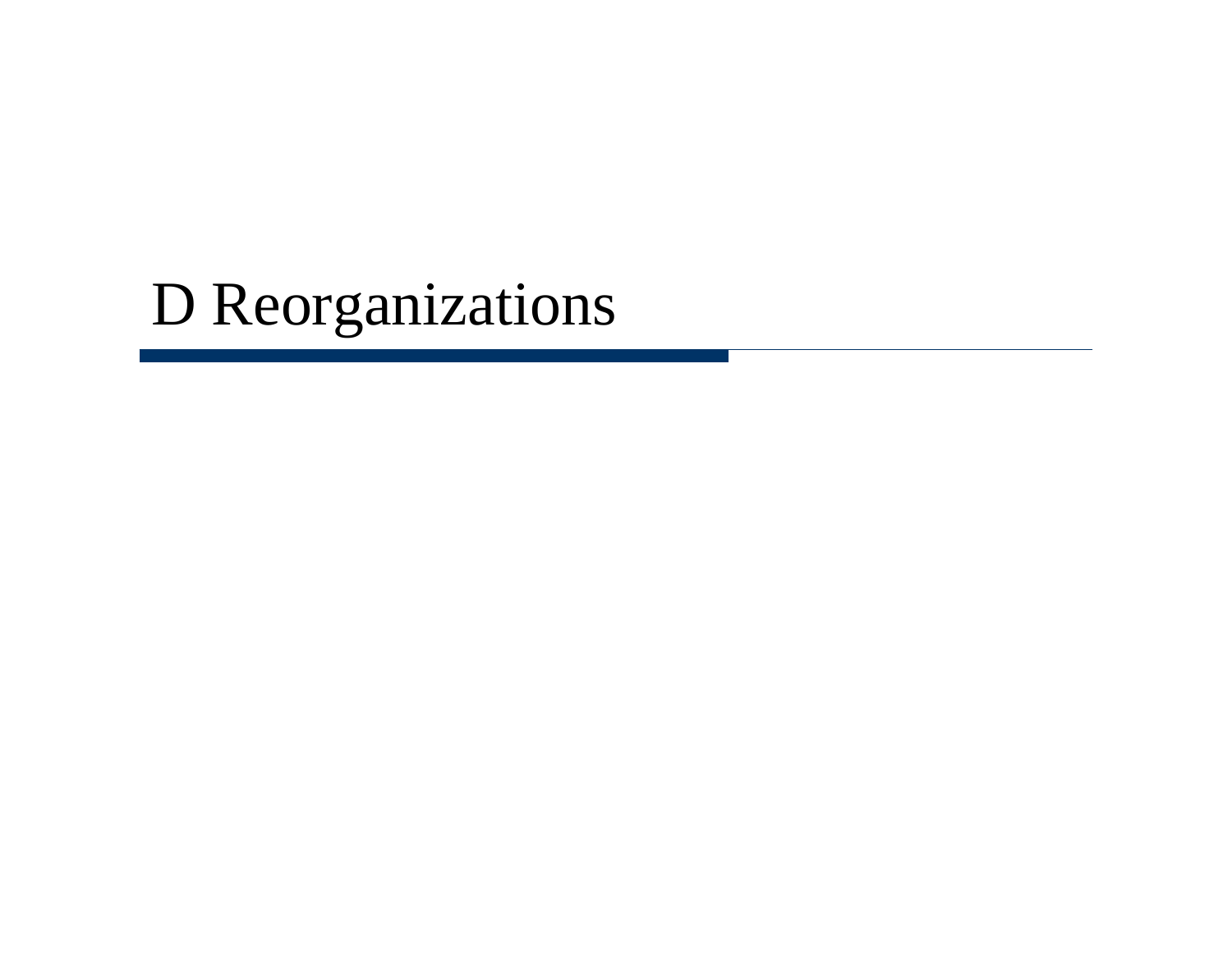### "D" Reorganization Requirements

- The Distribution Requirement
	- The *stock*, *securities*, and other properties received by the target corporation ("T"), as well as T's other properties, must be distributed to the T shareholders in pursuance of the plan of reorganization. I.R.C.  $\S$ § 354(b)(1)(B), 368(a)(1)(D).
- The "Substantially All" Requirement
	- The acquiring corporation ("Acq") must acquire "substantially all" of T's assets. I.R.C.  $\hat{\S}$  354(b)(1)(A).
- The Control Requirement
	- T must transfer all or a part of its assets to Acq and, immediately after the transfer, T or T's shareholders, must be in "control" of Acq.
	- "Control" as defined in section  $368(a)(2)(H)(i)$  (referencing section 304(c)).
- The Continuity of Shareholder Interest ("COI") Requirement
	- Not clear whether there is a COI requirement in an acquisitive "D" reorganization. *See* Treas. Reg. § 1.368-1(b) ("[r]equisite to a reorganization… [is] (except as provided in section  $368(a)(1)(D)$  a continuity of interest as described in [Treas. Reg. section  $1.368-1(e)$ .").
- The Continuity of Business Enterprise Requirement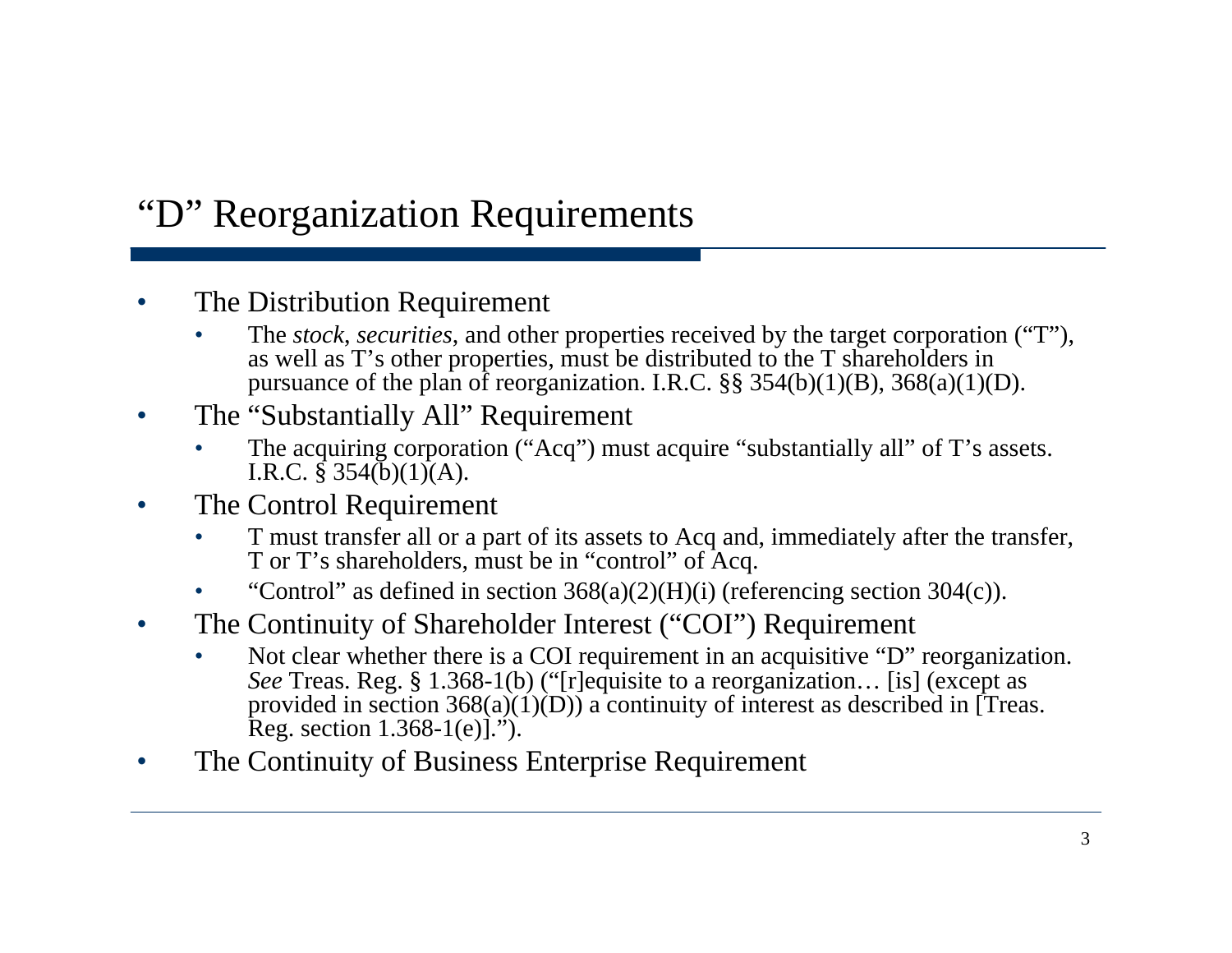### Topics to be Discussed

#### • "All Cash" D Reorganizations

- Inaccessible basis in nominal share
- Applicability of Treas. Reg. section 1.368-2T(*l*) to sections 354, 356, and 361
- The nominal share when target has multiple classes of stock
- Treatment of the nominal share in consolidation
- Continuity of Shareholder Interest
	- Does it apply to a D reorganization?
	- If so, how?
- Liquidation-Reincorporation
	- Status of "alter ego" doctrine in light of Treas. Reg. section 1.368-2(k)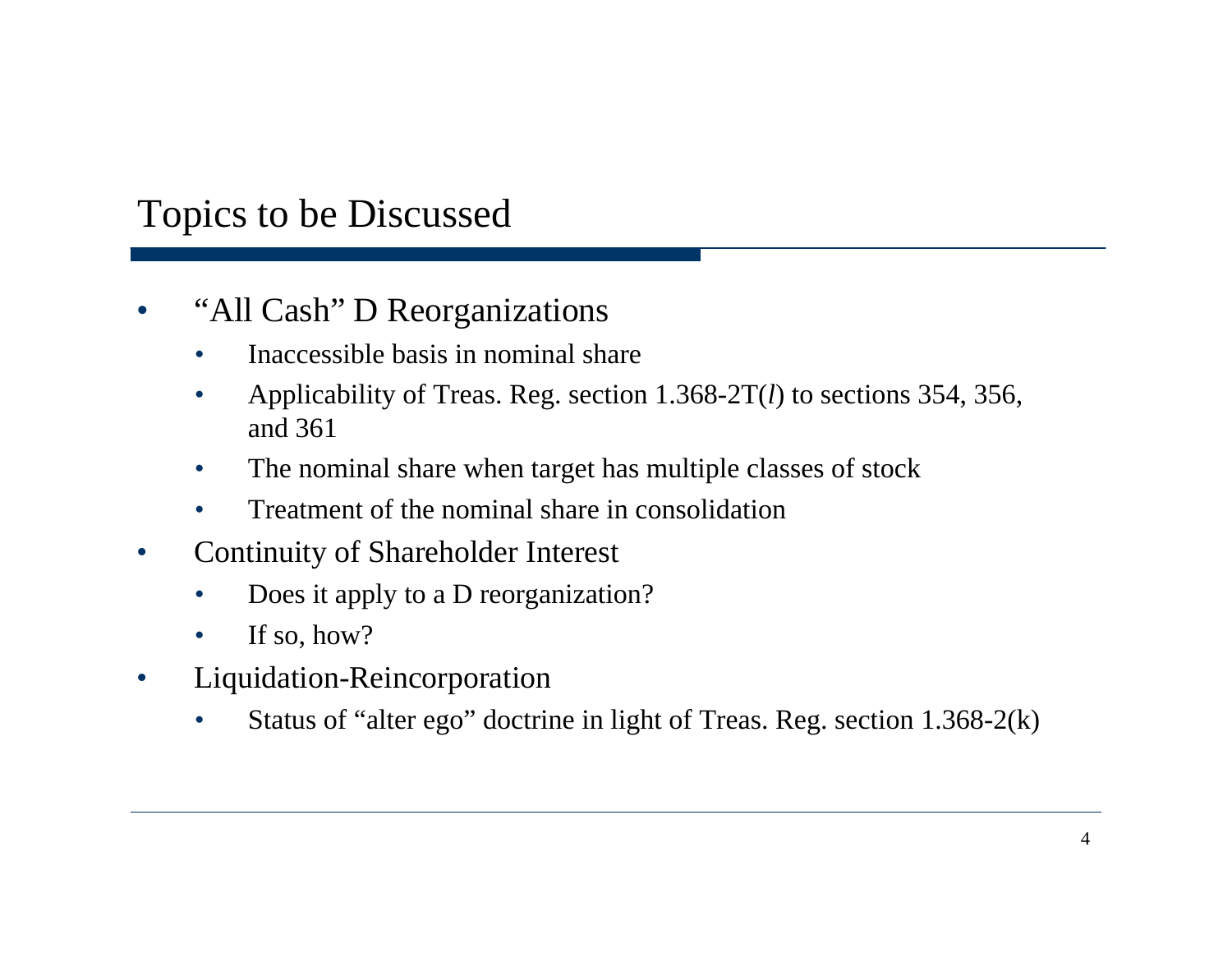# "All Cash" D Reorganizations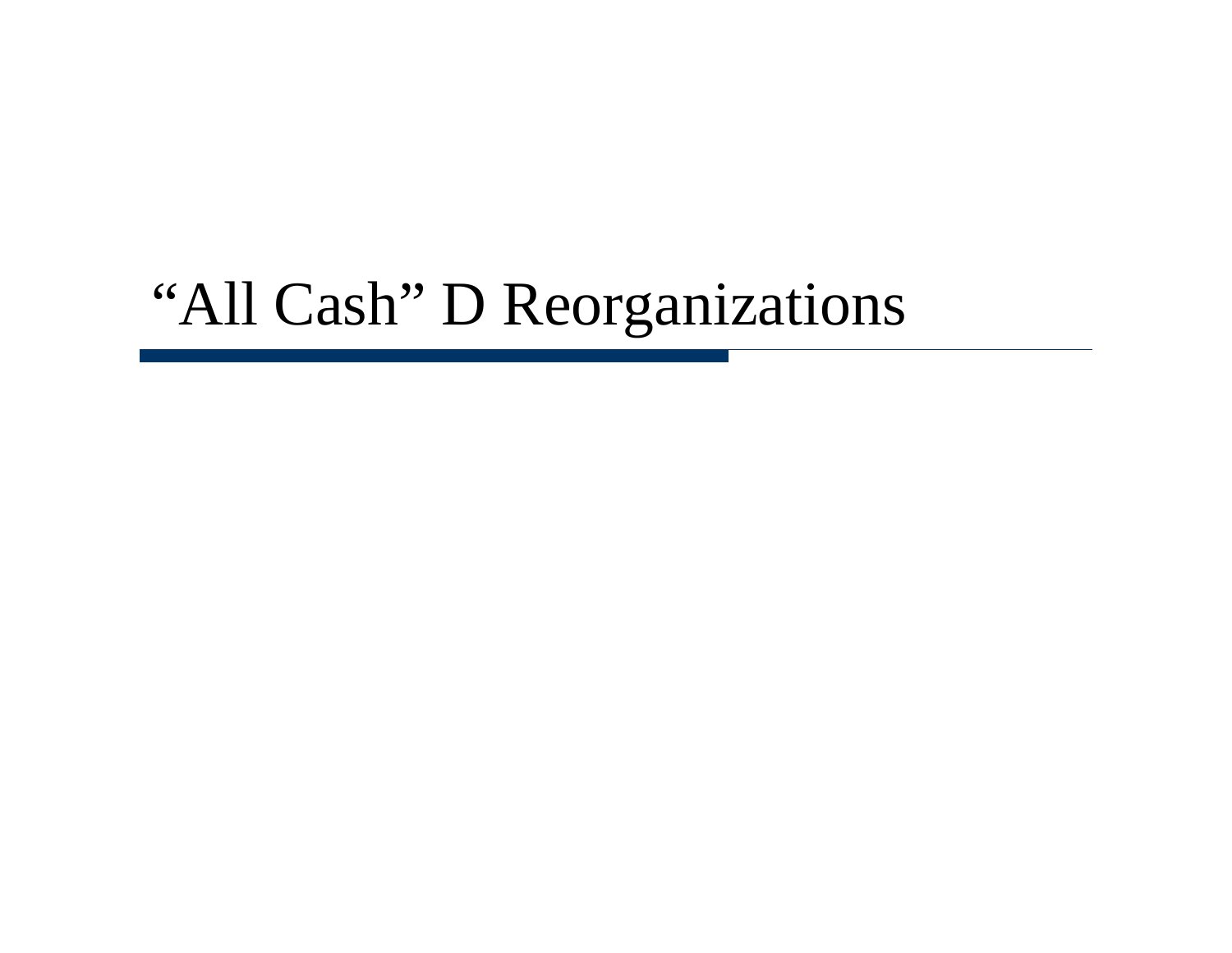### Rev. Rul. 70-240, 1970-1 C.B. 81



- X transferred all of its operating assets to Y for cash in a value-for-value exchange and then liquidated.
- IRS concluded that actual issuance and distribution of Y stock is not necessary to satisfy the distribution requirement where the same person owns all of the stock of X and Y in identical proportions. Such an issuance would constitute a "meaningless gesture."
- IRS also concluded that B's receipt of the sale proceeds upon X's liquidation was determined pursuant to section 356(a)(2).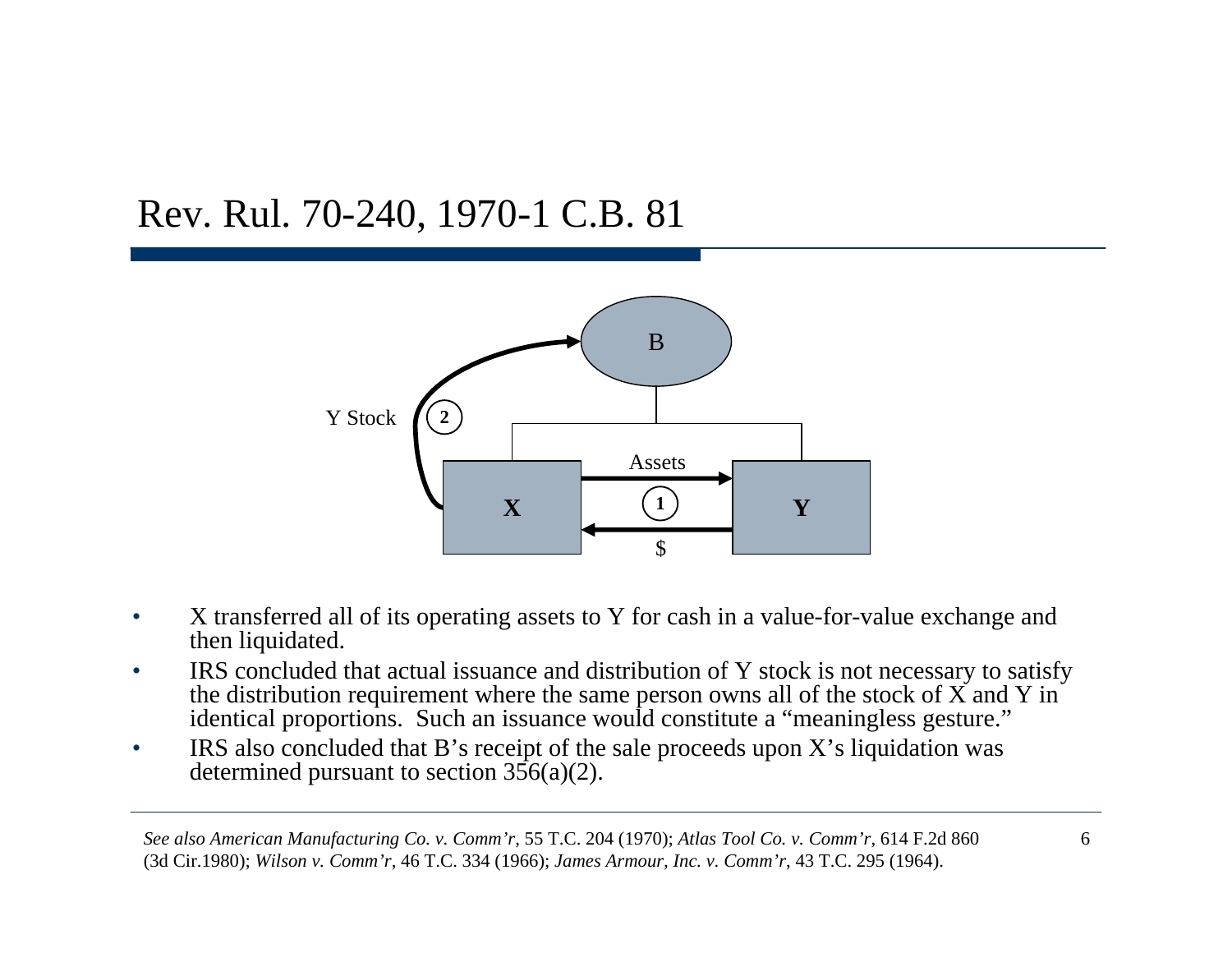### P.L.R. 200551018 (Sept. 15, 2005)



- TP represented that Newco Notes were indebtedness for federal income tax purposes.
- IRS ruled that Newco may amortize TP goodwill acquired from "purchase" of TP's business under section 197.
- IRS implicitly determined that the transaction did not qualify as a D reorganization presumably because the distribution requirement was not satisfied.
	- Issuance of Newco stock would not have been a "meaningless gesture" because proportionate ownership of TP and Newco were not identical.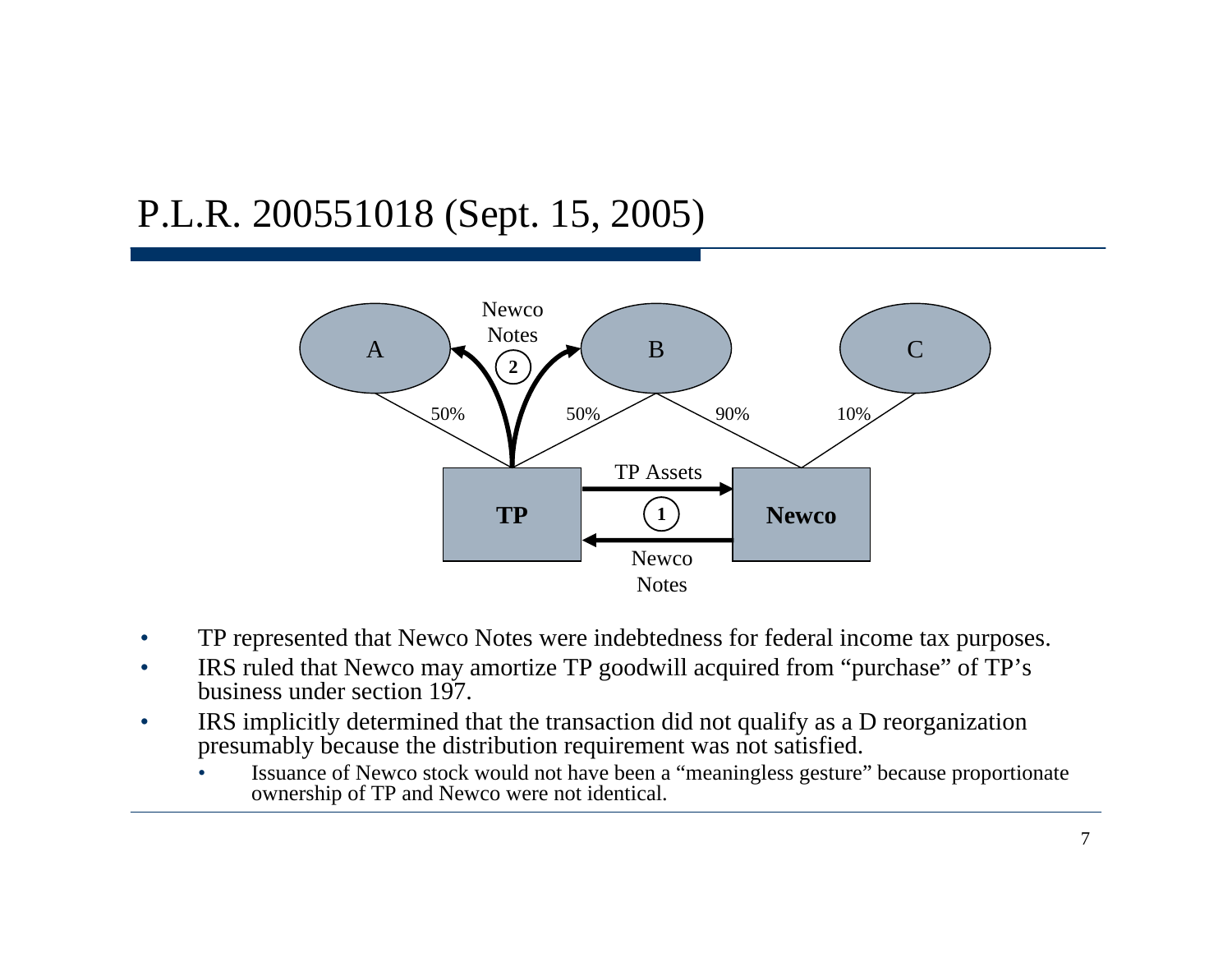### Temp. Treas. Reg. Section 1.368-2T( *l* )

- If the *same person or persons* own, directly or indirectly, all of the stock of T and Acq in *identical proportions* then a transaction otherwise described in section  $368(a)(1)(D)$  will be treated as satisfying the distribution requirements of sections  $368(a)(1)(D)$  and  $354(b)(1)(B)$ notwithstanding that there is no actual issuance of stock and/or securities of Acq.
- In such cases, Acq will be deemed to issue a *nominal share* ("NS") of its stock to T in addition to the actual consideration exchanged for T's assets.
- The NS of Acq stock will then be *deemed distributed* by T to T's shareholders and, where appropriate, further transferred through chains of ownership to the extent necessary to reflect the actual ownership of T and Acq.
- Treas. Reg. section 1.368-2T( *l*) sunsets on December 18, 2009.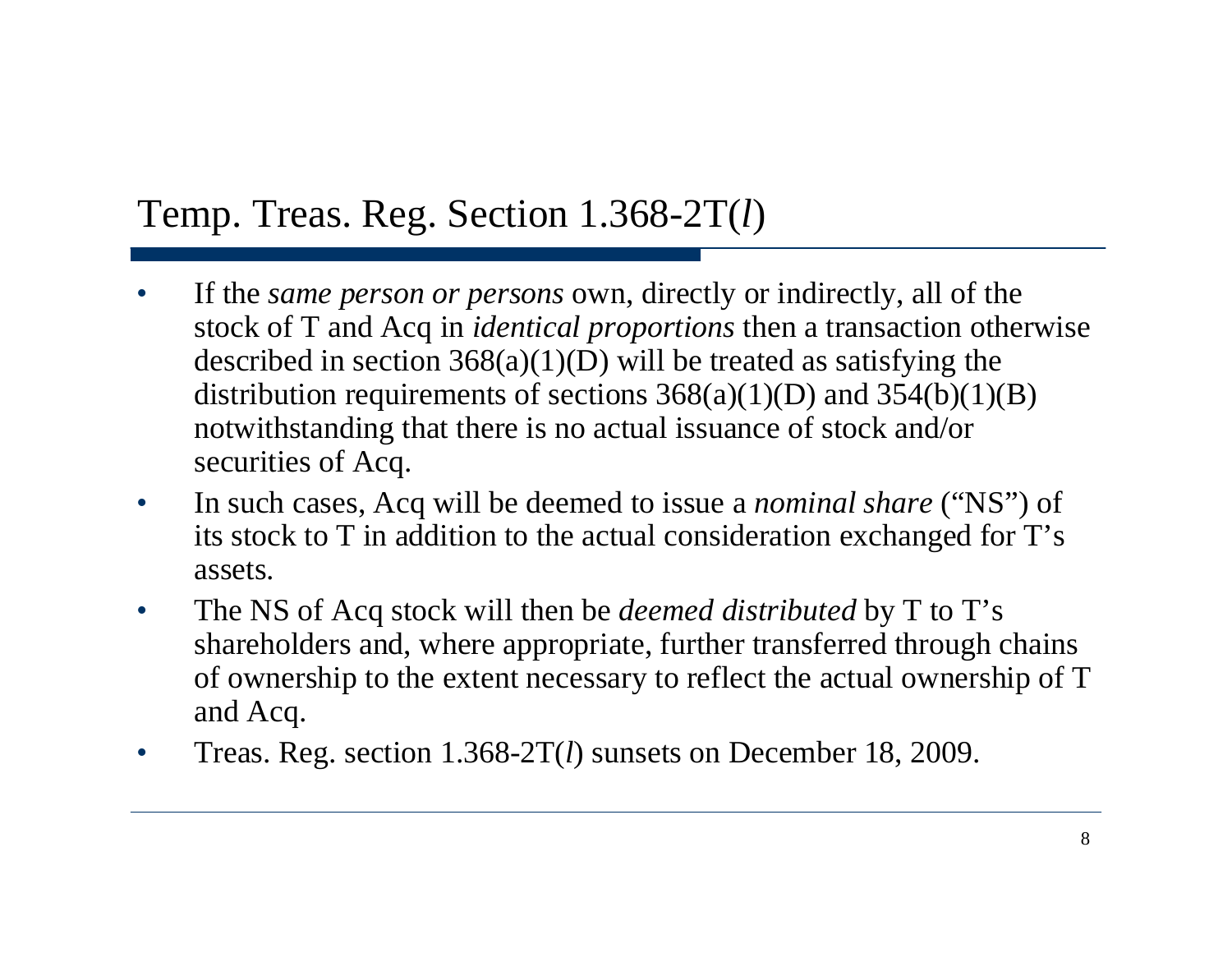#### Example 1: Treas. Reg. Section 1.368-2T( *l*) Mechanics



- Acq acquires T's assets in exchange for cash equal to the fair market value of T's assets followed by the liquidation of T whereby T distributes the cash to S1.
- Pursuant to Treas. Reg. section 1.368-2T(*l*)(2) (second sentence): Acq is deemed to transfer a NS of Acq stock (in addition to the cash actually transferred) in Step 1.
- NS deemed distributed to S in Step 2.
	- Pursuant to Treas. Reg. section 1.368-2T(*l*)(2) (last sentence): NS deemed distributed to P in Step 3 in order to reflect the actual ownership of Acq stock.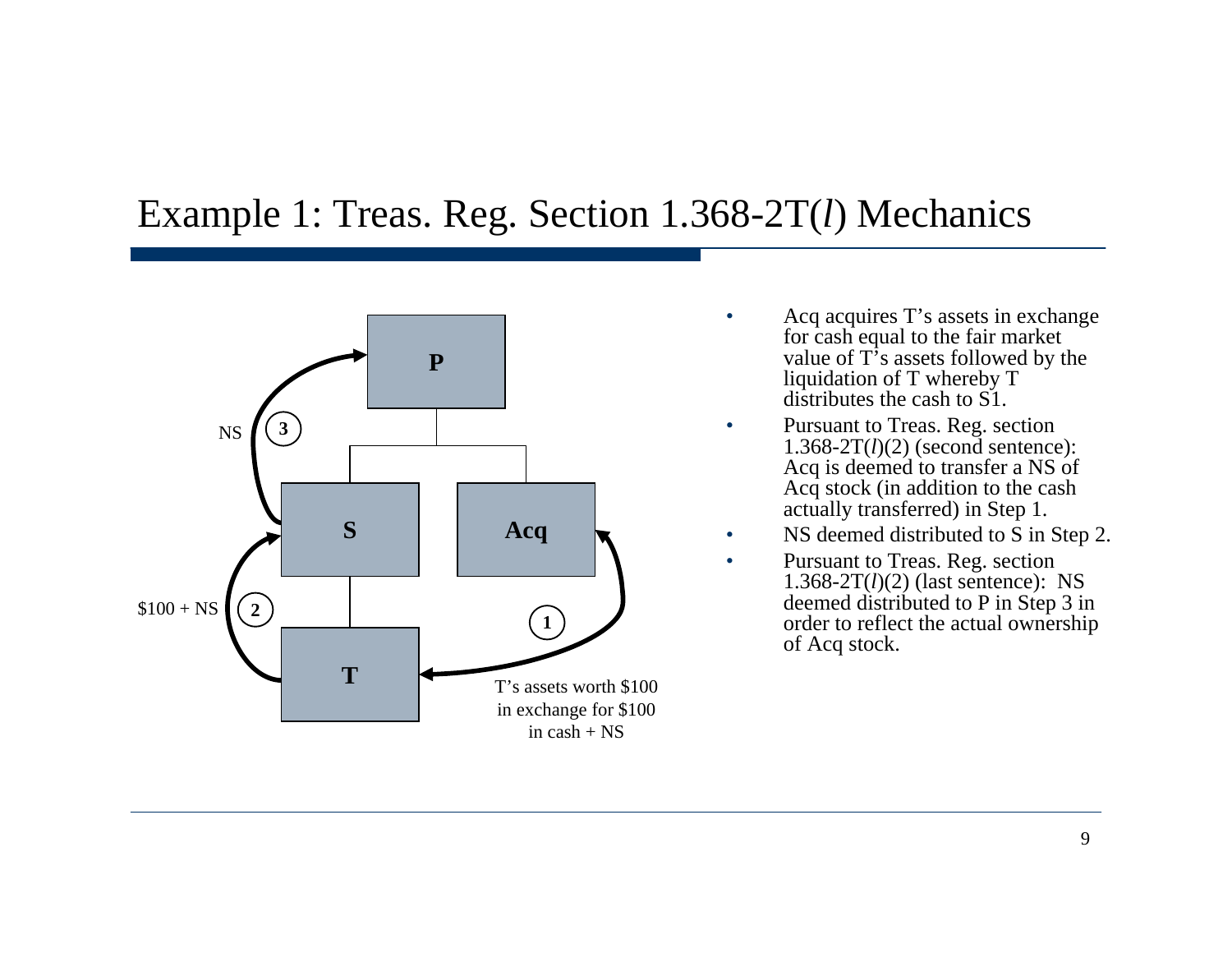#### Example 2: Inaccessible Basis in Nominal Share



- **Acq acquires T's assets in exchange for \$100 followed by T distributing the \$100 to C in complete liquidation.**
- **C's basis in the NS is \$50. I.R.C. § 358(a).**
- **Can C ever access the \$50 basis in the NS?**
- **If C is permitted to later access the \$50 basis in the NS, when is the appropriate time?** 
	- **Upon C's disposition of all of its Acq stock?**
	- **Upon C's disposition of a "specifically identified" Acq share that contains a "nominal segment" with a \$50 basis under Treas. Reg. § 1.358-2?**
	- **Proportionately as C disposes of shares of Acq stock? If so, should C be treated as allocating its remaining \$50 of basis proportionately among its existing Acq shares?**
	- **With respect to C's ability to recognize his built-in loss in his T stock, should there be a different result if instead T received \$99 in cash and one Acq share worth \$1?**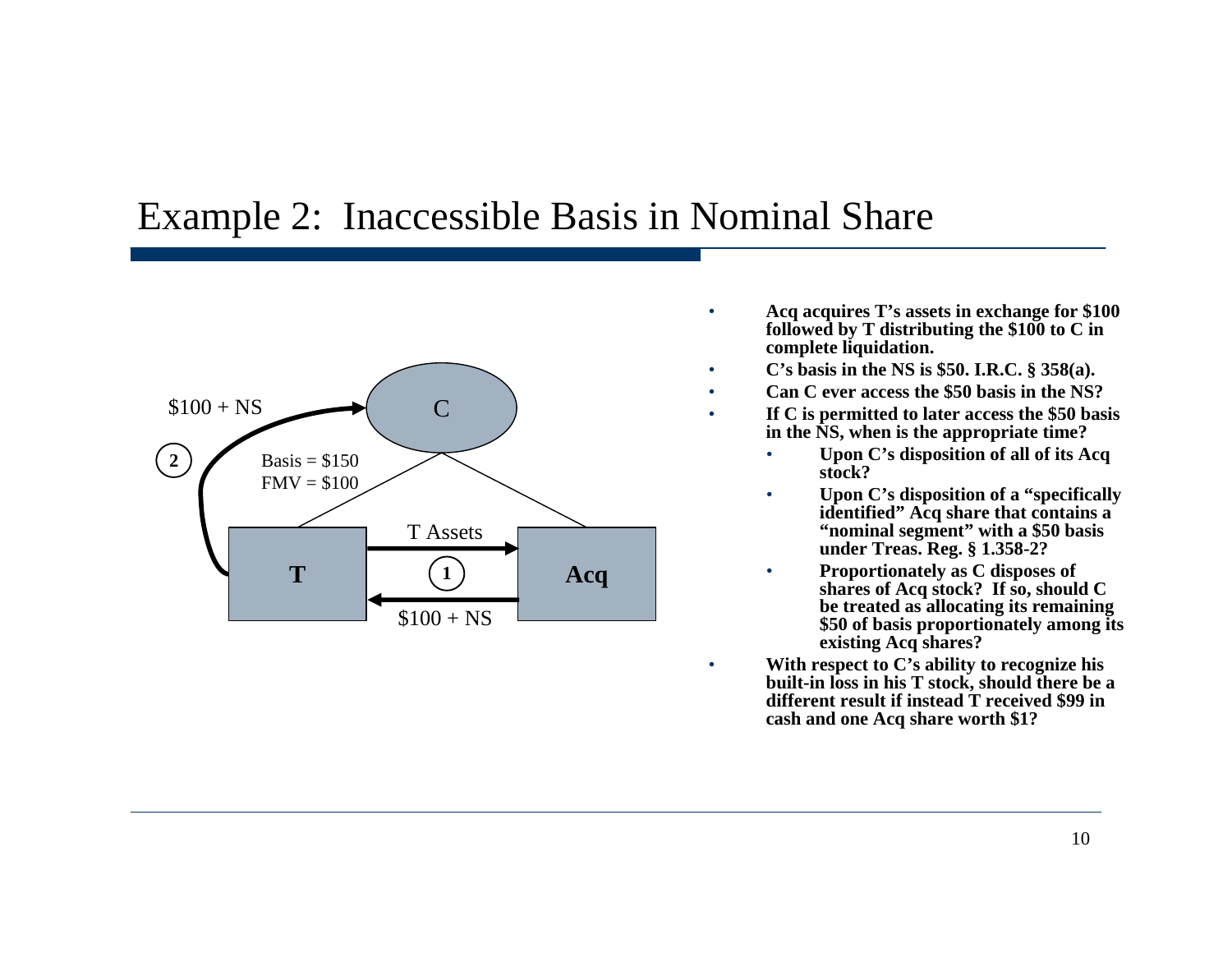Applicability of Treas. Reg. Section 1.368-2T( *l*)(2)(i) to Sections 354, 356, and 361

- Although Treas. Reg. section 1.368-2T(*l*)(2)(i) provides that a NS is deemed issued in an "all cash D reorganization," the deemed NS issuance is for purposes of the distribution requirements under sections 368(a)(1)(D) and 354(b)(1)(B).
- Treas. Reg. section 1.368-2T(*l*)(2)(i) does not explicitly provide that the issuance of a nominal share should be deemed to occur for all purposes of sections 354, 356 and 361 (as well as Treas. Reg. section 1.1502-  $13(f)(3)$ ).
- Section 368 is merely a definitional provision and does not address the tax consequences to Acq, T or the T shareholders in a reorganization.
	- Shareholder tax consequences determined under sections 354 and 356.
	- Corporate level tax consequences determined under section 361.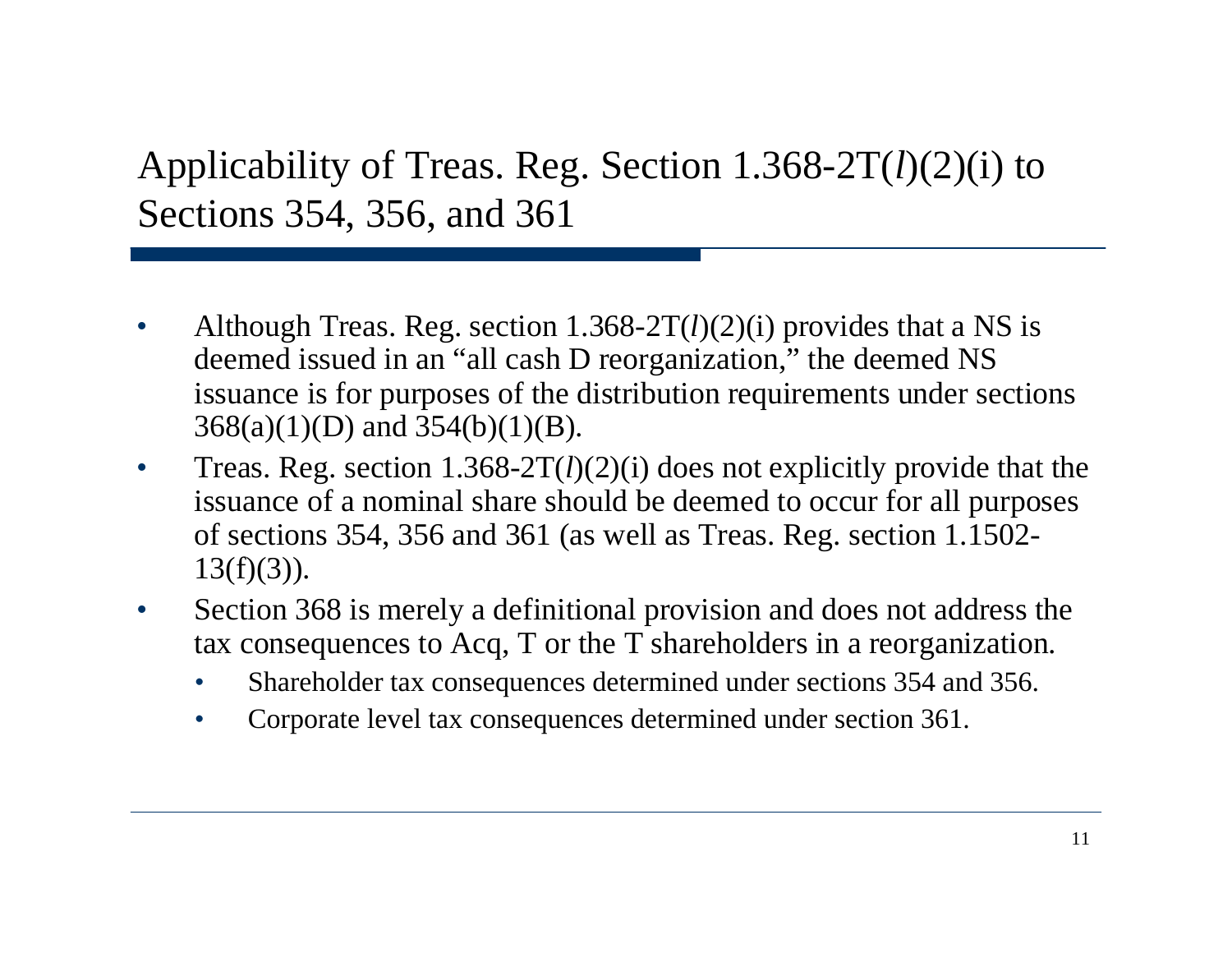# Example 3: Treas. Reg. Section 1.368-2T( *l*) and Multiple Classes of Stock



- **Neither Treas. Reg. section 1.368-2T(***l***) nor Rev. Rul. 70-240 addresses the consequences if T has multiple classes of stock outstanding.**
- **Under current law, C would recognize \$400 of dividend income under section 356(a)(2).** *See* **Rev. Rul. 74-515.**
- **Under Prop. Reg. section 1.354-1(d), is the Acq NS only issued in exchange for the Class A stock or the Class B stock? If so, which one?**
	- **If issued only in exchange for the Class A stock, C would: (1) with respect to the Class A stock, recognize \$400 of dividend income under section 356(a)(2); and (2) with respect to the Class B stock, either recognize (a) no gain or loss under sections 302(a) and 302(b)(3) (T goes out of existence), or (b) \$500 of dividend income under sections 302(d) and 301(c)(1) (if a successor concept is appropriate under these circumstances).**
	- **If issued only in exchange for the Class B stock, C would: (1) with respect to the Class A stock, either recognize (a) a \$400 capital gain under sections 302(a) and 302(b)(3) (T goes out of existence), or (b) \$500 of dividend income under sections 302(d) and 301(c)(1) (if a successor concept is appropriate under these circumstances); and (2) with respect to the Class B stock, recognize no gain or loss under section 356(a)(1).**
- **Alternatively, should NS be split into "segments"? If yes, the result should be the same as under current law.**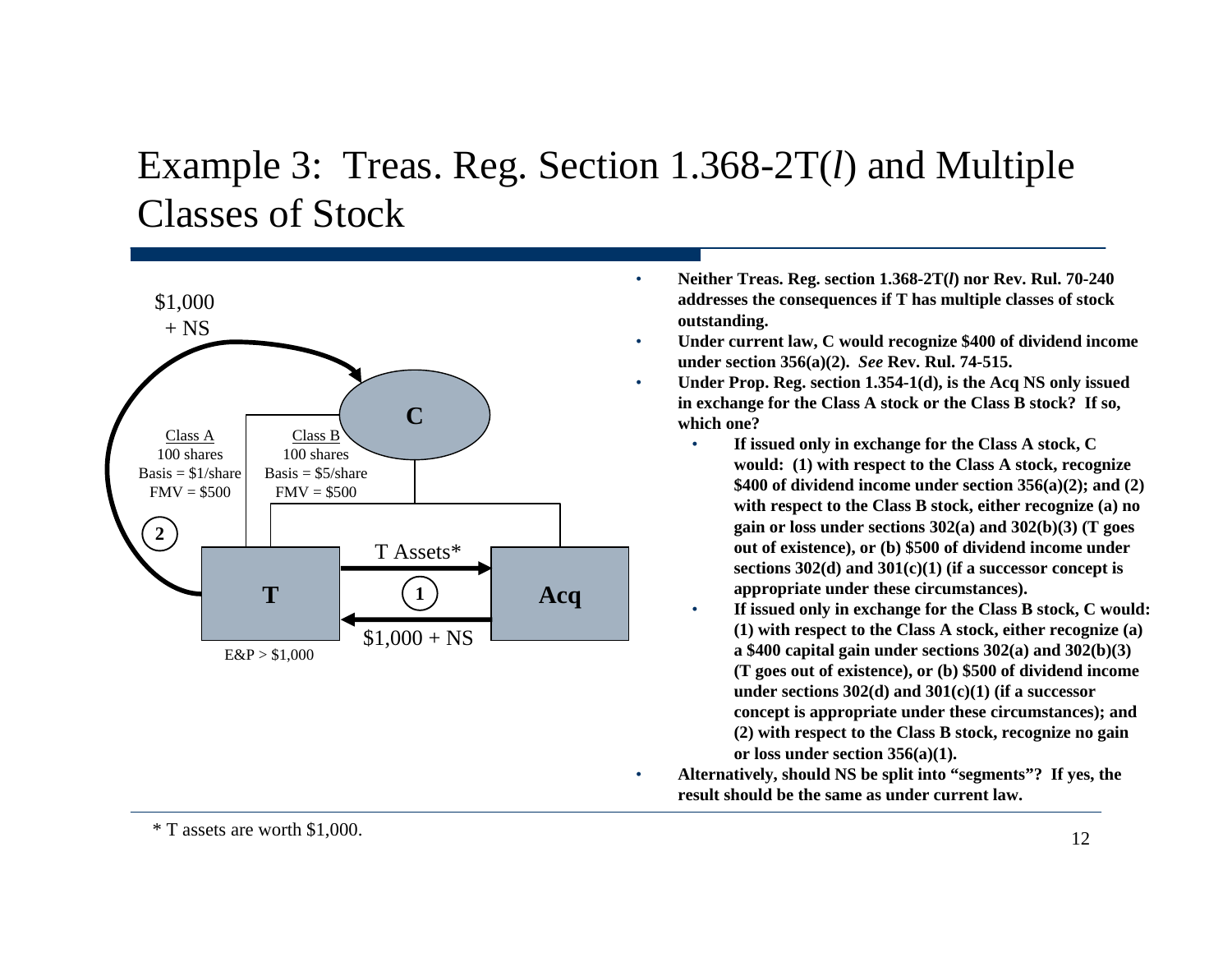# "All Cash" D Reorganizations

# Treatment of the Nominal Share in Consolidation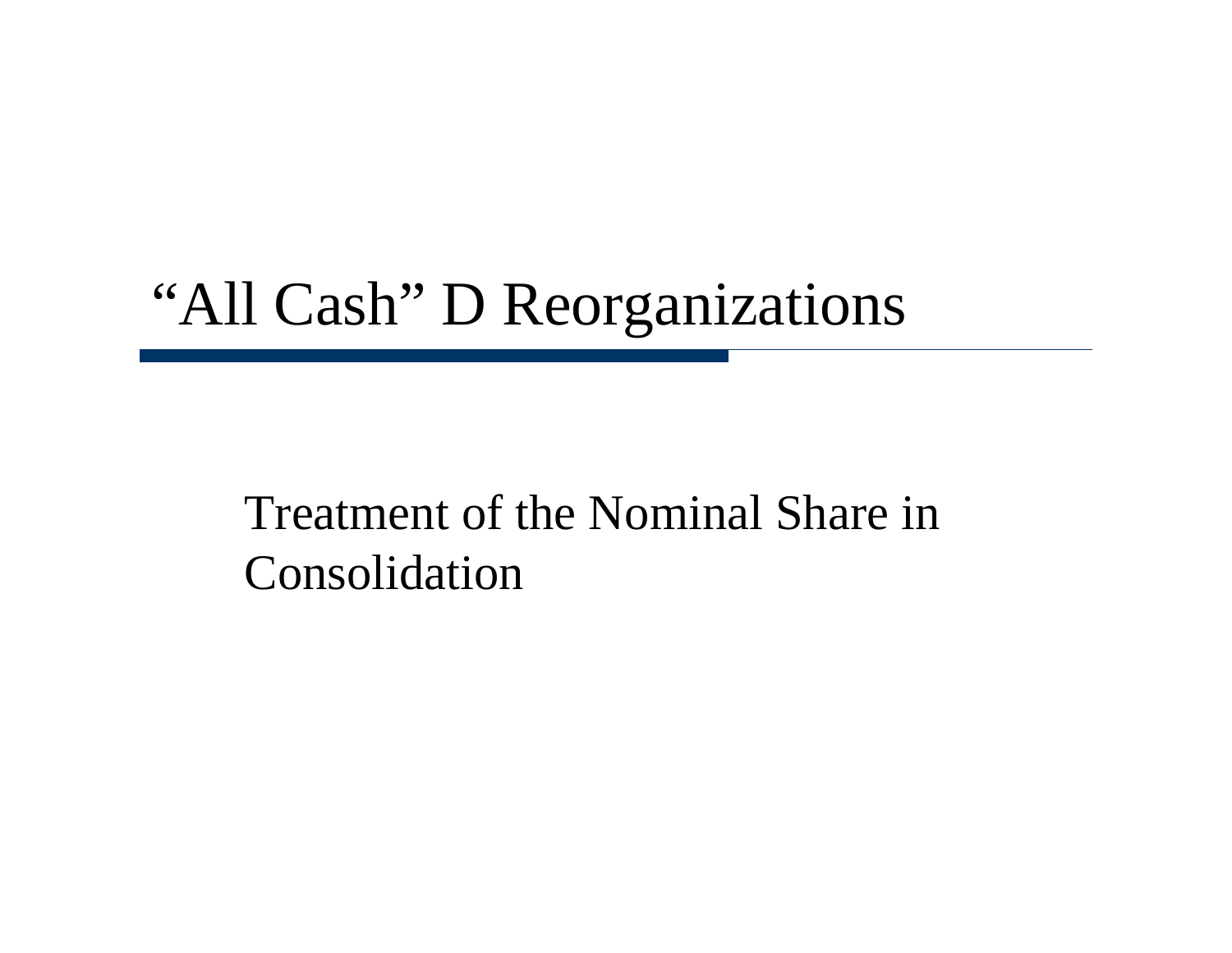### Treatment of the Nominal Share in Consolidation

- Under Treas. Reg. section  $1.1502-13(f)(3)$ , a reorganization between members where T's shareholder ("S") receives boot that *results in the application of section 356* is recharacterized under the *Clark* fiction—in other words:
	- 1. T is treated as receiving solely Acq stock in exchange for T's assets;
	- 2. T is treated as distributing the fictional Acq stock (representing the boot), in addition to any actual Acq stock received in the exchange, to S followed immediately by;
	- 3. Acq redeeming S's fictional Acq stock in exchange for the boot whereby the redemption is treated as a *separate transaction* subject to sections 302(d) and 301.
- Does Treas. Reg. section 1.1502-13(f)(3) require the issuance of an Acq NS in addition to the Acq stock deemed issued under the *Clark* fiction? If so, is it also redeemed in Step 3 above?
- If an excess loss account ("ELA") attaches to a NS, does the requirement under Treas. Reg. section 1.368-2T(*l*)(2) that the NS be "further transferred through chains of ownership to the extent necessary to reflect the actual ownership of [T] and [Acq]" result in S having a deferred intercompany gain ("DIG") in an amount equal to the ELA?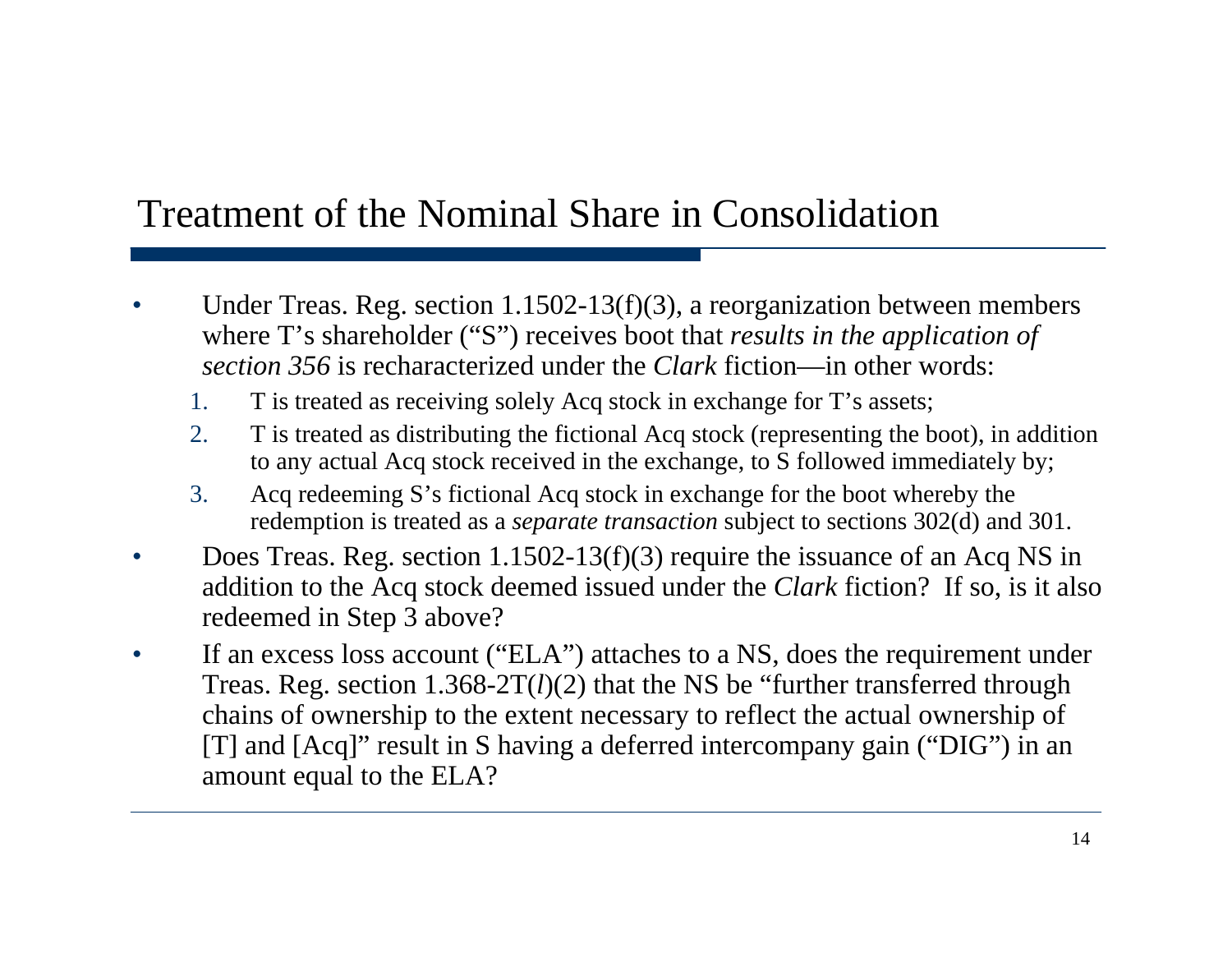#### Example 4: Base Case—Consolidated Return Context



• **P wishes to sell S but Unrelated Purchaser does not want T or T's assets.**

• **Assuming distribution of T does not satisfy the requirements of section 355, the distribution of T to P by S results in (1) an S DIG of \$80 under Treas. Reg. § 1.1502-13(f)(2), and (2) a negative investment adjustment of \$80 under Treas. Reg. § 1.1502-32(b) resulting in P having a basis of \$40 in its S stock.**

• **P's subsequent sale of S to Unrelated Purchaser results in (1) the triggering of S's \$80 deferred intercompany gain under Treas. Reg. § 1.1502-13(d), and (2) P's basis in S is increased to \$120 under Treas. Reg. § 1.1502-32 resulting in no gain or loss on P's sale of the S stock.**

• **T's basis in its assets remains unchanged.**

• **Result: One level of tax was recognized and taken into account upon the sale of S and a second level of tax remains represented by the \$80 built-in gain in the historical T assets (i.e., no basis step up in the T assets).**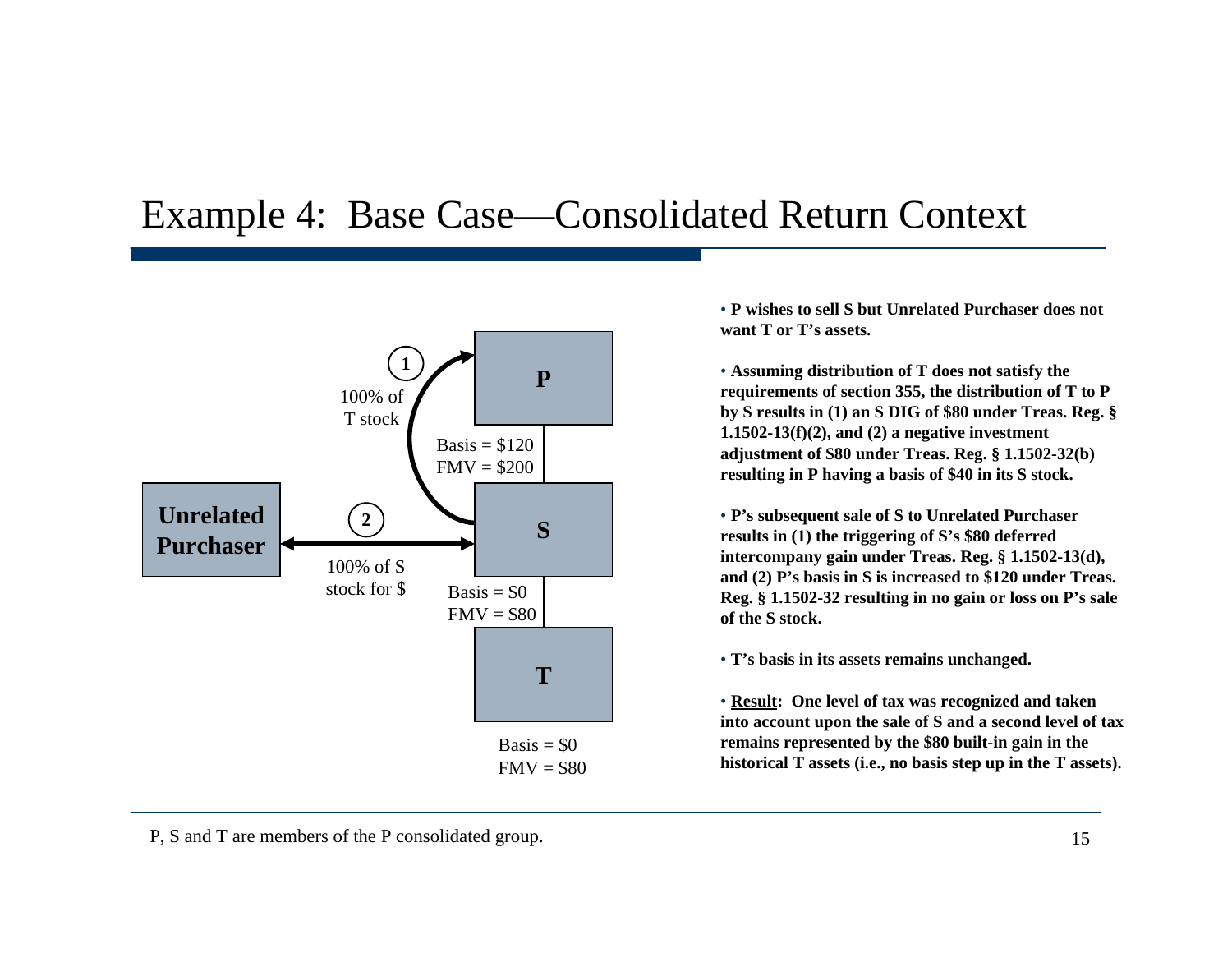### Example 5: Modified Base Case—Consolidated Return **Context**



• **P wishes to sell S but Unrelated Purchaser does not want T or T's assets.**

• **T elects to be treated as a disregarded entity pursuant to Treas. Reg. §301.7701-3. S takes a carryover basis in T's assets. I.R.C. § 334(b). S's built-in gain in its T stock is eliminated.**

• **S distribution of 100% of T's historical assets results in (1) an S DIG of \$80 under Treas. Reg. § 1.1502-13(c), and (2) a negative investment adjustment of \$80 under Treas. Reg. § 1.1502-32(b) resulting in P having a basis of \$40 in its S stock. The FMV of P's S stock is now \$120. P takes a FMV basis in the historical T assets. I.R.C. § 301(c).**

• **P's subsequent sale of S to Unrelated Purchaser results in (1) the triggering of S's \$80 deferred intercompany gain under Treas. Reg. § 1.1502-13(d), and (2) P's basis in S is increased to \$120 under Treas. Reg. § 1.1502-32 resulting in no gain or loss on P's sale of the S stock.**

• **Result: One level of tax was recognized and taken into account upon the sale of S and P holds the T historical assets with an \$80 basis.**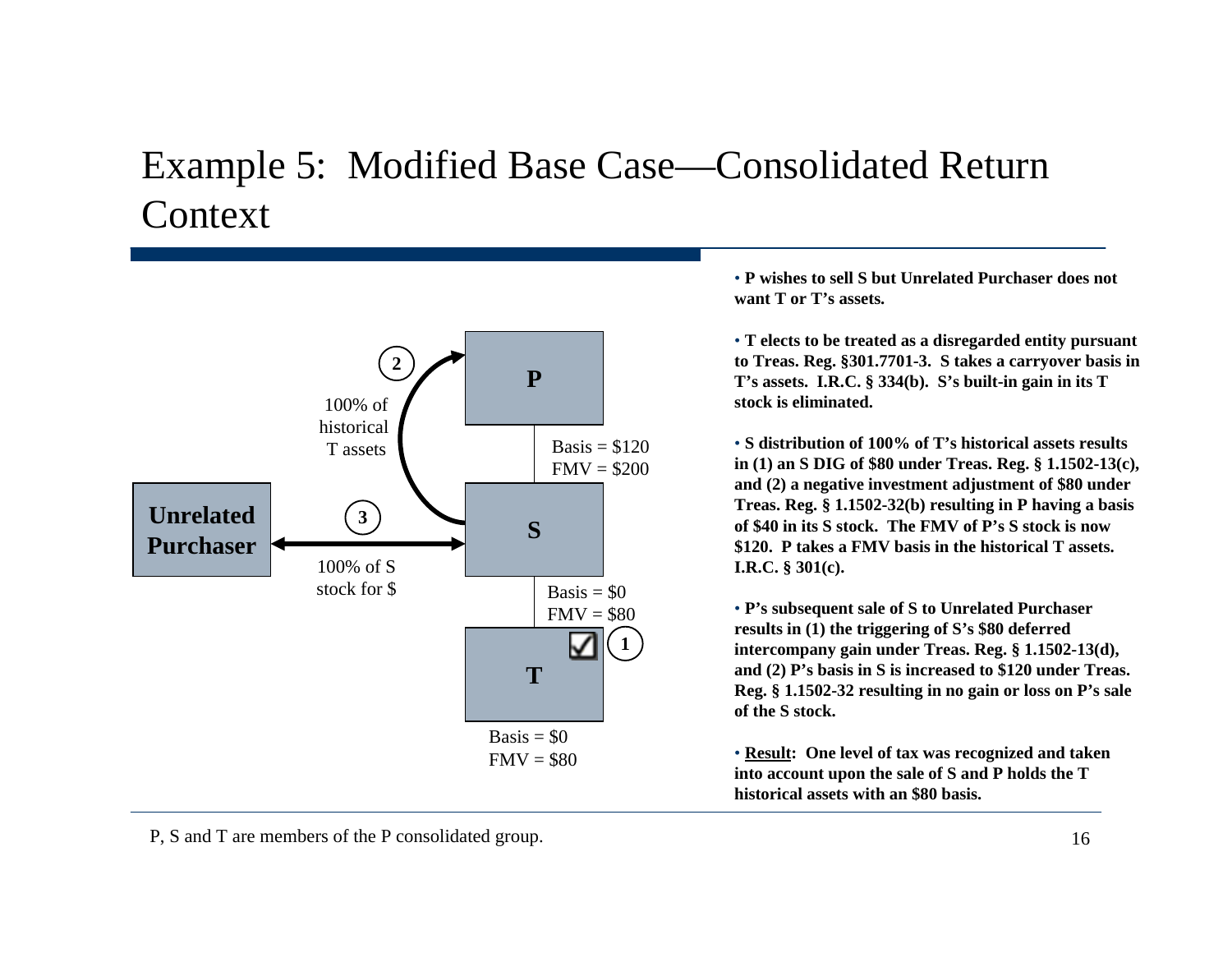# Example 6: "All Cash" D Reorganization—Consolidated Return Context (Nominal Share Issued)



• **Under Treas. Reg. § 1.368-2T(***l***), Acq deemed to issue a NS to T + \$80 in cash.** 

• **Does Treas. Reg. § 1.1502-13(f)(3) apply to the transaction since the NS was only issued for purposes of section 368 (i.e., no mention of application to sections 354, 356, or Treas. Reg. section 1.1502-13(f)(3))?**

• **Assuming Treas. Reg. § 1.1502-13(f)(3) applies, S would be treated as (i) receiving an Acq NS + \$80 of Acq stock whereby S's basis in both "blocks" of stock is \$0 pursuant to section 358, followed by (ii) Acq redeeming the \$80 of Acq stock for \$80 treated as a section 301 distribution under section 302(d).**

• **Acq takes a \$0 basis in T's assets under section 362(b).**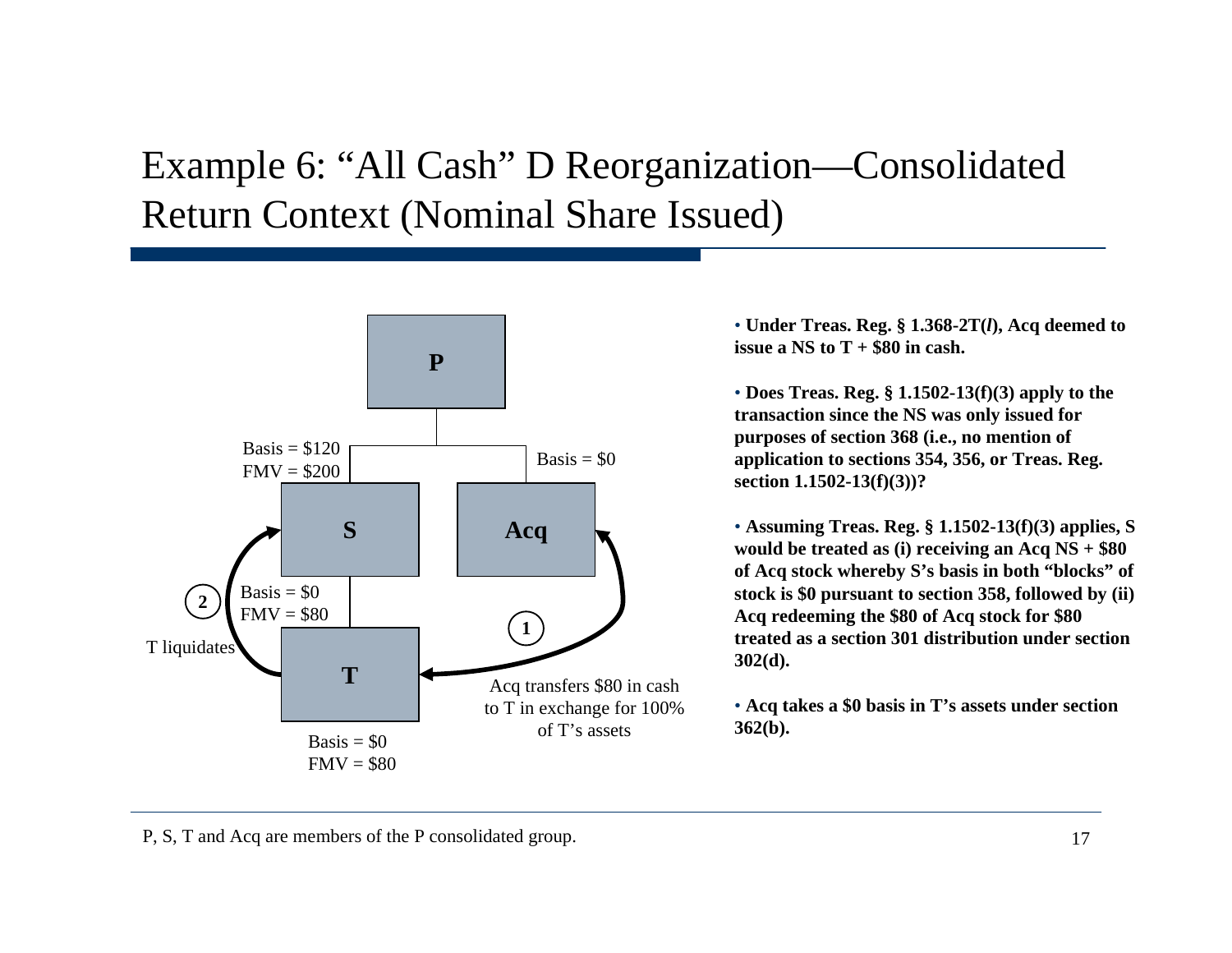# Example 6 (Cont'd): "All Cash" D Reorganization— Consolidated Return Context (Nominal Share Issued)



• **As a result of the deemed section 301 distribution, S's basis in its Acq NS is reduced from \$0 to an ELA of \$80 under Treas. Reg. § 1.1502-32(b). P's basis in its S stock would remain \$120.** *See* **Treas. Reg. § 1.1502-32(b)(3)(ii), (b)(3)(iii).**

• **Under Treas. Reg. § 1.368-2T(***l***)(2), S would be deemed to distribute the Acq NS to P thereby resulting in S having a DIG of \$80 under section 311(b).**

• **S's distribution of \$80 in cash to P results in an \$80 decrease in P's S stock from \$120 to \$40 under Treas. Reg. § 1.1502-32(b). The FMV of S is reduced to \$120.**

• **P's sale of S to Unrelated Purchaser for \$120 (1) triggers S's \$80 DIG under Treas. Reg. § 1.1502- 13(d), and (2) increases P's basis in its S stock from \$40 to \$120 under Treas. Reg. § 1.1502-32(b).**

• **Result: One level of tax was taken into account upon the sale of S and a second level of tax is preserved represented by the \$80 built-in gain in the historical T assets.**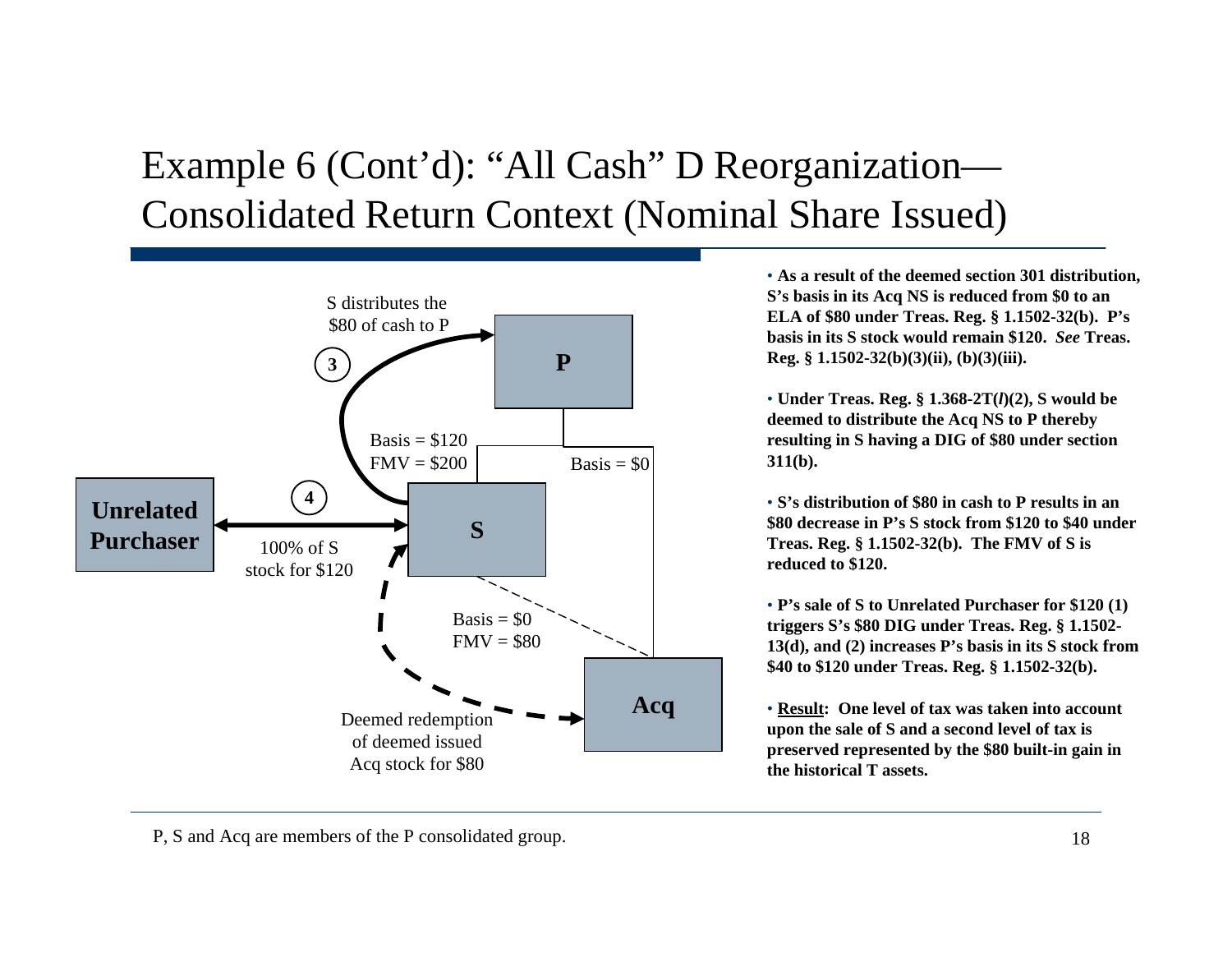# Example 7: "All Cash" D Reorganization—Consolidated Return Context (Nominal Share *Not* Issued)



• **Under this paradigm, the distribution requirement would be treated as satisfied notwithstanding that no Acq stock is issued in the transaction.**

• **Assuming Treas. Reg. § 1.1502-13(f)(3) applies, S would be treated as (i) receiving \$80 of Acq stock whereby S's basis in such deemed issued stock is \$0 pursuant to section 358 followed by (ii) Acq redeeming the \$80 of Acq stock for \$80 treated as a section 301 distribution under section 302(d).**

• **Acq takes a \$0 basis in T's assets under section 362(b).**

P, S, T and Acq are members of the P consolidated group.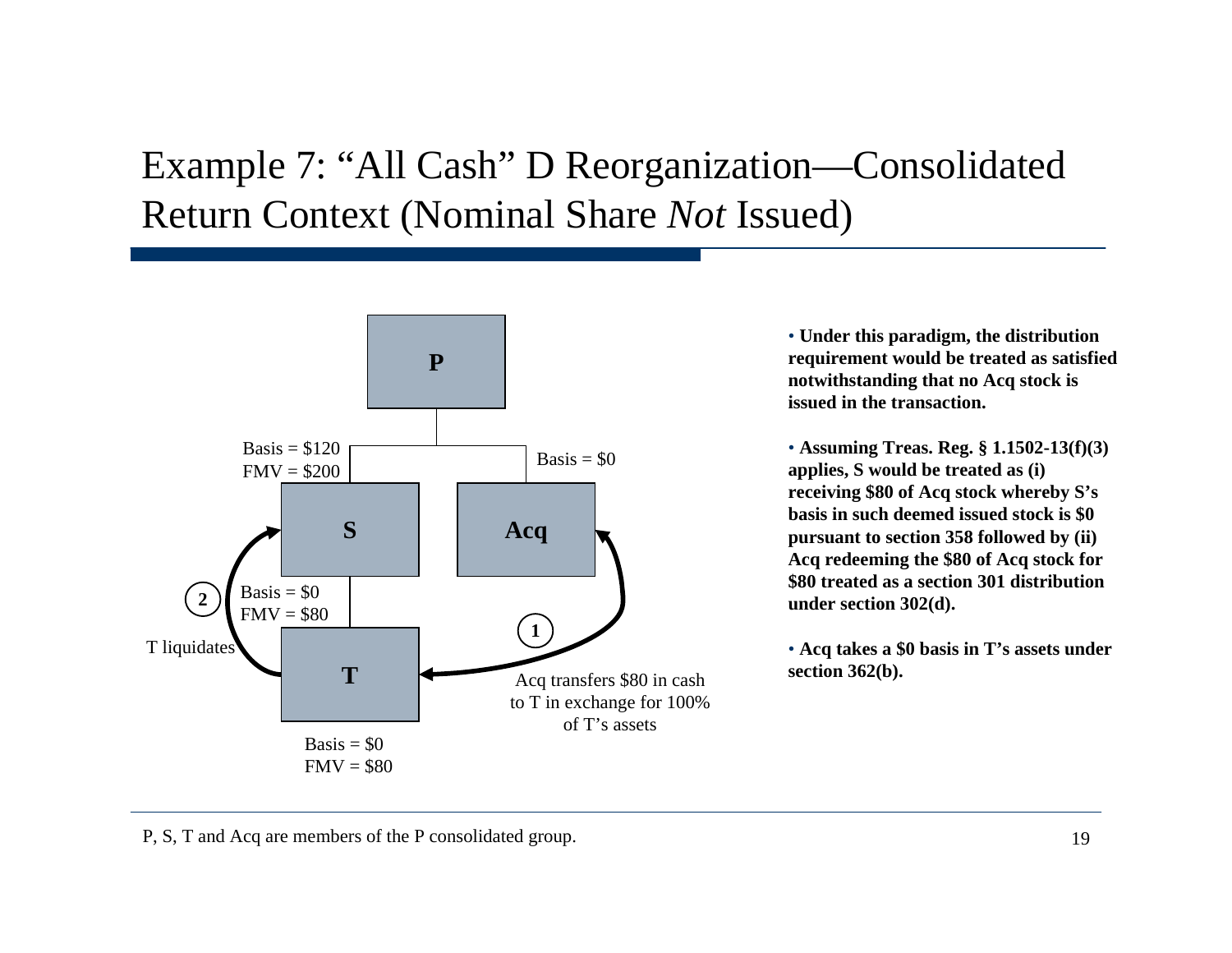# Example 7 (Cont'd): "All Cash" D Reorganization— Consolidated Return Context (Nominal Share *Not* Issued)



• **As a result of the deemed section 301 distribution, a negative investment adjustment under Treas. Reg. § 1.1502-32 would create an \$80 ELA in Acq stock. Since S does not hold any Acq stock (nominal or otherwise), the \$80 ELA is presumably "allocated" to P's historically held Acq stock (***see, e.g.* **P.L.R. 200810015 (Mar. 7, 2008); P.L.R. 9815050 (Jan. 9, 1998)).**

• **S would** *not* **have an \$80 DIG because it had no S share for which to create an ELA and subsequently distribute to P. P's basis in its S stock is increased by \$80 to \$200 under Treas. Reg. §§ 1.1502-32(b)(2)(ii) and (3)(ii).**

• **S's distribution of \$80 in cash to P results in an \$80 decrease in P's S stock from \$200 to \$120 under Treas. Reg. § 1.1502-32(b). The FMV of S is reduced to \$120.**

• **Result: Two levels of gain remain in the consolidated group (1) P's \$80 ELA in its Acq stock, and (2) Acq's \$80 built-in gain in the historical T assets. P could later liquidate Acq and eliminate the \$80 ELA.** 

• **N.B. If the liquidation is part of the same plan as the "all cash" D reorganization, transaction likely recharacterized as a taxable asset purchase by P followed by a section 332 liquidation of T into S. Result: S has \$80 DIG and P obtains an \$80 basis in the T assets.**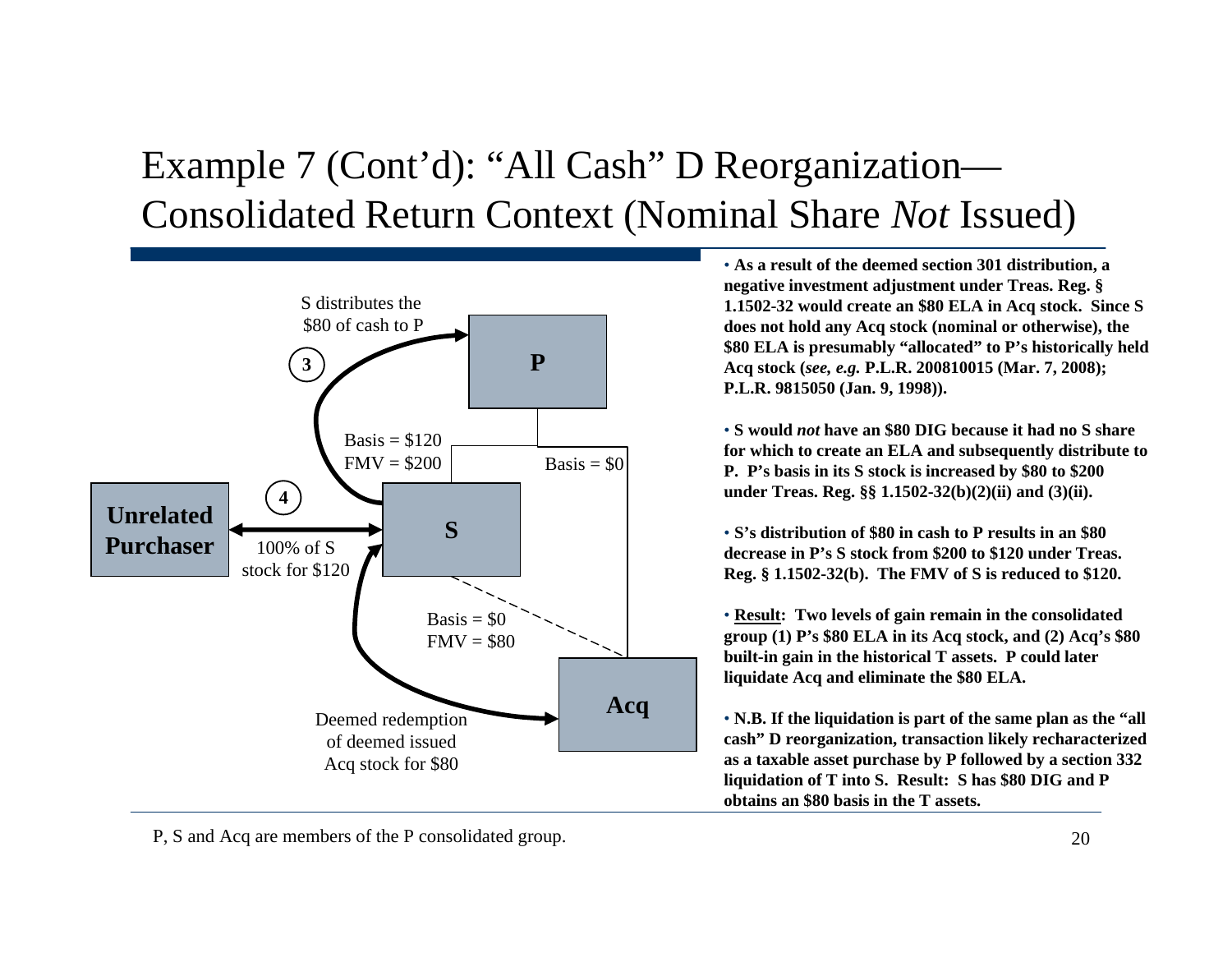## Example 8: Consolidated Section 304, Prior to Treas. Reg. Section 1.1502-80(b)



• **Prior to 1991, sale was recast under section 304(a)(1) as if (1) S contributed the T stock to the capital of Acq and (2) S subsequently received \$80 in sale proceeds as a distribution in redemption of Acq stock.**

#### P, S, T and Acq are members of the P consolidated group.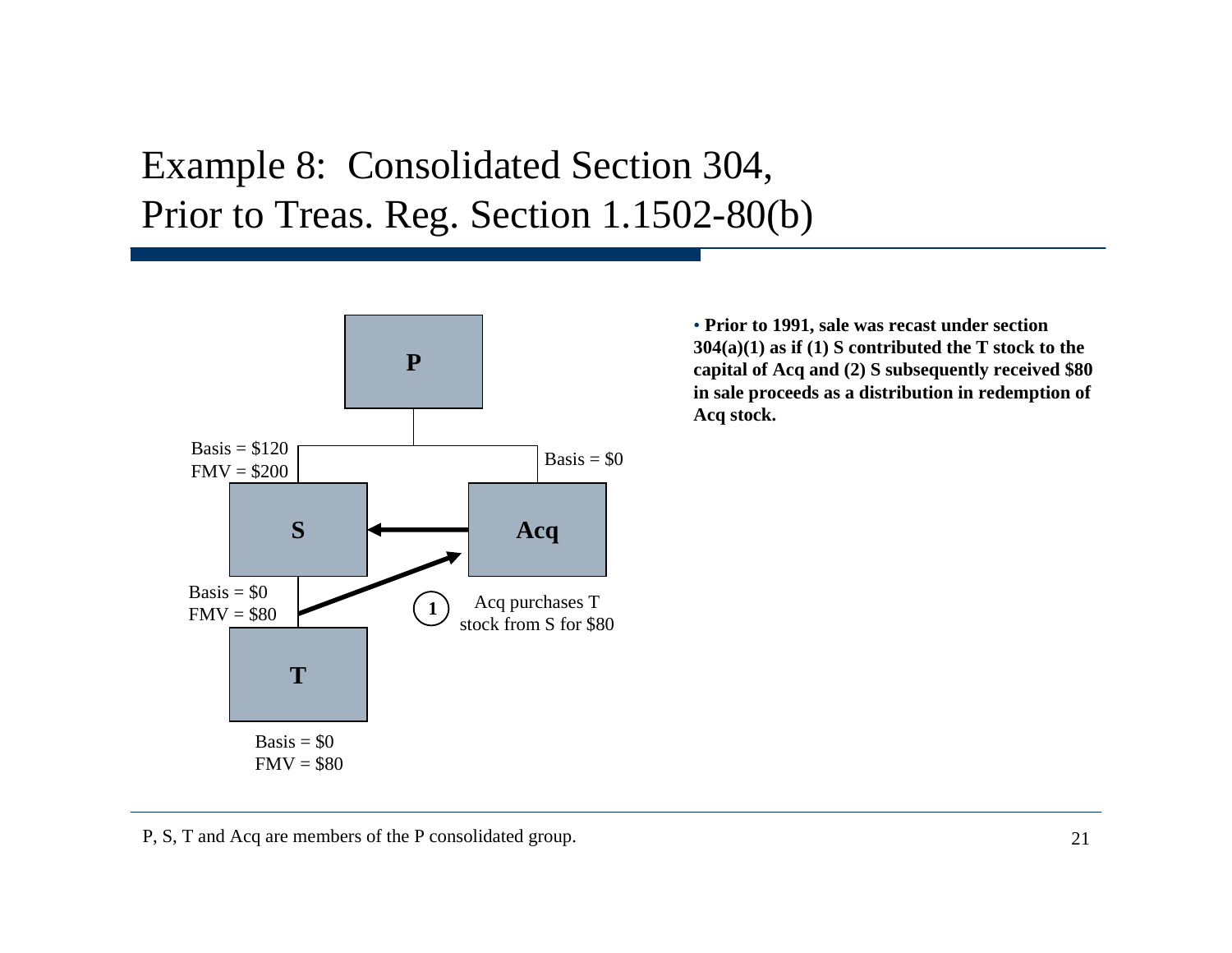# Example 8 (Cont'd): Consolidated Section 304, Prior to Treas. Reg. Section 1.1502-80(b)



• **Assuming sufficient E&P, redemption would be treated as section 302(d) dividend, which would be eliminated from S's gross income under former Treas. Reg. section 1.1502-14(a).**

• **Although eliminated from gross income, the \$80 deemed dividend would increase S's E&P, resulting in P increasing its basis in the S stock to \$200 under former Treas. Reg. section 1.1502-32.**

• **Taxpayers argued that because S did not actually own any Acq stock, no corresponding negative basis adjustment was required as a result of the deemed redemption.** *See* **Rev. Rul. 70-496 (basis disappears).**

• **Upon distribution of \$80 sales proceeds to P, P would reduce its basis in the S stock to \$120 and recognize no gain or loss on the subsequent sale of S.**

• **Response: Since 1991, Treas. Reg. section 1.1502-80(b) has "turned-off" section 304 in consolidation.**

• **S's sale is now taxable, creating \$80 DIG which would be triggered upon sale of S. Acq also has \$80 stepped-up basis in T stock.**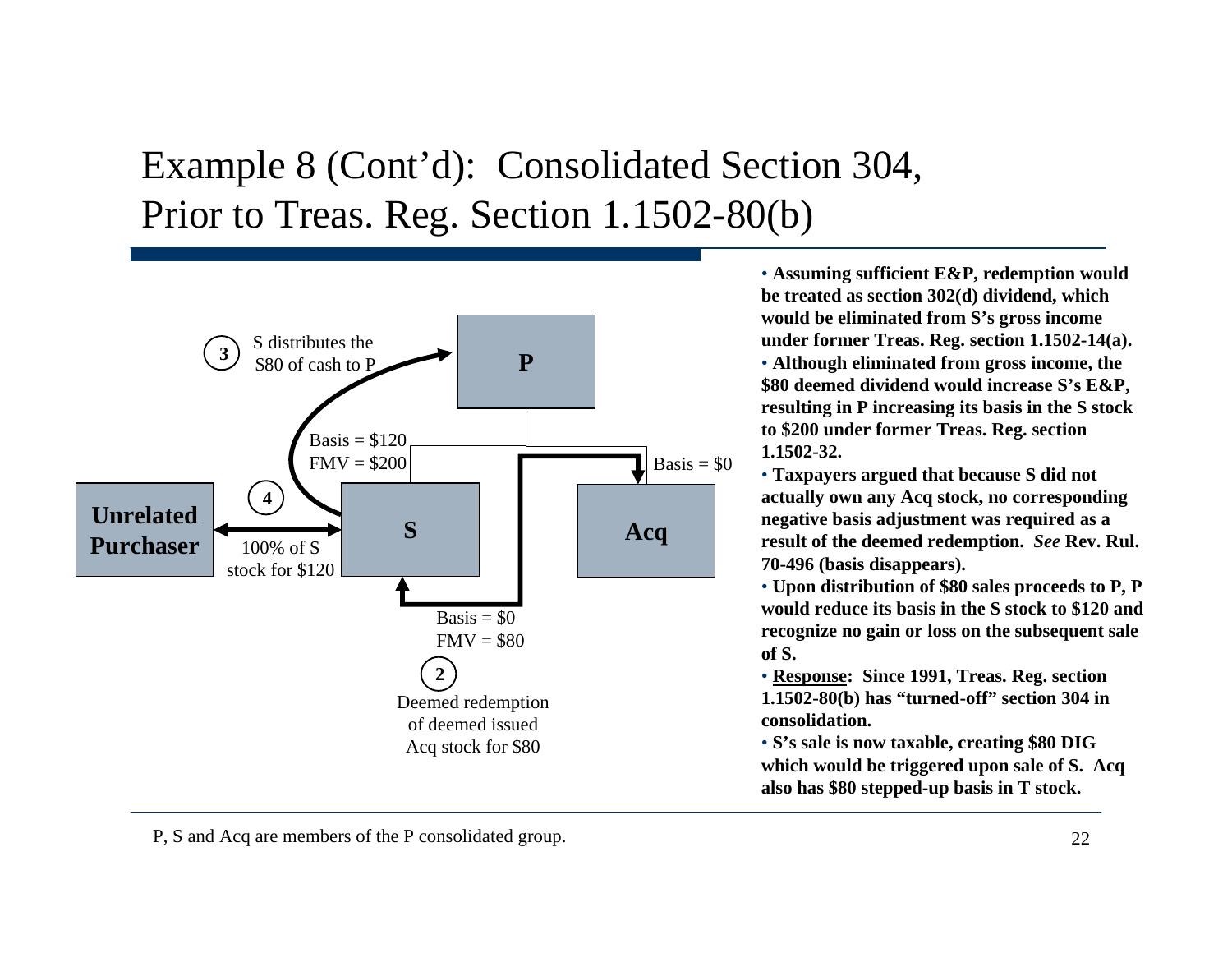# Possible Treatment to "All Cash" D Reorganizations in Consolidation

- Retain status quo (*see* Example 6).
	- Consistent with purpose of Treas. Reg. section 1.1502-80(b) (nonapplicability of section 304)?
- NS only exists for purposes of satisfying the distribution requirements and sections 354, 356, and 361 (*see* Example 7).
- Turn off requirement under Treas. Reg. section 1.368-2T( *l*)(2) (last sentence) whereby the NS is *not* further transferred through chains of ownership to the extent necessary to reflect the actual ownership of T and Acq, thereby avoiding the creation of a DIG.
- Turn off Treas. Reg. section 1.368-2T( *l*) (and Rev. Rul. 70-240) rendering an "all cash" D reorganization in consolidation a taxable asset sale.
- Allow Treas. Reg. section 1.368-2T( *l*) to sunset.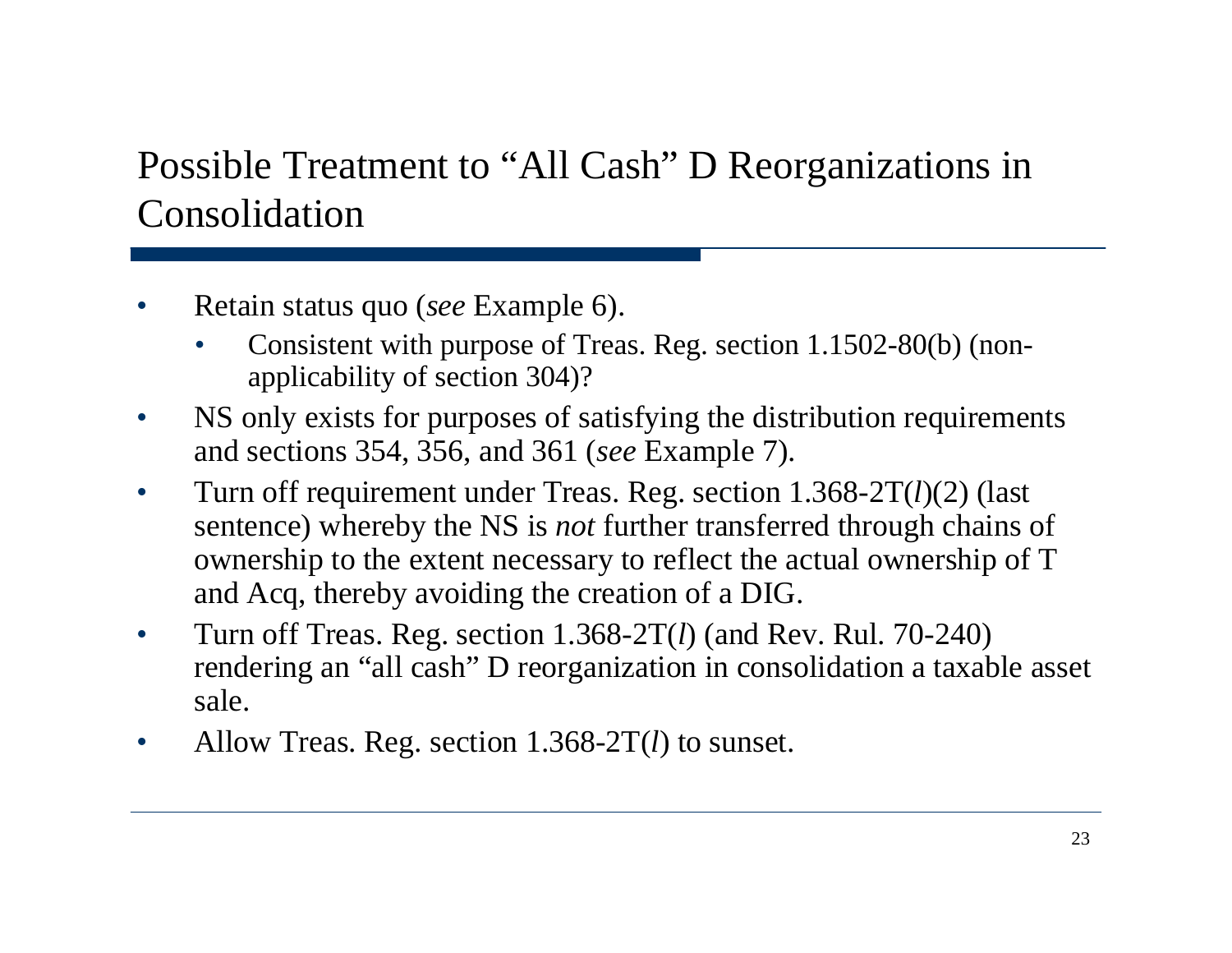# D Reorganizations

# Continuity of Shareholder Interest Requirement?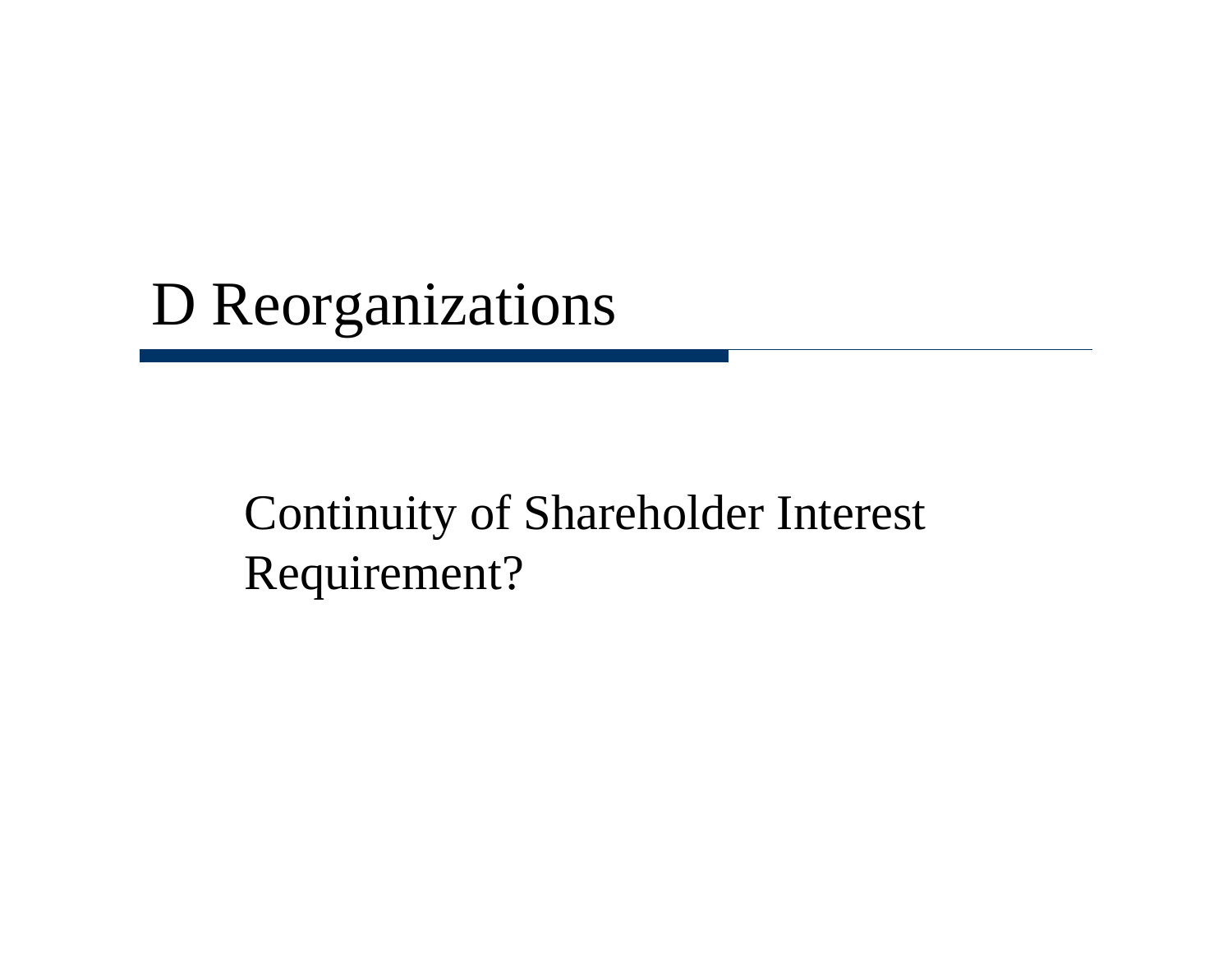# Is there a Continuity of Shareholder Interest Requirement in a D Reorganization?

- Treas. Reg. section 1.368-1(b) provides that "[r]equisite to a reorganization... [is] (except as provided in section  $368(a)(1)(D)$ ) a continuity of interest as described in [Treas. Reg. section 1.368-1(e)]."
	- Is the above exclusion limited to *divisive* D reorganizations?
	- Do the distribution requirements of sections  $368(a)(1)(D)$  and  $354(b)(1)(B)$ subsume the COI requirement?
		- Always or only when there is identical stock ownership in Acq and T?
		- If only when there is identical stock ownership in Acq and T, should attribution rules apply to make such a determination?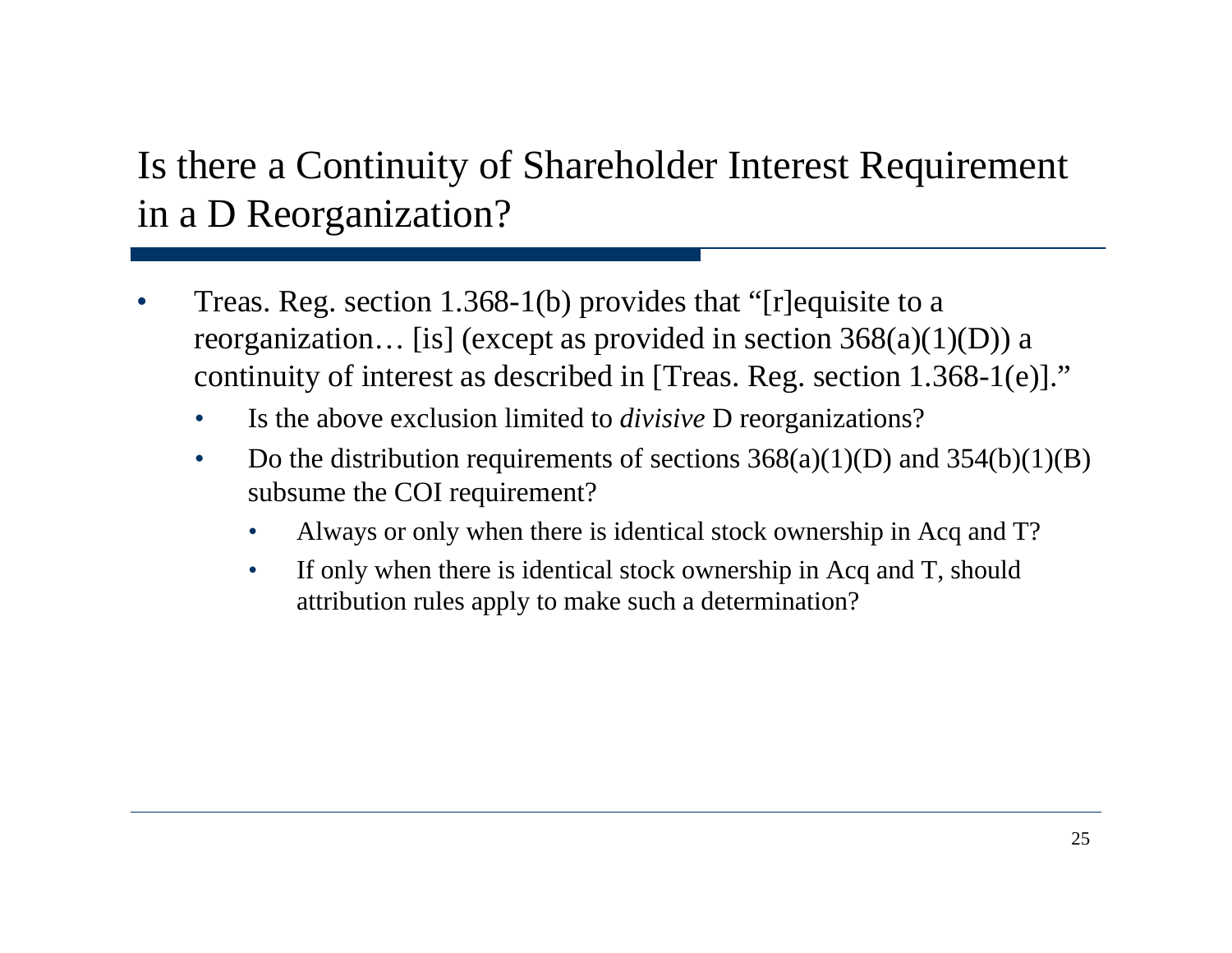### Example 9: Minimal Qualifying Consideration



- D reorganization statutory requirements are satisfied.
- COI under Treas. Reg. section 1.368-1(e) is not satisfied (only 1% qualifying consideration issued).
- Is COI satisfied in the above transaction?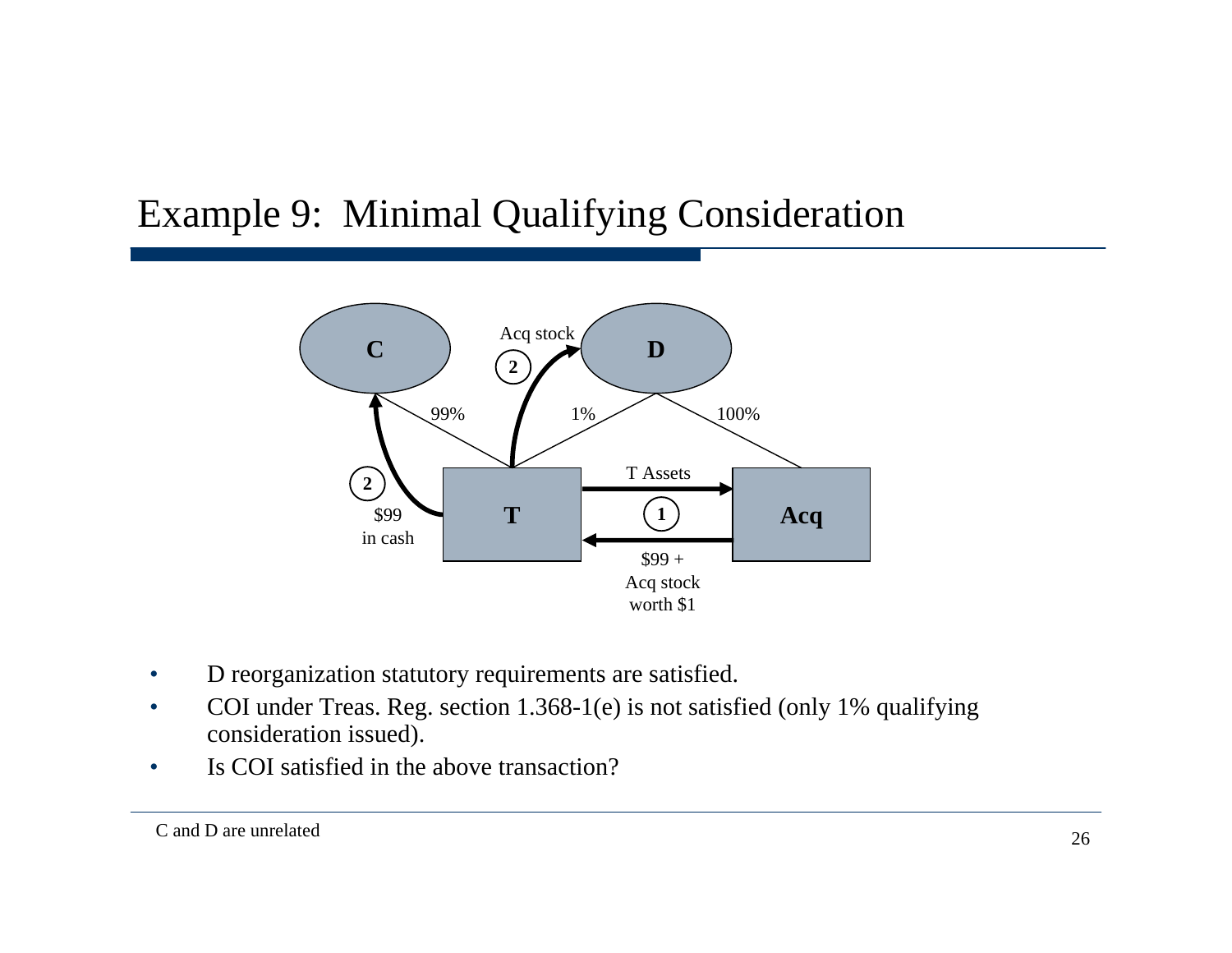# Example 10: Same Person has Common Control under Section  $304(a)(1)$  of T and Acq



- D reorganization statutory requirements are satisfied.
- COI under Treas. Reg. section 1.368-1(e) is not satisfied (only 1% qualifying consideration issued).
- Is COI satisfied in the above transaction? *Cf.* Comments on Proposed and Temporary Regulations under Code Section 368(a)(1)(D), ABA Tax Sec. (2008), *reprinted in* 75 Tax Notes (TA) 22 (Apr. 16, 2008).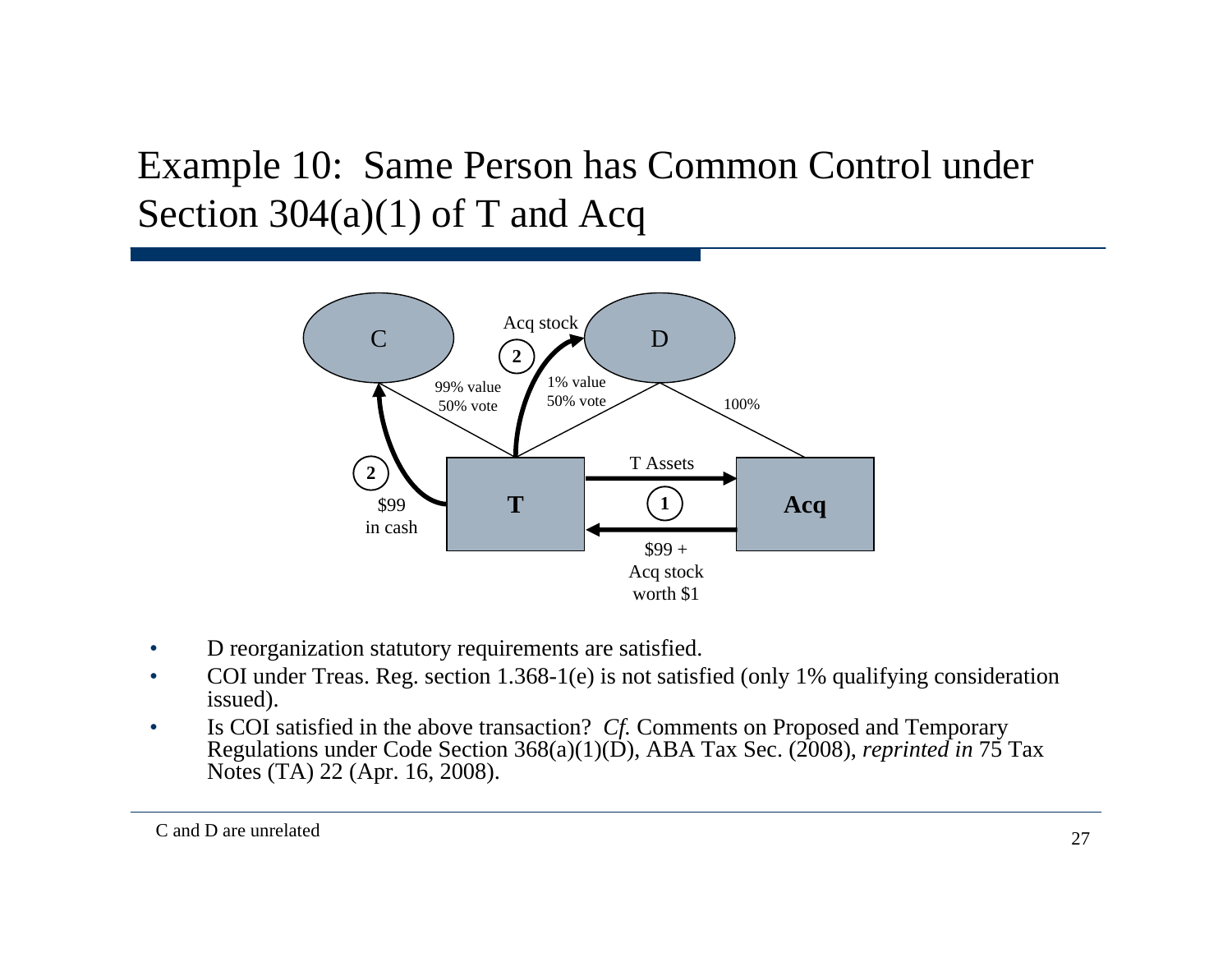# Example 11: Identical Stock Ownership of T and Acq Through Attribution



- D reorganization statutory requirements are satisfied.
- COI under Treas. Reg. section 1.368-1(e) is not satisfied (only 1% qualifying consideration issued).
- Is COI satisfied in the above transaction? *See* P.L.R. 9111055 (Dec. 19, 1990); *see also*  Treas. Reg. § 1.368-2T(*l*)(2)(ii) (providing that an individual and all members of his family described in section 318(a)(1) shall be treated as one individual.").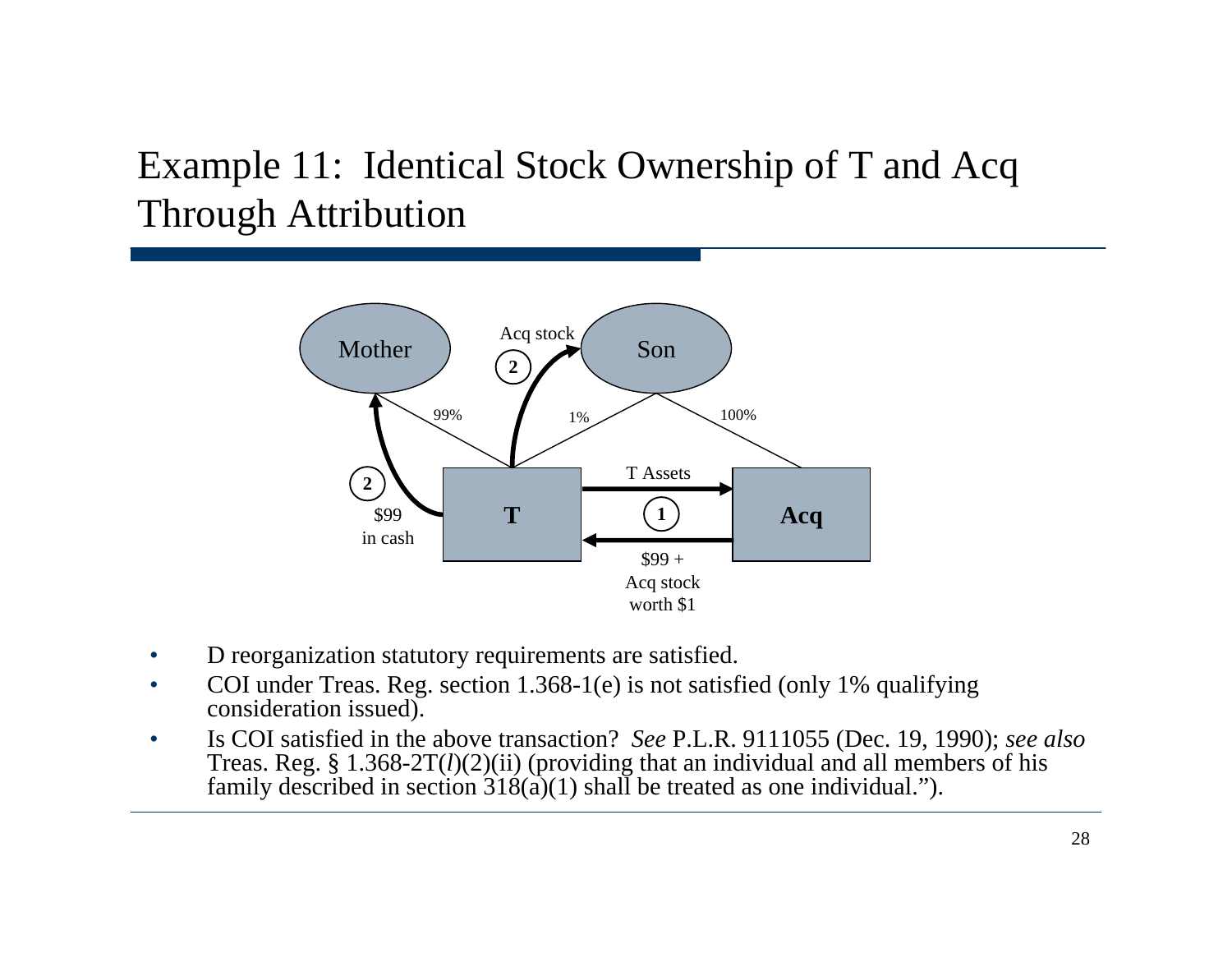Example 12: When Should Cash be Treated as Acq Stock for Purposes of the Continuity of Interest Requirement?



- D reorganization statutory requirements are satisfied (D owns 100% of Acq shares immediately after the transaction).
- COI under Treas. Reg. section 1.368-1(e) may be satisfied ("all facts and circumstances must be considered in determining whether, in substance, a proprietary interest in [T] is preserved.").
- Is COI satisfied in the above transaction?
	- Possible Standard: To the extent a T shareholder receives non-qualifying consideration, such consideration shall be treated as qualifying consideration to the extent such shareholder's percentage interest in T (based upon value) is the same or less than such shareholder's percentage interest in Acq (based upon value) immediately prior to the transaction.
	- Under such a standard, COI satisfied.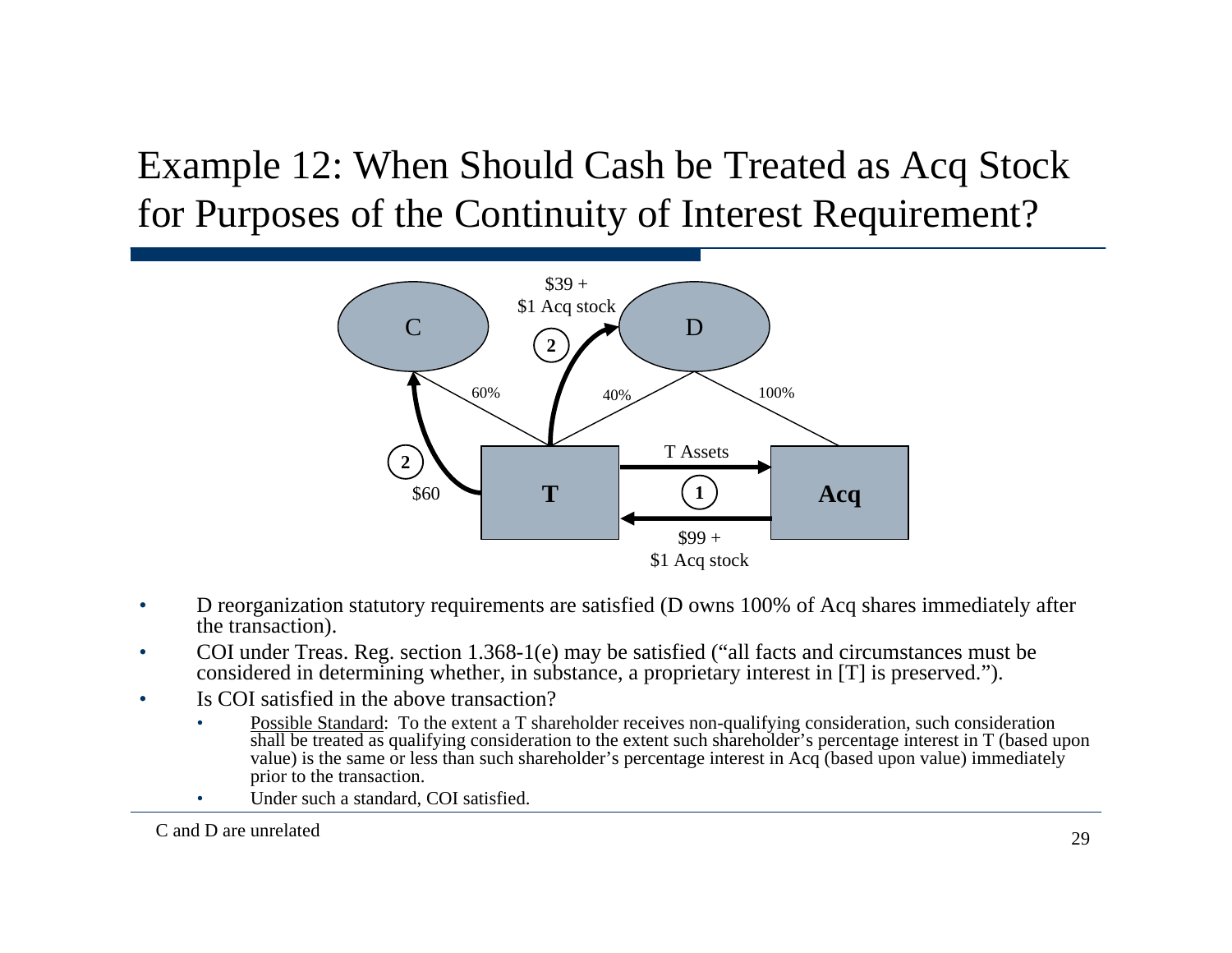# Example 13: Continuity of Shareholder Interest—Related Person Acquisition



- D reorganization statutory requirements are satisfied (D owns 100% of Acq shares immediately after the transaction).
- Steps 1 and 2 should be treated as a reorganization that satisfies the COI requirement (40% of the total consideration is qualifying consideration) notwithstanding Step 3. *See* Treas. Reg. § 1.368-1(e)(3) (related person acquisitions).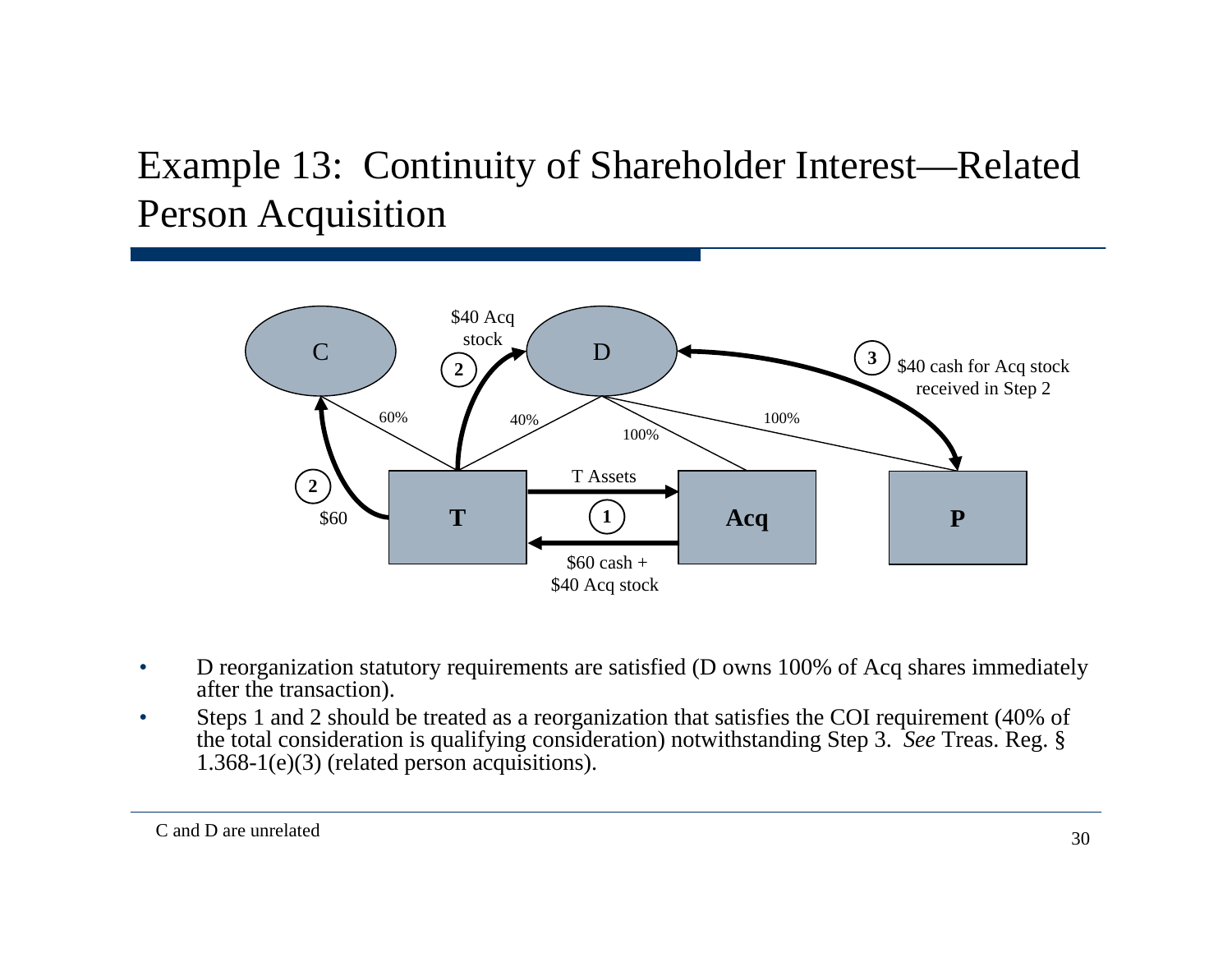Example 14: When Should Cash be Treated as Acq Stock for Purposes of the Continuity of Interest Requirement (Continued)?



- D reorganization statutory requirements are satisfied (B and C own 65 of 120 Acq shares outstanding immediately after the transaction).
- COI under Treas. Reg. section 1.368-1(e) is not satisfied (only 20% qualifying consideration issued).
- Is COI satisfied in the above transaction?
	- Under standard proposed in Example 12, COI failed (assuming 25% fails COI; B's 20 shares of Acq stock plus \$5 of the \$20 received by C).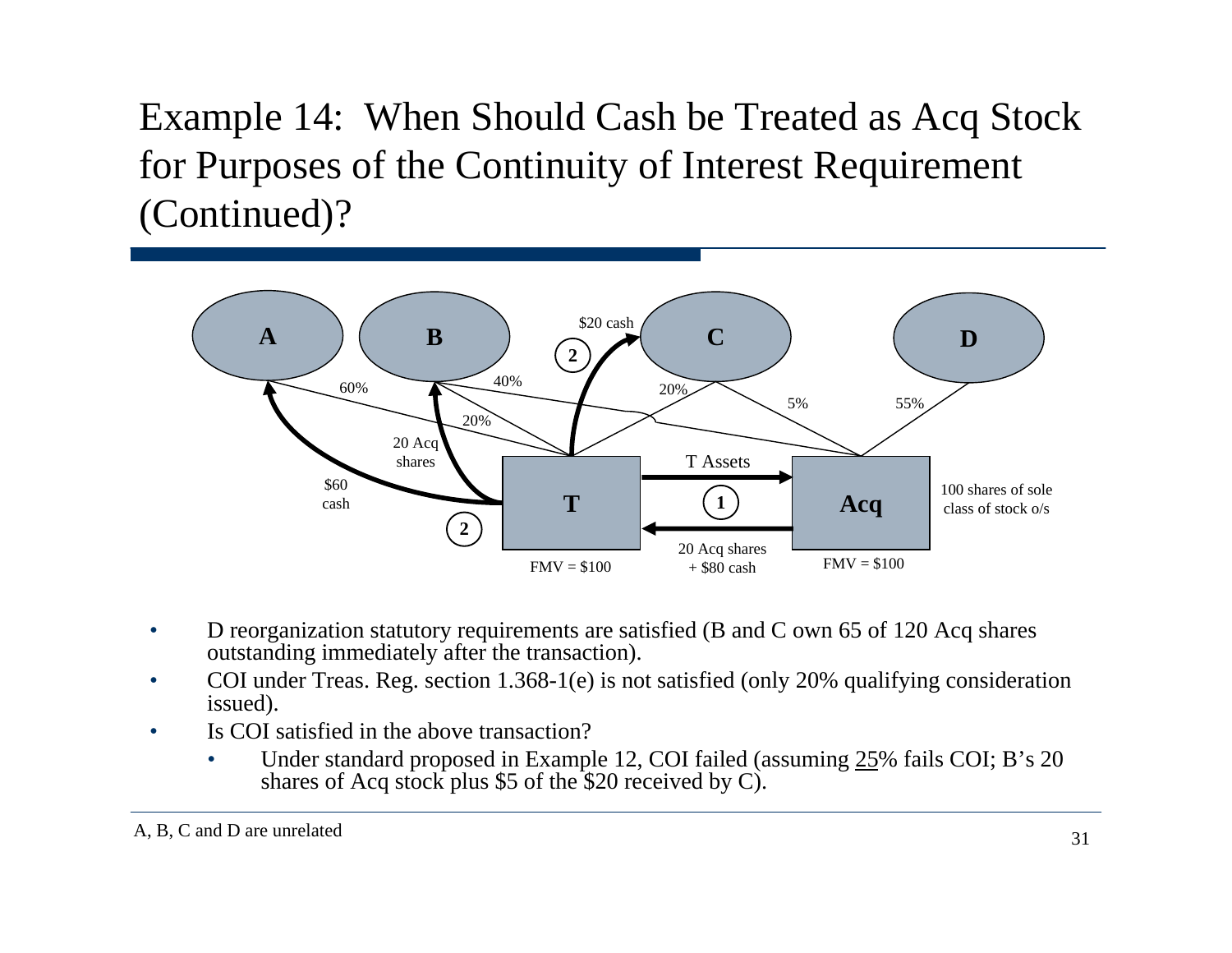# D Reorganizations

# Liquidation-Reincorporation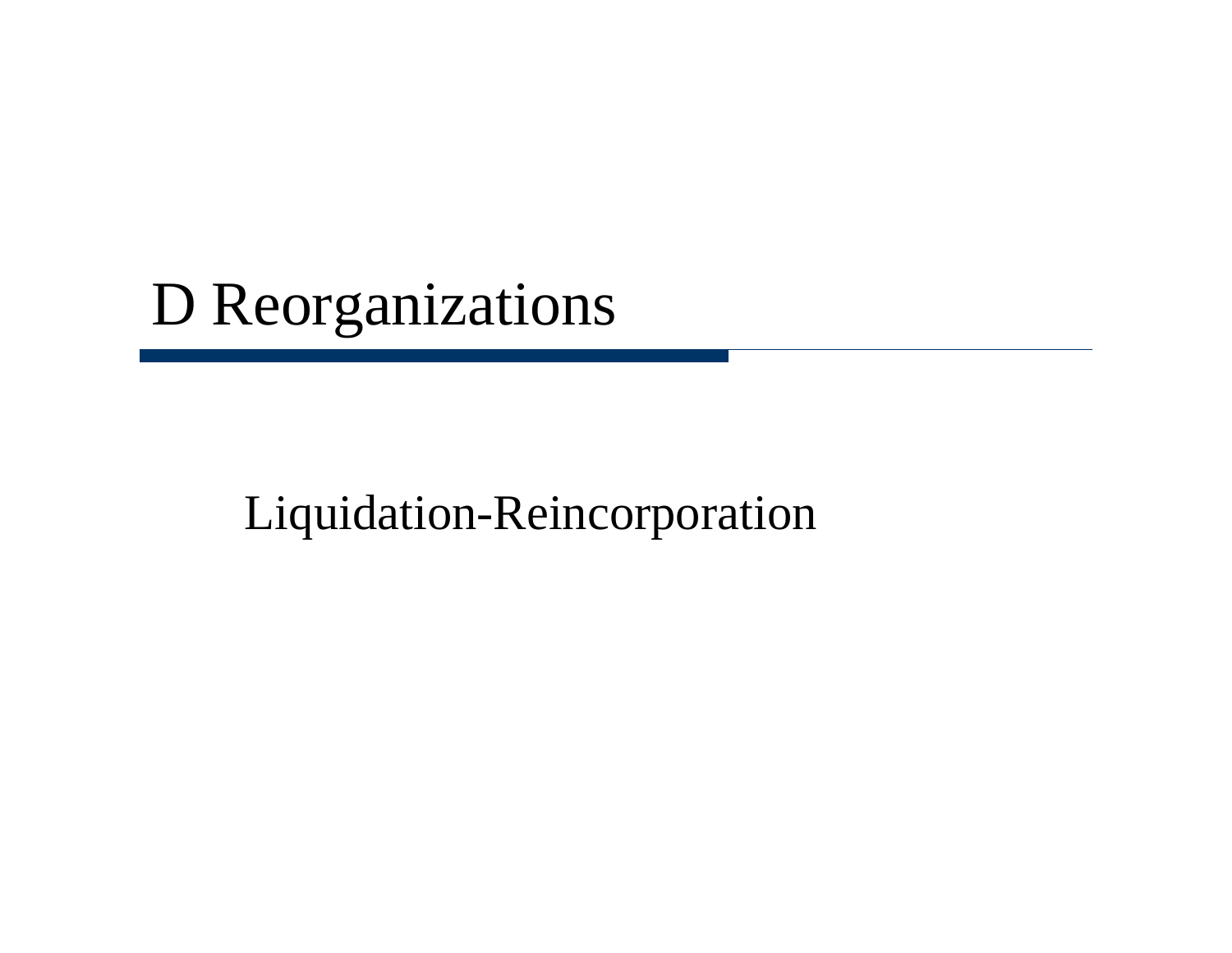# Continued Vitality of Liquidation-Reincorporation Authorities

• A transaction otherwise qualifying as a reorganization will not be disqualified or *recharacterized* as a result of a transfer of 100% of T's assets to a section 368(c)-controlled corporation provided Acq does not terminate its corporate existence in connection with the transfer. *See*  Treas. Reg. § 1.368-2(k)(1), (2) (Ex. 1); *see also* Rev. Rul. 69-617, 1969-2 C.B. 57; *cf*. Treas. Reg. § 1.331-1(c) (possible recharacterization of liquidation followed by transfer of some or all of T's assets to Acq as either a (i) section 301 distribution from T where Acq is alter ego of T or (ii) D reorganization where boot is subject to section 356).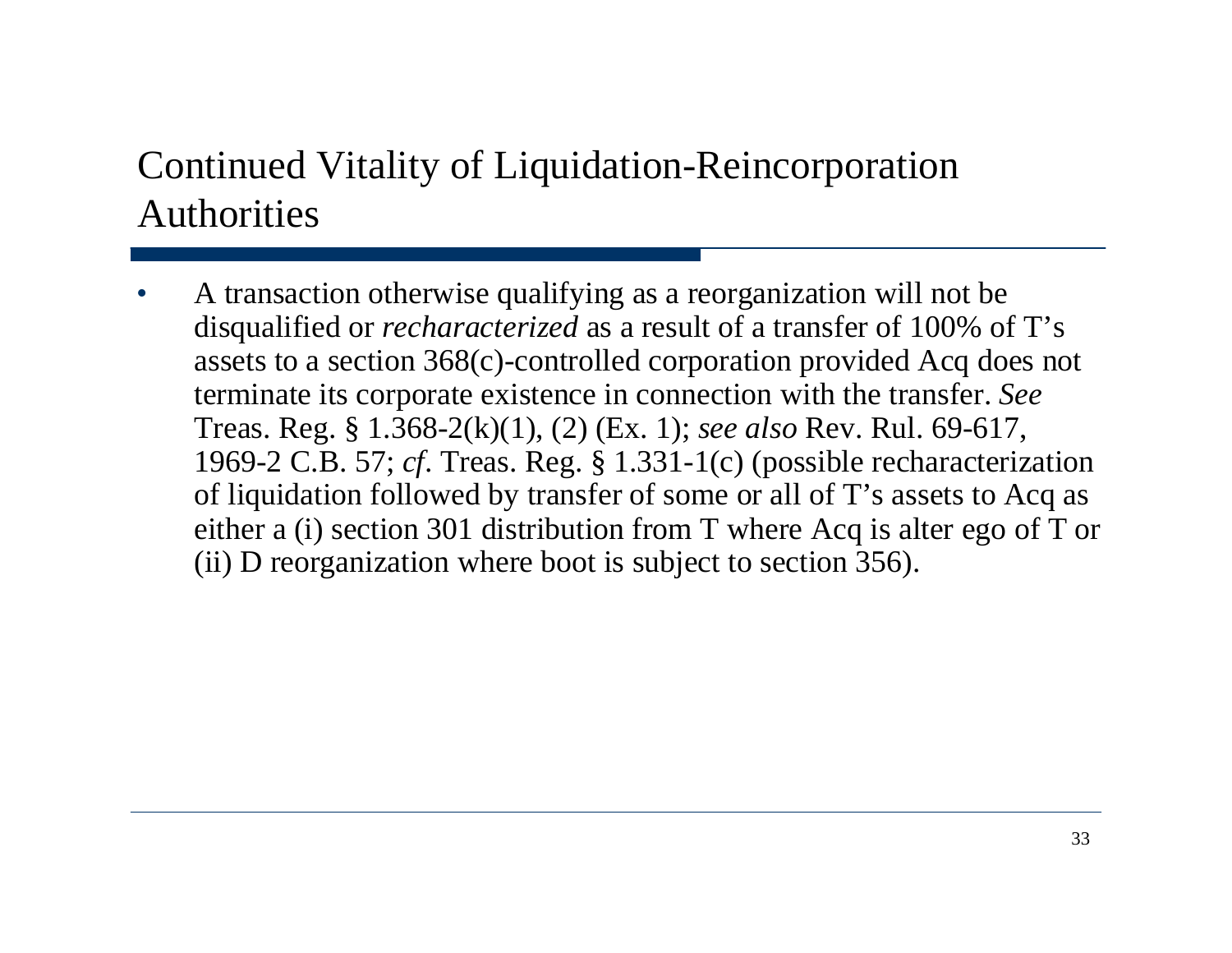### Example 15: Form Respected/No *Alter Ego*



- The above transaction should be treated as an upstream C reorganization followed by permitted transfer of T's assets by P to Acq pursuant to section  $368(a)(2)$ (C). Treas. Reg. § 1.368- $2(k)(1)$ .
- The above transaction should *not* be recharacterized as a D reorganization. Thus, if P had retained some T assets, P's receipt of the retained T assets should not be subject to section 356.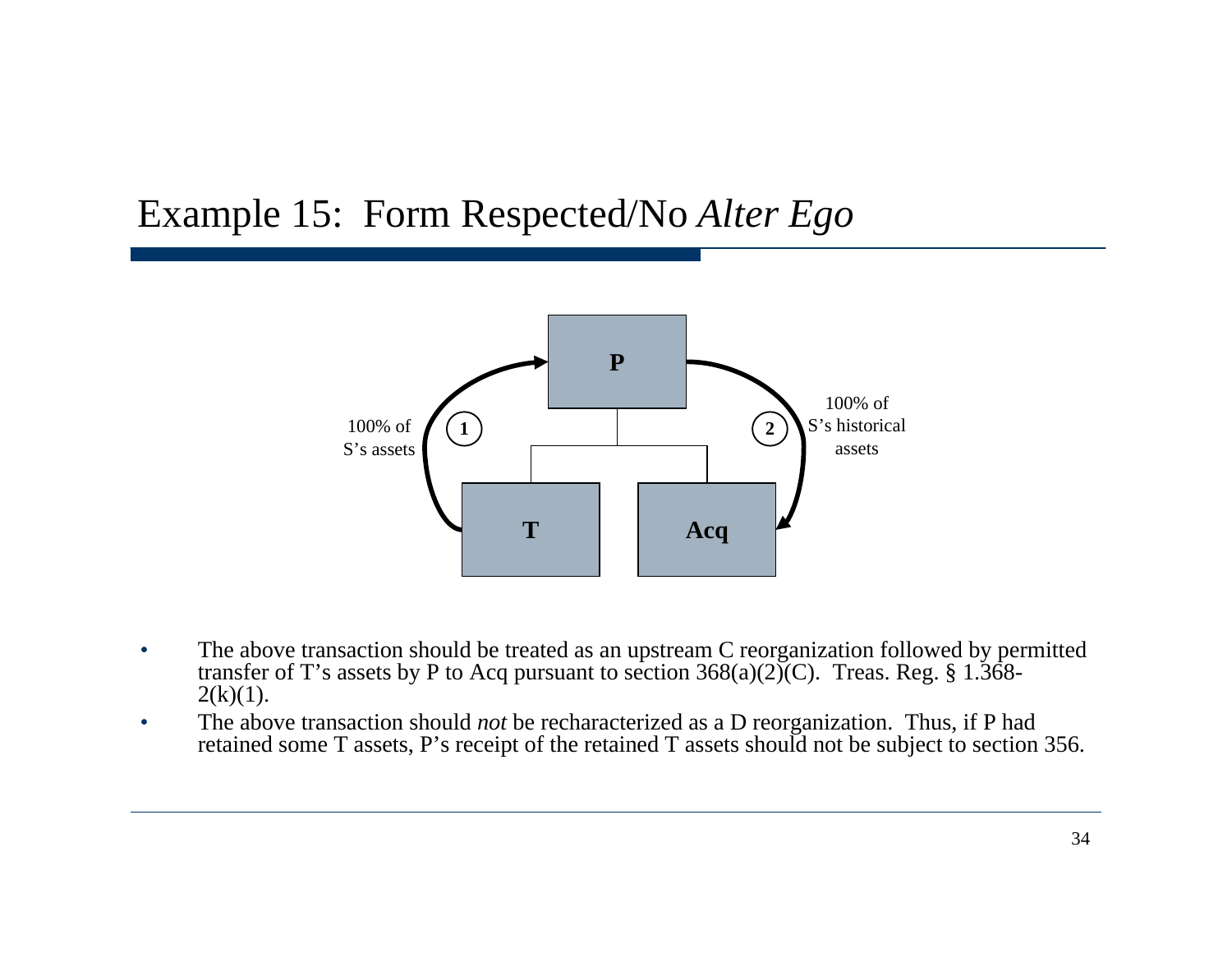# Section 108(i)

# Overview of COD Deferral Provision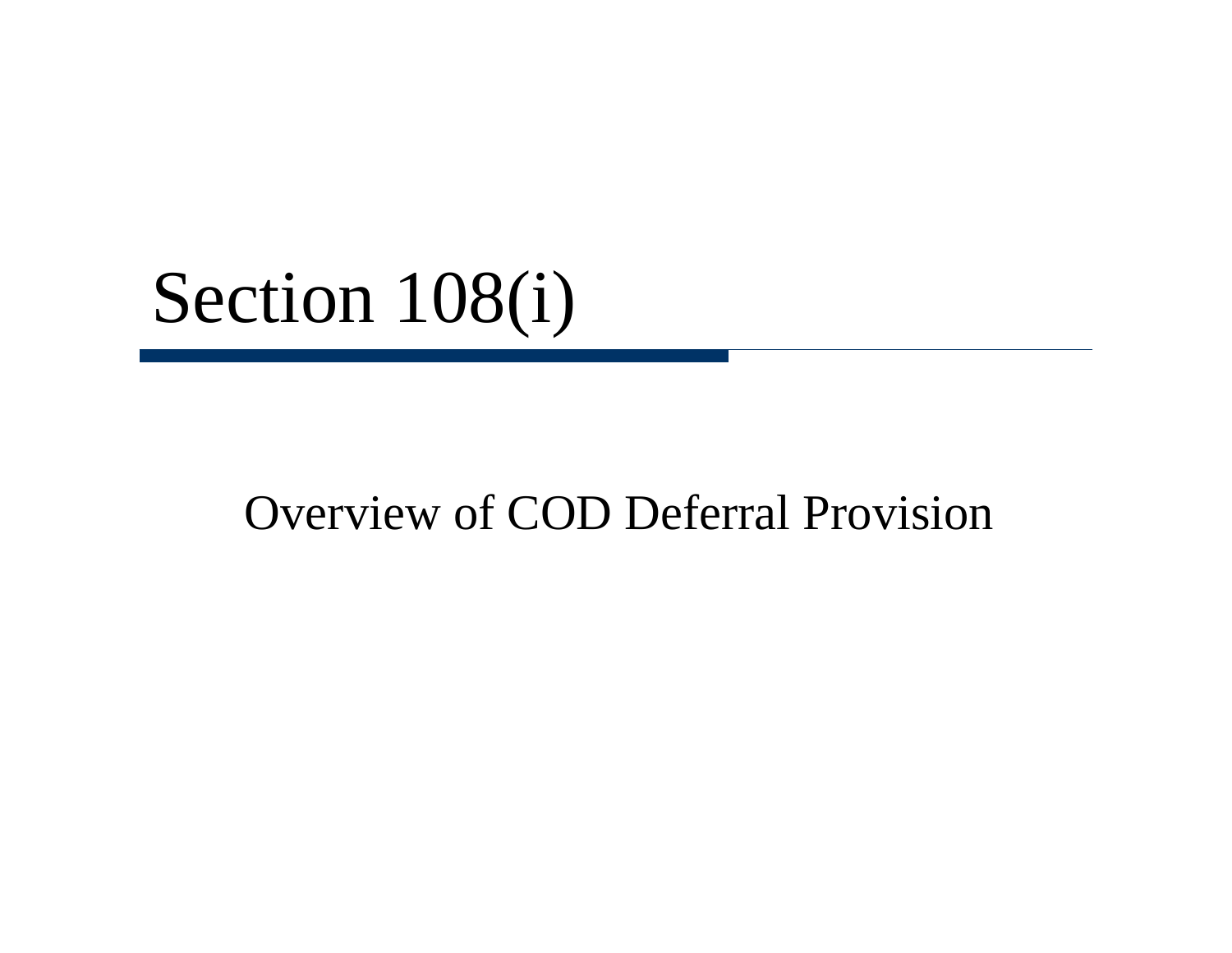### COD Income – Debt Extinguishment Generally

- General Rule: A debtor recognizes COD income upon the repurchase of a debt instrument for an amount less than its "issue price."
	- For non-publicly traded debt issued for money, the issue price generally is the price paid by the initial purchaser of the debt.
	- For publicly traded debt, the issue price generally is the initial issue price to the public at which price a substantial amount of such debt is sold to the public.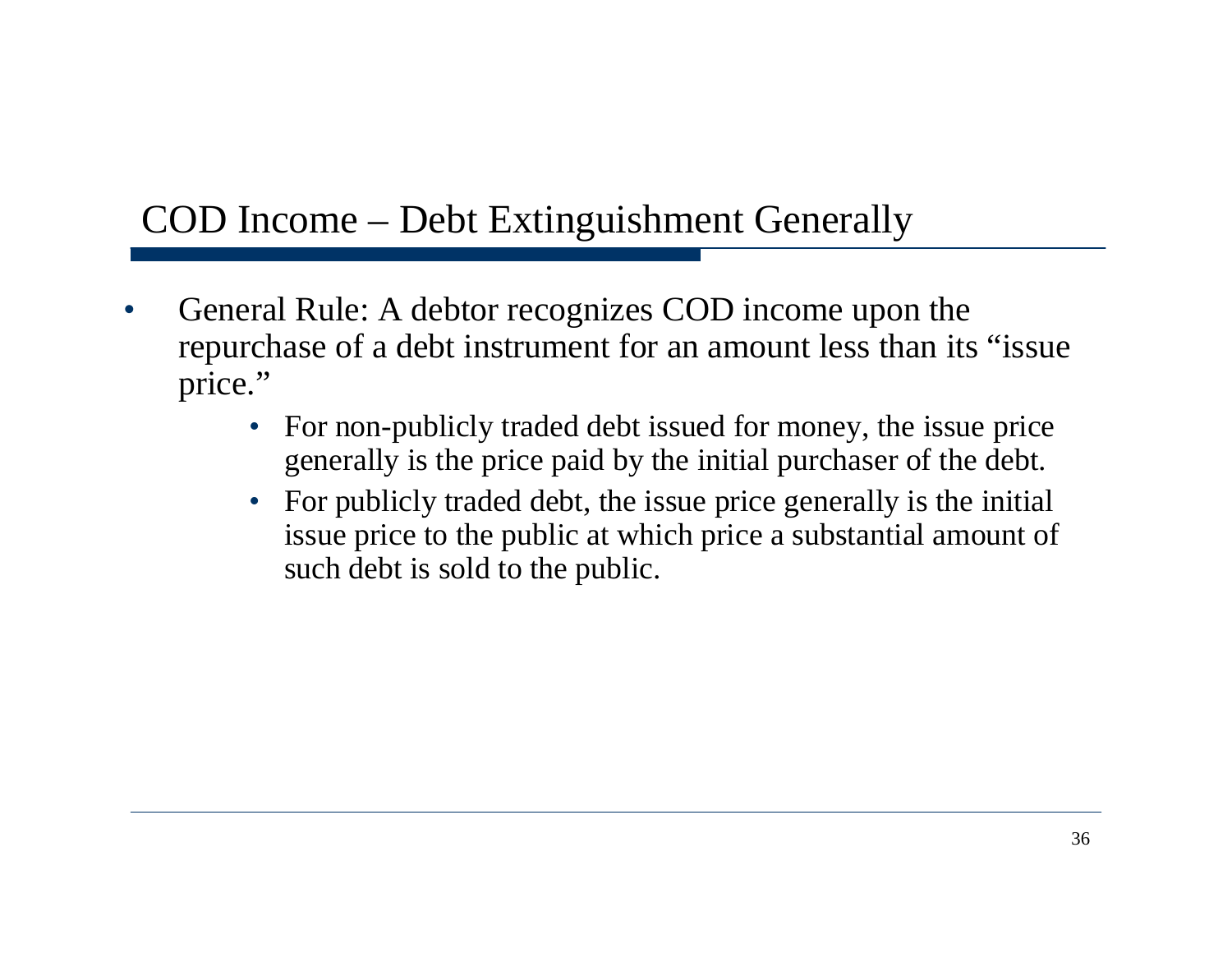### COD Income: Background

- Included COD income
	- General rule: COD income included in gross income under section  $61(a)(12)$ .
- Excluded COD income
	- COD income excluded from gross income if an exception under section  $108(a)(1)$  applies.
		- The discharge occurs in a title 11 case.
		- The discharge occurs when the taxpayer is insolvent (excluded only to the extent of the insolvency).
- Deferred COD income
	- New section 108(i)
	- Enacted under American Recovery and Reinvestment Tax Act of 2009.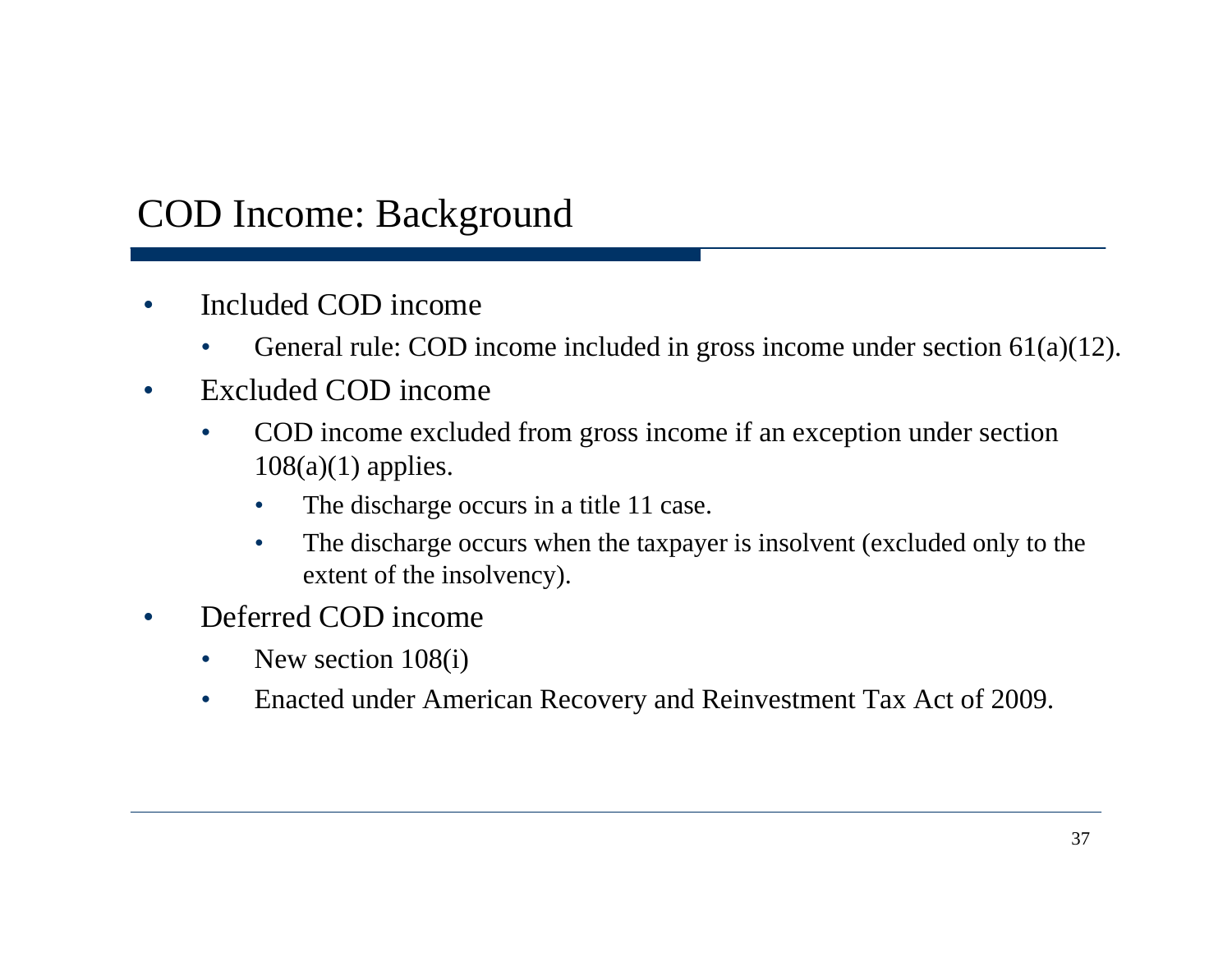### New Section 108(i): General Rules

- Taxpayer may elect to defer COD income arising from a "reacquisition" of applicable debt in 2009 or 2010.
	- Additional guidance provided by Rev. Proc. 2009-37, including procedures for making the election and section 9100 relief procedures for late elections.
	- Applicable debt is:
		- Any debt issued by a C corporation or
		- Debt issued by an individual or pass-through entity (*e.g.*, a partnership) in connection with a trade or business.
		- In the case of an intercompany obligation, only an instrument for which COD income is realized under Treas. Reg. section 1.1502-13(g)(5).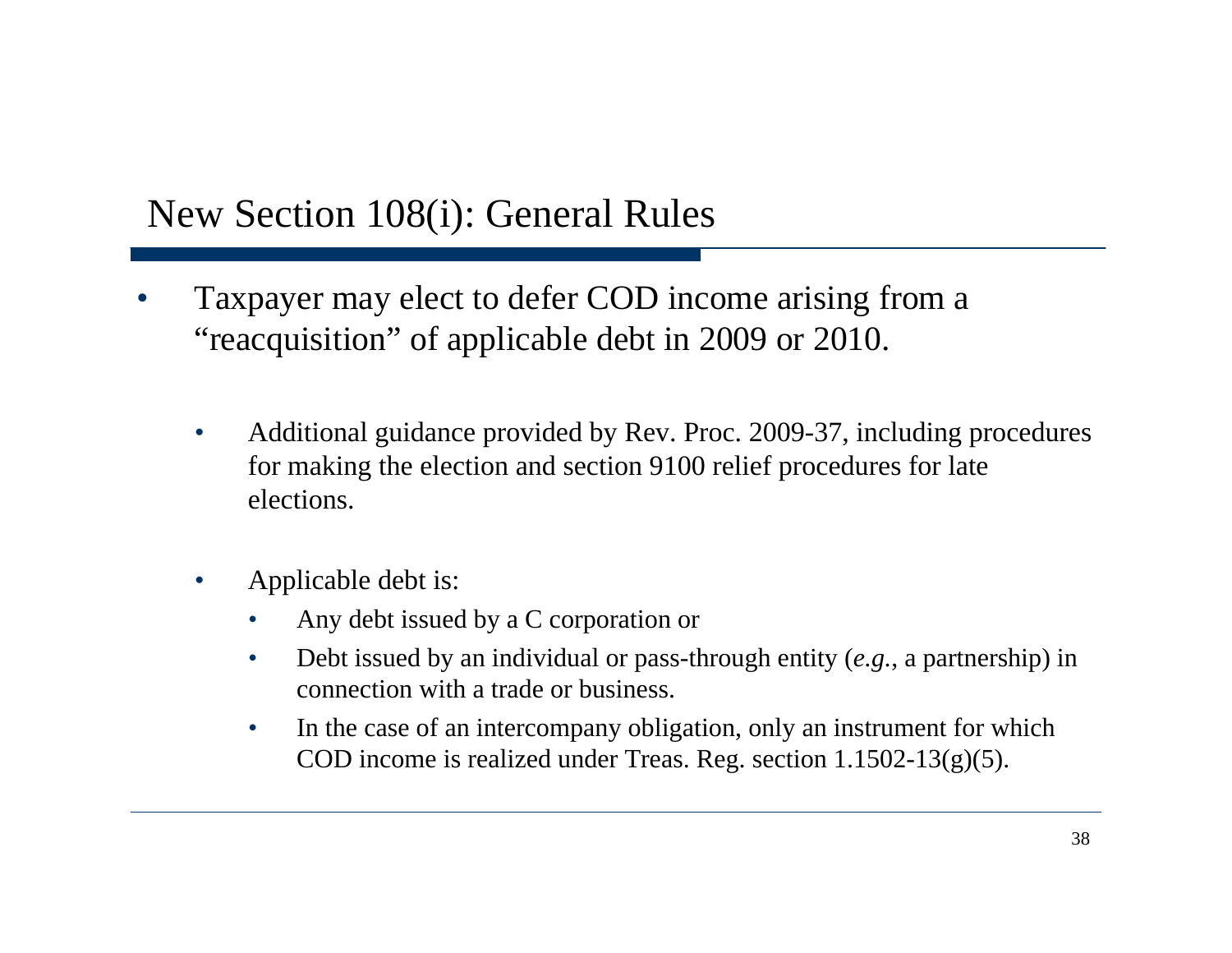### New Section 108(i): General Rules (continued)

- Taxpayer may elect to defer COD income arising from a "reacquisition" of applicable debt in 2009 or 2010.
- A "reacquisition" includes:
	- An acquisition of debt for cash or property by the taxpayer or a related party,
	- A debt-for-debt exchange (including a significant modification of existing debt),
	- A debt-for-equity exchange, and
	- Forgiveness of debt.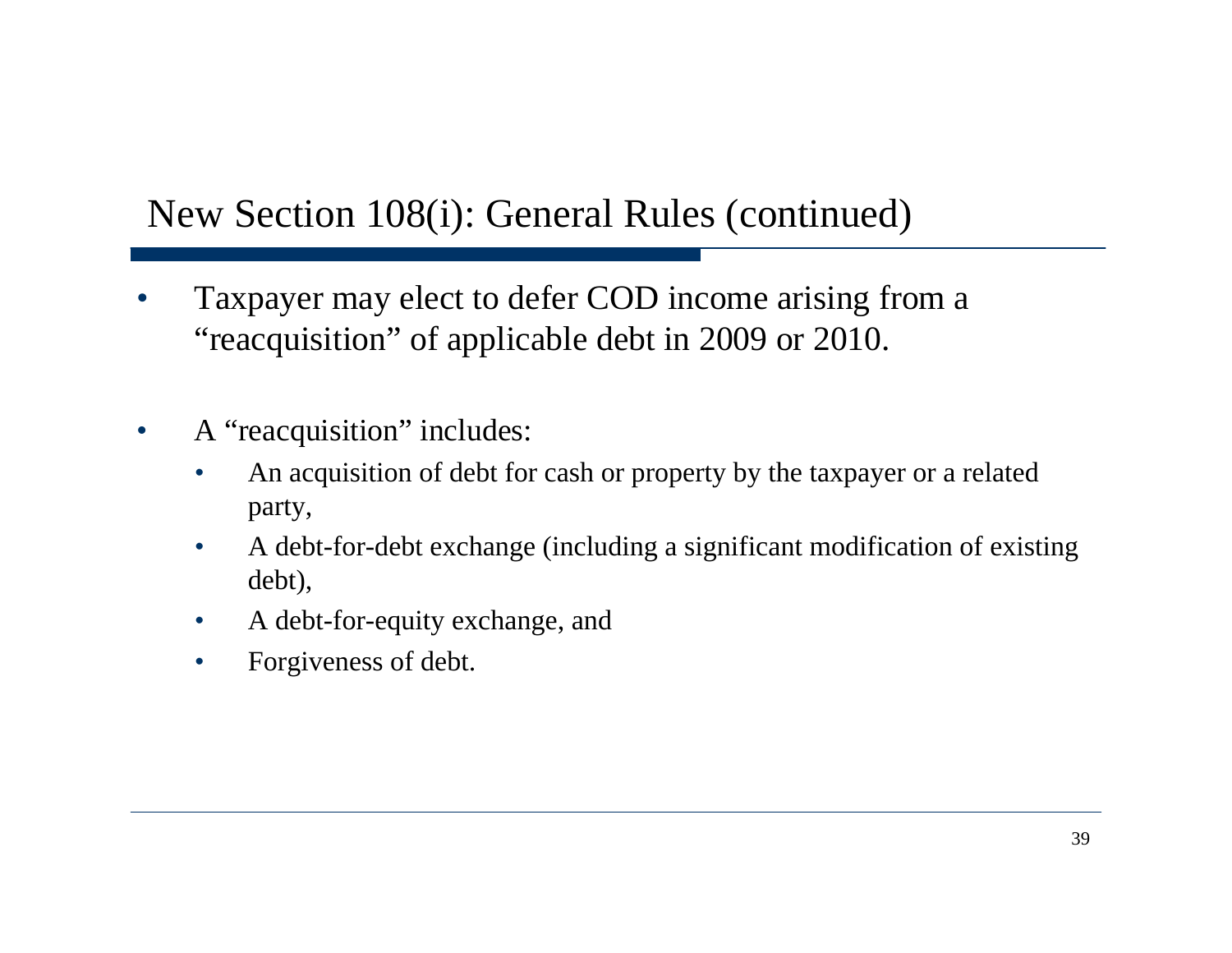### New Section 108(i): General Rules (continued)

- COD income is deferred until 2014, at which point it is included ratably in the taxpayer's income over 5 years (*i.e.*, from 2014 through 2018).
- If COD income arises in a transaction in which debt remains outstanding, any discount will be treated as OID.
	- If COD income is deferred, OID also must be deferred and recognized in the same years as the COD income.
	- Matching of income and deductions both timing and amount. As a result, COD income and OID should net to zero. Prior to the COD income deferral provision, the issuer would have recognized upfront COD income, which would be deducted over time as OID (a timing detriment to the issuer).
- In a transaction in which debt is retired at a discount, the COD income deferral election merely defers income recognition.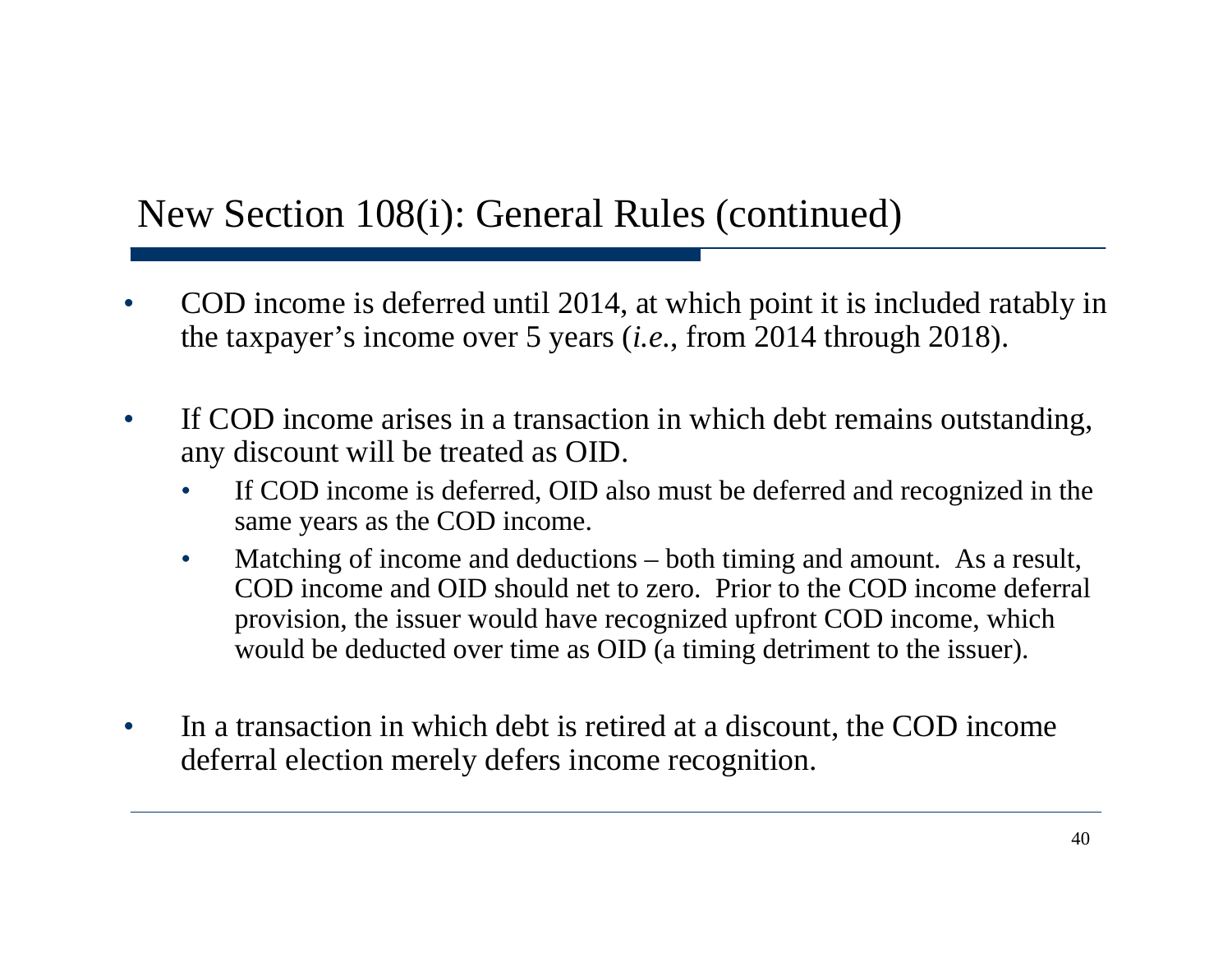### New Section 108(i): Election

- If an election is made to defer COD income under section 108(i), then exceptions to exclude COD income (*e.g.*, as a result of insolvency or bankruptcy) do not apply.
	- A protective election is available to claim deferral election in the event that bankruptcy and insolvency exclusion is not sustained.
- The election to defer COD income is made on a debt-by-debt basis (or with respect to a portion of a single debt instrument). Any COD income for which an election is not made can still qualify for exclusion under section  $108(a)$ .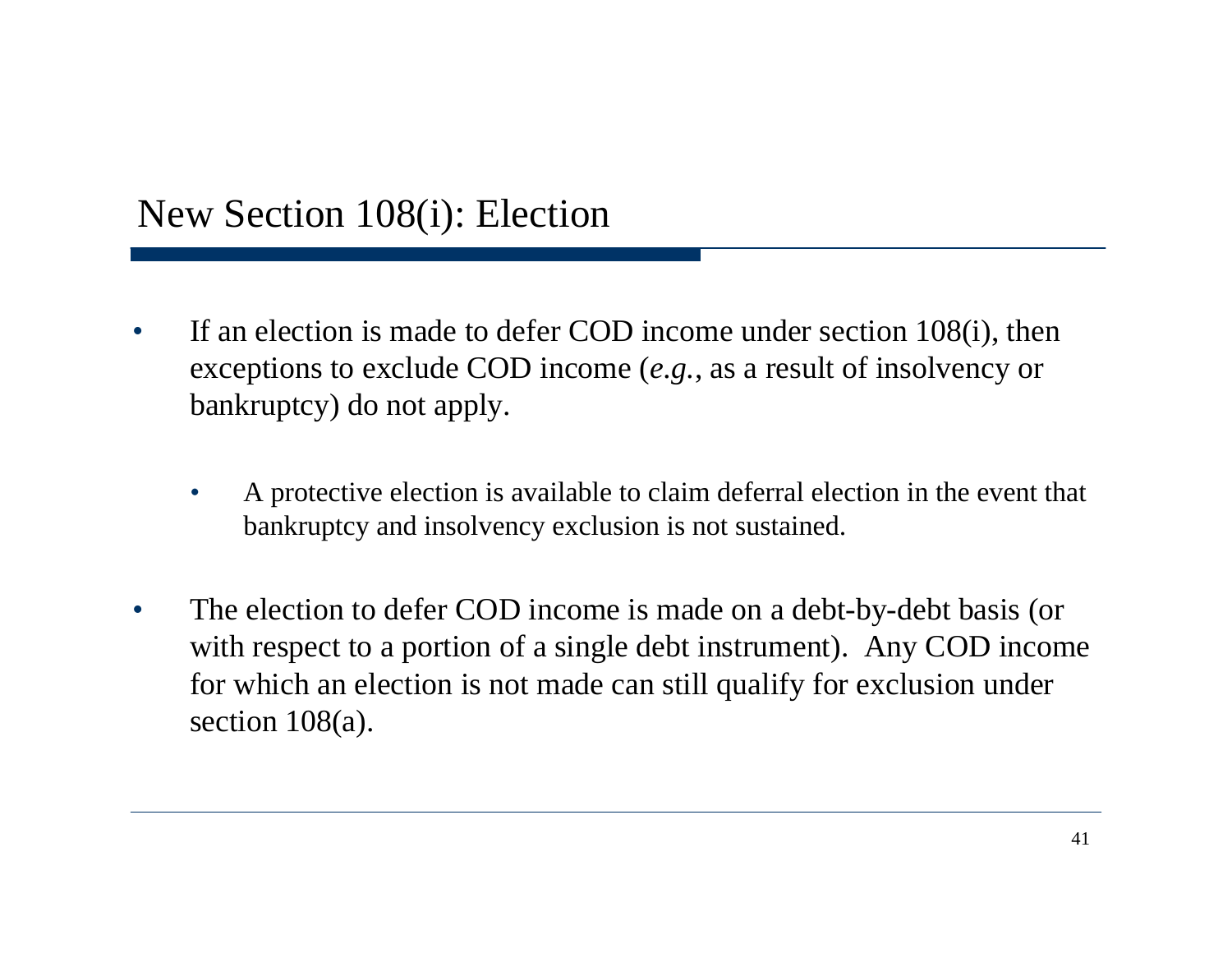### New Section 108(i): Election (continued)

- Once made, the election is irrevocable.
- An election to defer COD income and any attendant OID deduction does not affect a taxpayer's E&P (with certain exceptions for RICs and REITs).
- The election to defer COD income may not always be the best choice for a taxpayer (*i.e*., COD income exclusion with attendant tax attribute reduction may be preferable in certain circumstances).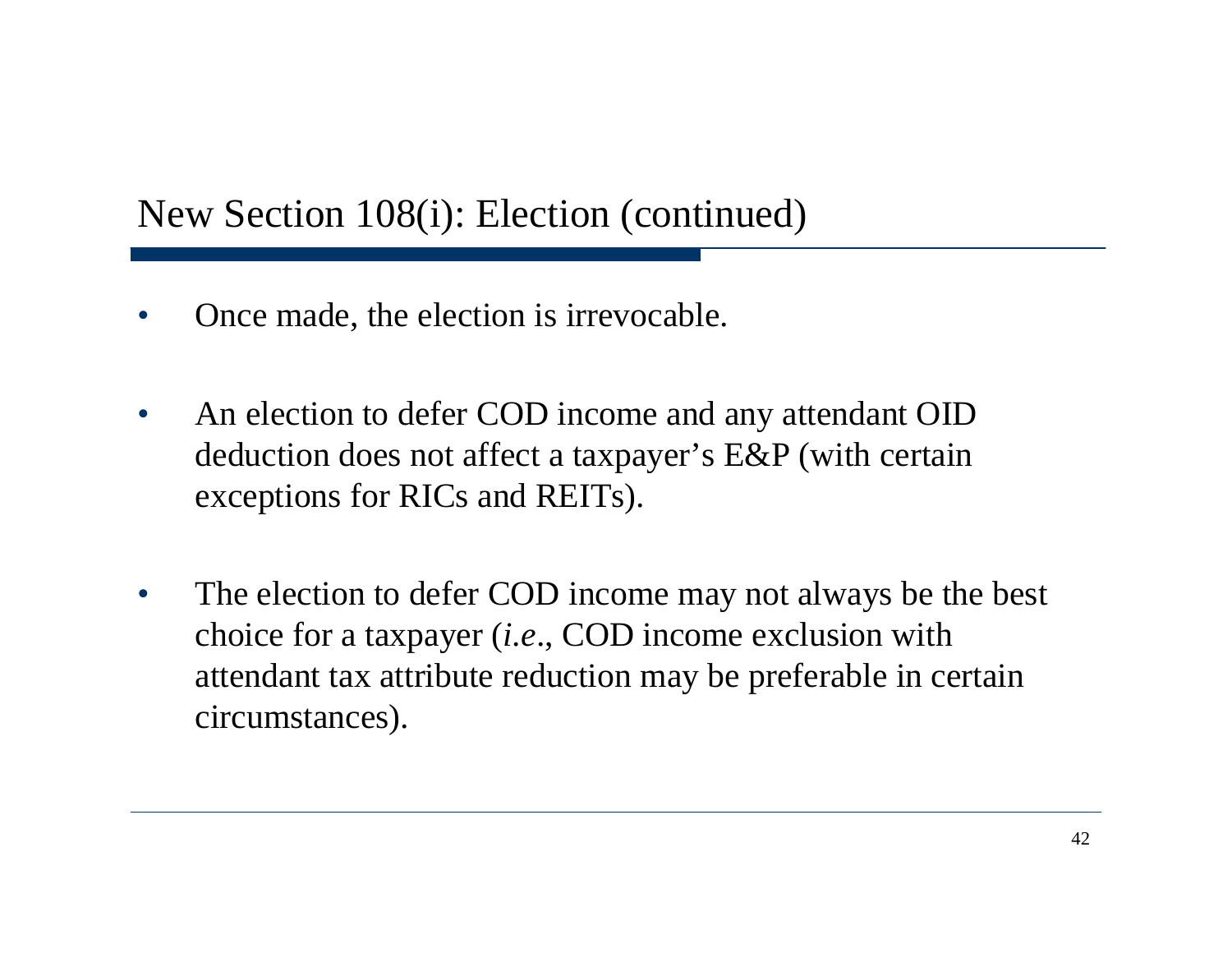### New Section 108(i): Acceleration Events

- Deferred COD income may be accelerated upon certain events:
	- Bankruptcy filing;
	- Liquidation;
	- Assets or partnership interest dispositions; or
	- Business cessation.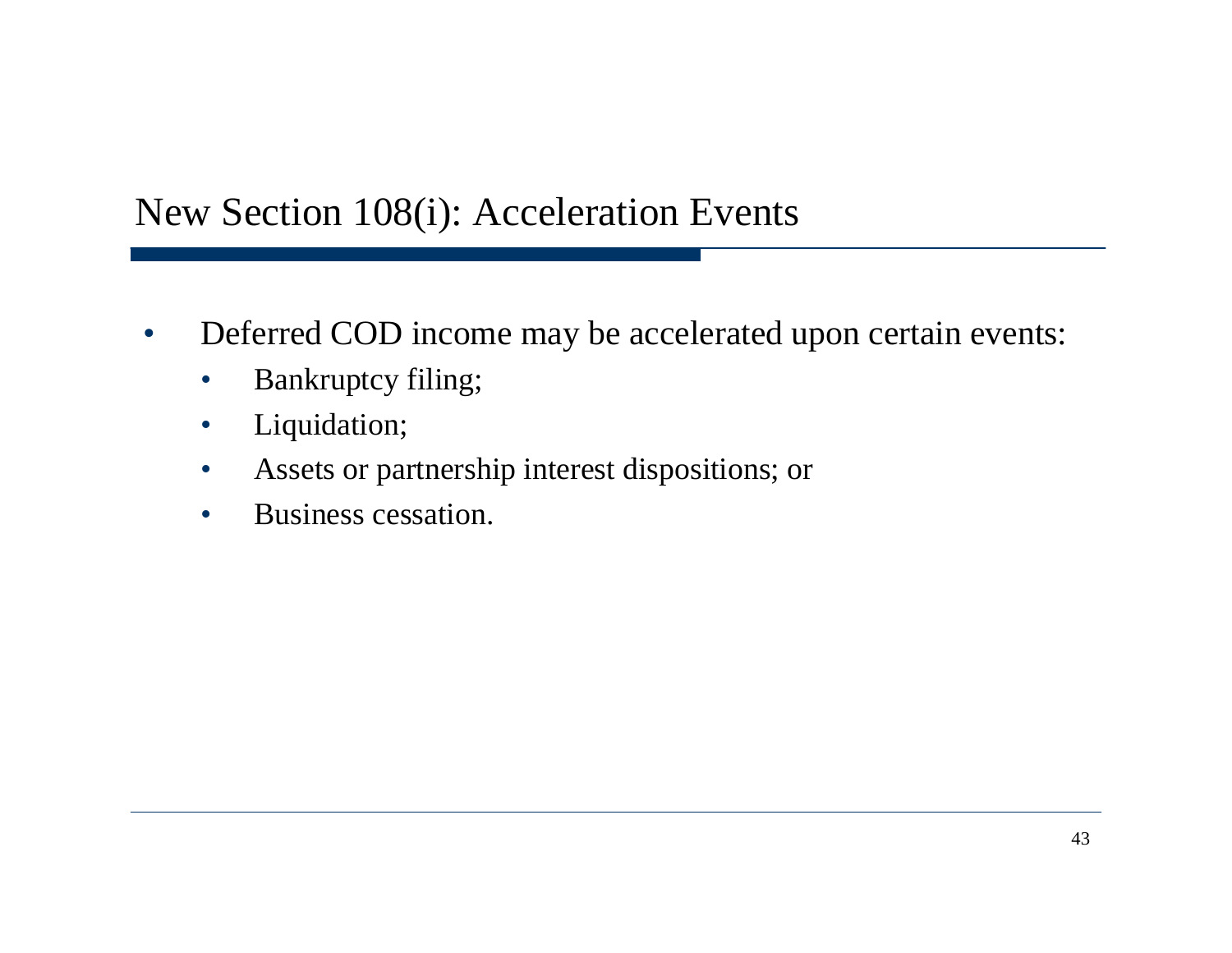# Section 108(i)

# Issues in Consolidation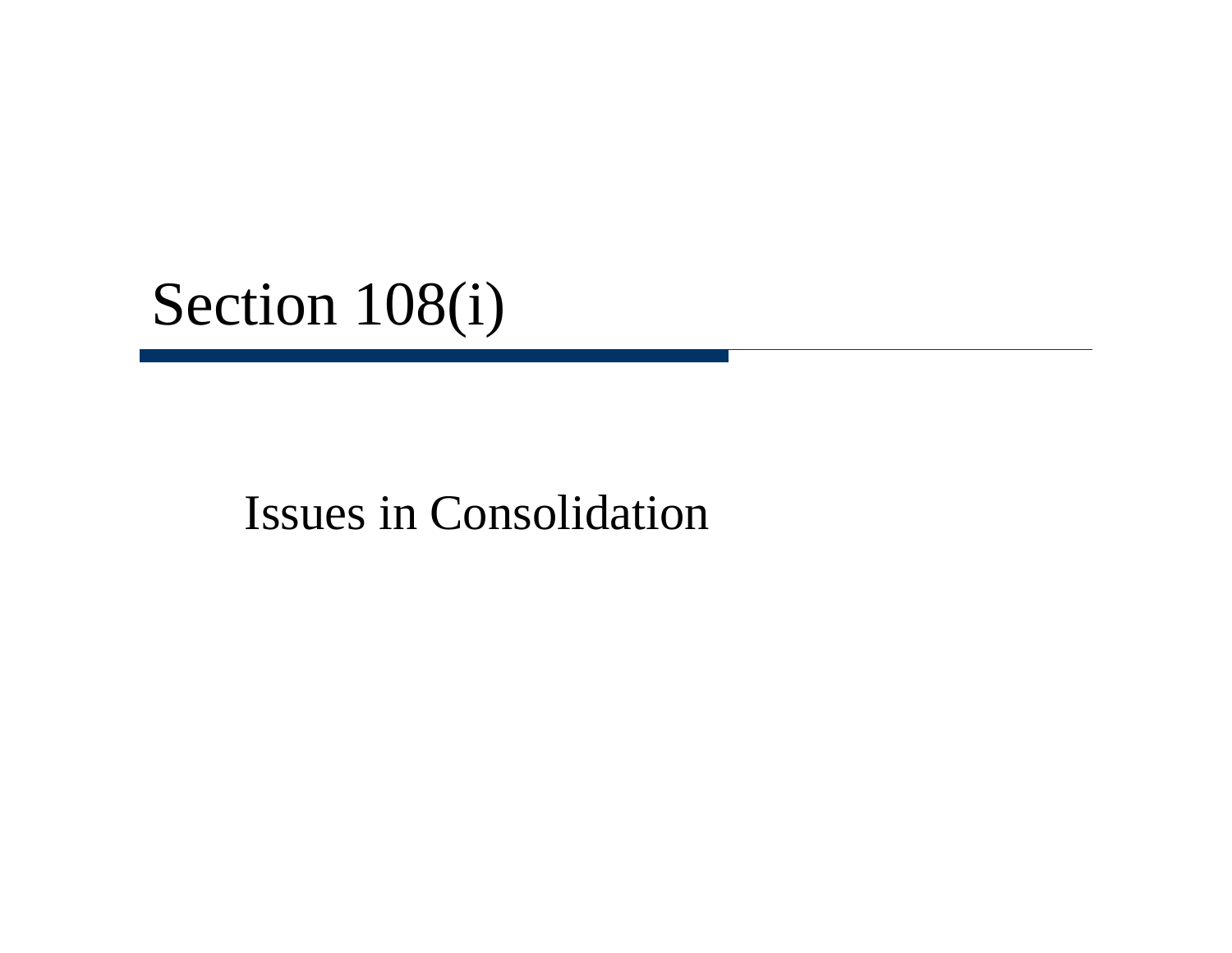### Application of Section 108(i) to Intercompany Debt

- Rev. Proc. 2009-37 provides that in the case of an intercompany obligation (as defined in Treas. Reg. section 1.1502-13(g)(2)(ii)), an applicable debt instrument only includes an instrument for which COD income is realized upon the deemed satisfaction pursuant to Treas. Reg. section  $1.1502 - 13(g)(5)$ .
- For intercompany obligations subject to Treas. Reg. section  $1.1502 - 13(g)(3)$ , the approach of the current consolidated return intercompany regulations is sufficient and section 108(i) is not necessary.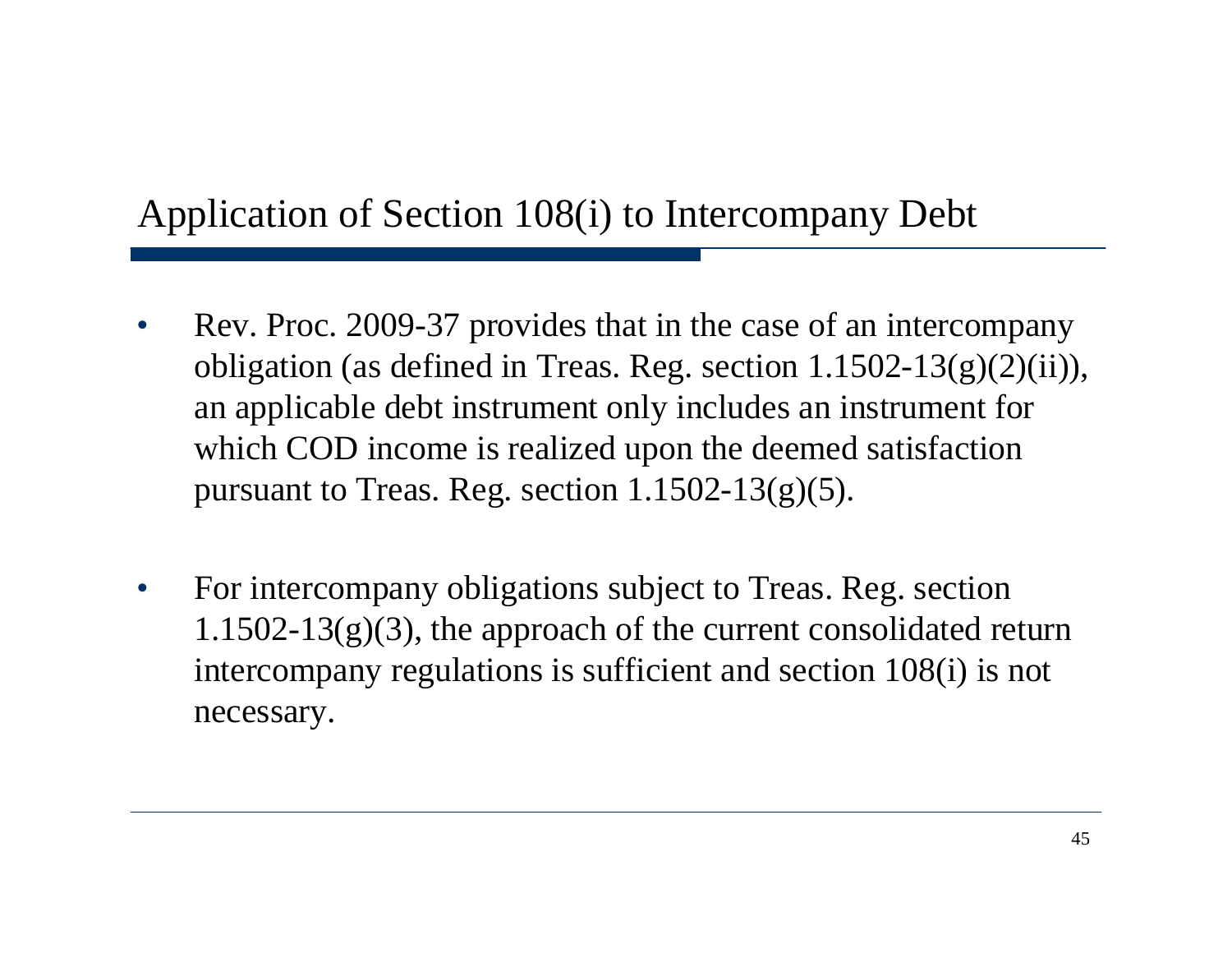### Important Definitions

- *Intercompany Transaction* -- Transaction between corporations that are members of the same consolidated group immediately after the transaction.
- *Intercompany Item S*'s income, gain, deduction, and loss, whether directly or indirectly, from an intercompany transaction.
- *Corresponding Item* B's income, gain, deduction, and loss from an intercompany transaction, or from property acquired in an intercompany transaction.
- *Recomputed Corresponding Item Corresponding items that B would* take into account if S and B were divisions of a single corporation and the intercompany transaction were between those two divisions.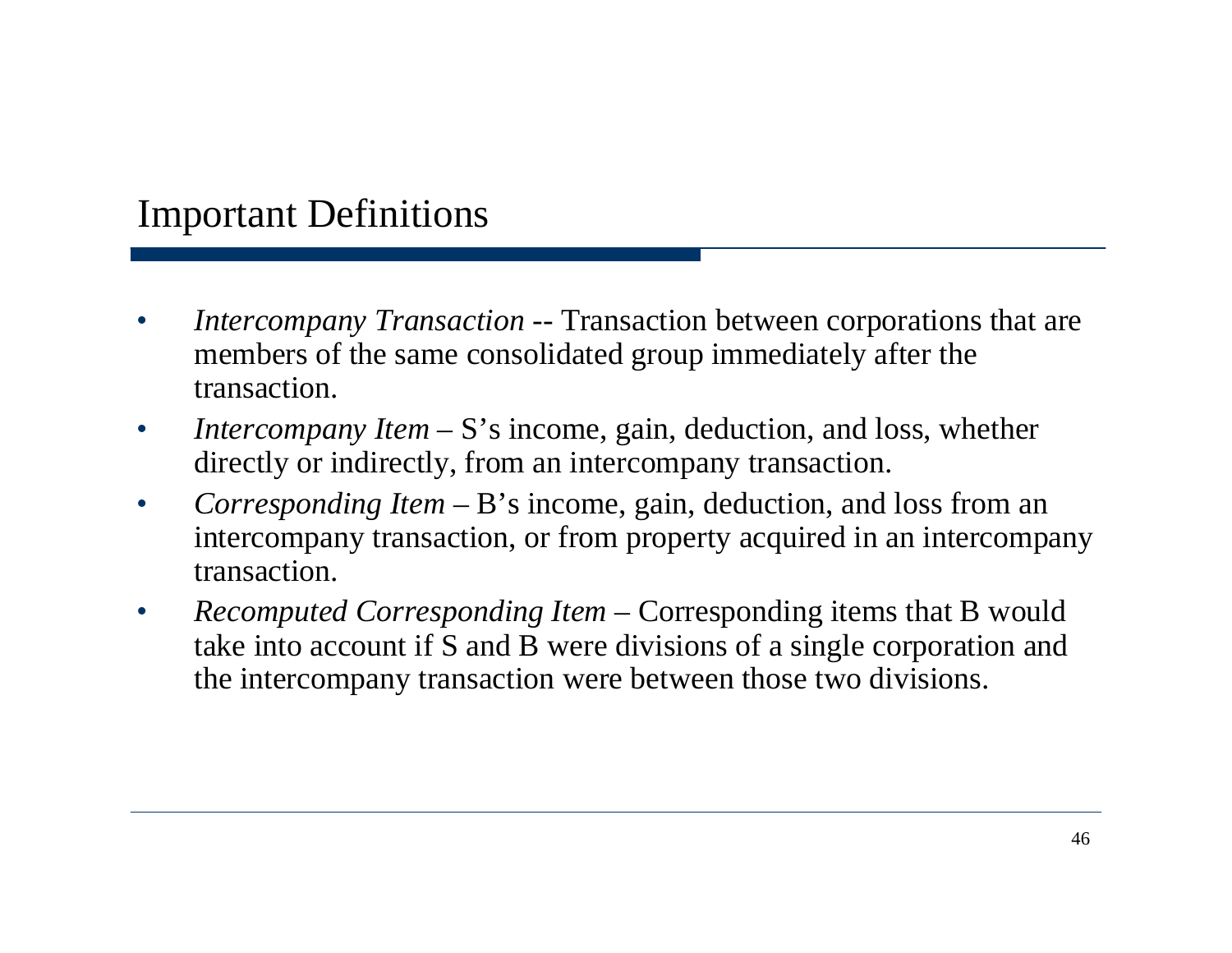#### Important Rules

- *Matching Rule*  In general, reflects the application of the divisional treatment concept to produce the same result in a consolidated return as if the two members involved in the intercompany transaction were divisions of a single corporation. Generally, S takes its intercompany item into account to reflect the difference for the year between B's corresponding item taken into account and the recomputed corresponding item.
- *Acceleration Rule* S's intercompany items and B's corresponding items are taken into account to the extent they cannot be taken into account to produce the effect of treating S and B as divisions of a single corporation (*e.g.*, B or S leaves the consolidated group or a non-member reflects any aspect of the intercompany transaction (typically the asset's basis)).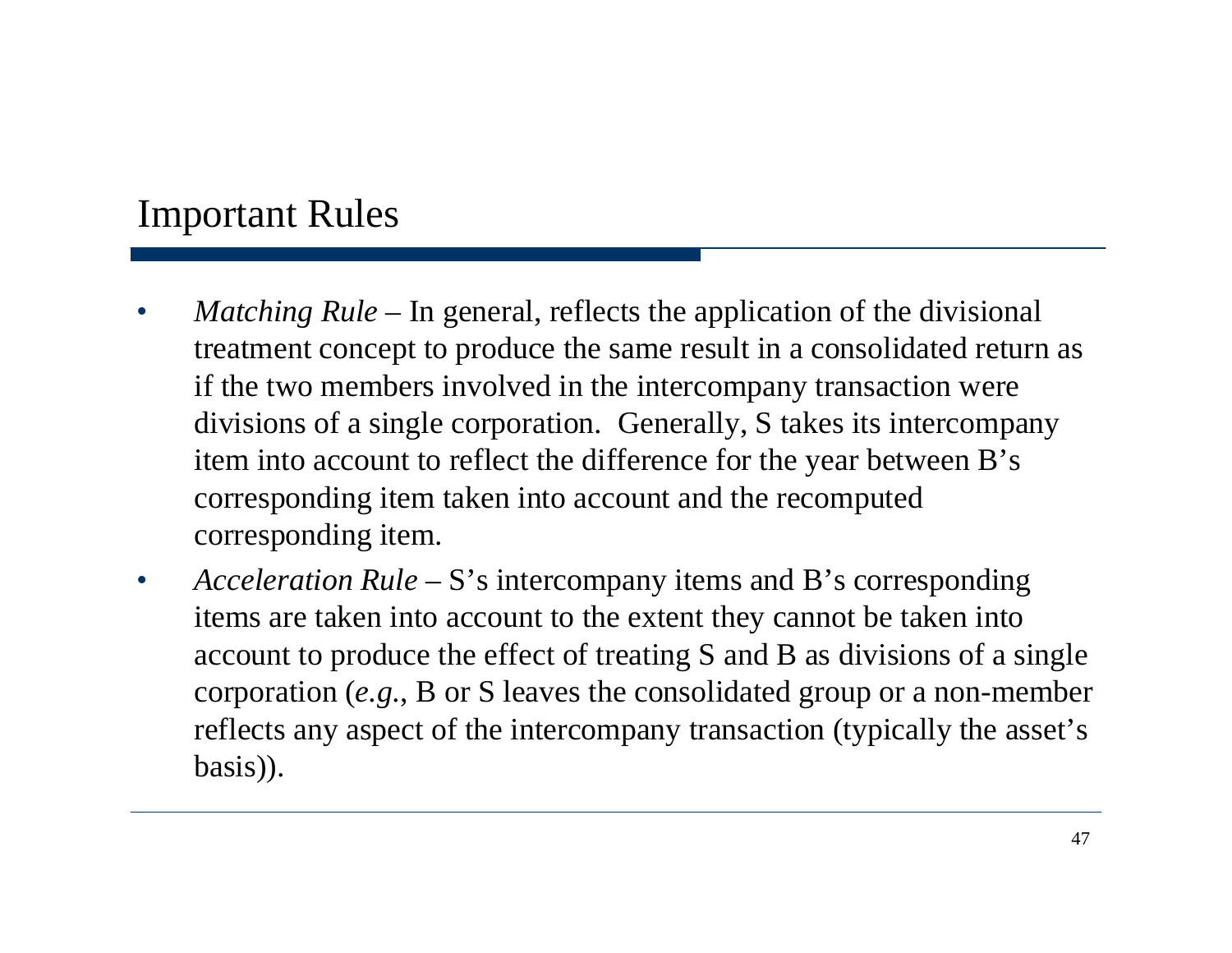## Application of Section 108(i) to Non-Intercompany Debt Becoming Intercompany Debt

- Generally, under Treas. Reg. section  $1.1502 13(g)(5)$ , when nonintercompany debt becomes intercompany debt, the debt is deemed satisfied for an amount determined under the principles of Treas. Reg. section 1.108-2(f).
	- If the debt has been acquired within the last 6 months, it is deemed satisfied for the holder's adjusted basis in the debt.
	- If the holder has acquired the debt outside the 6 month period, the deemed satisfaction amount is fair market value.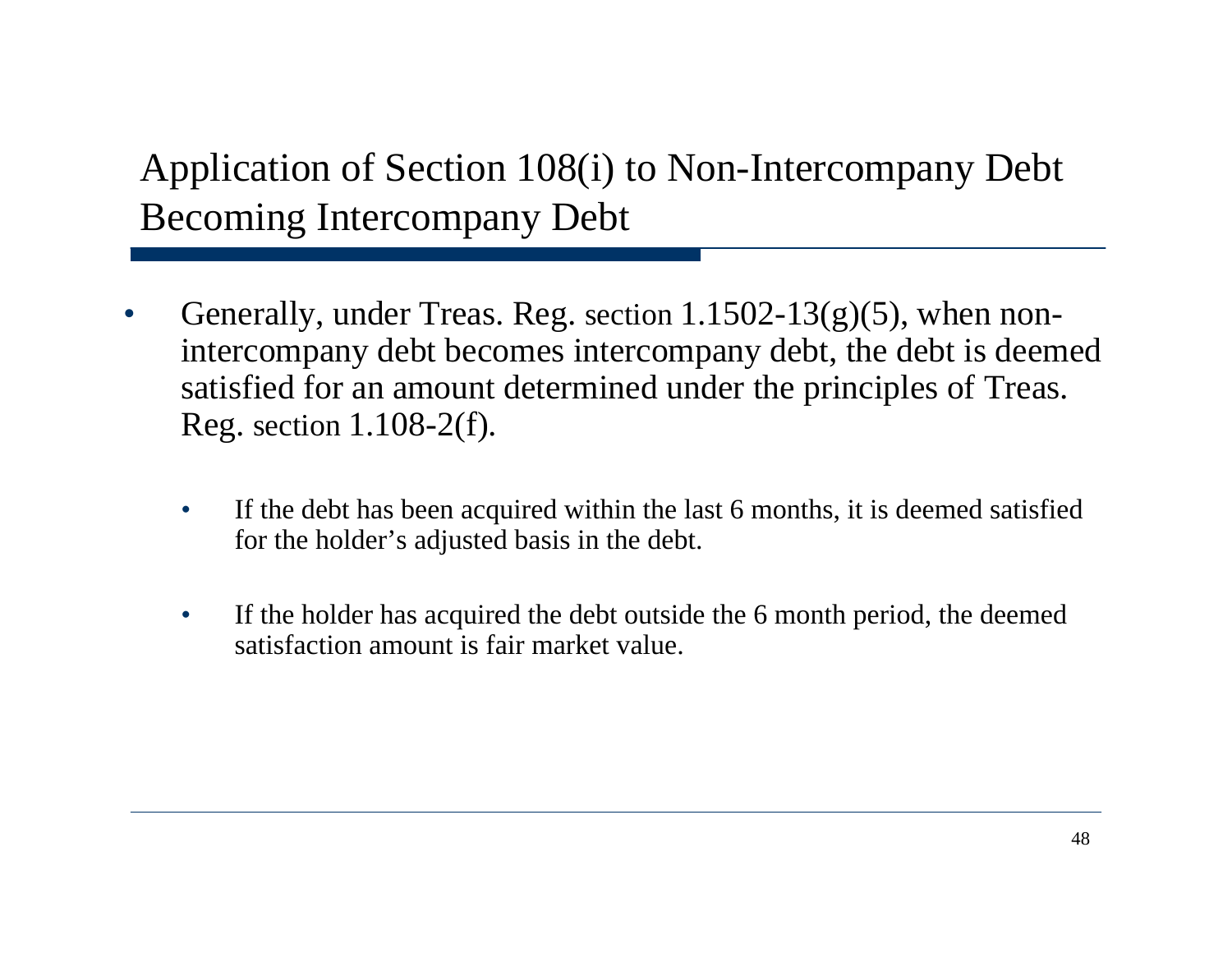Application of Section 108(i) to Non-Intercompany Debt Becoming Intercompany Debt (continued)

- If upon the acquisition of a subsidiary, non-intercompany debt becomes intercompany debt; the debt is satisfied for FMV (outside the 6 month period) and the FMV of the debt is less than the adjusted issue price of the debt, then:
	- The issuer should recognize COD income.
	- The holder should recognize a capital loss.
	- Section 108(i) can apply to the COD income recognized by the issuer.
	- The application of the intercompany transaction regulations is not expressly addressed.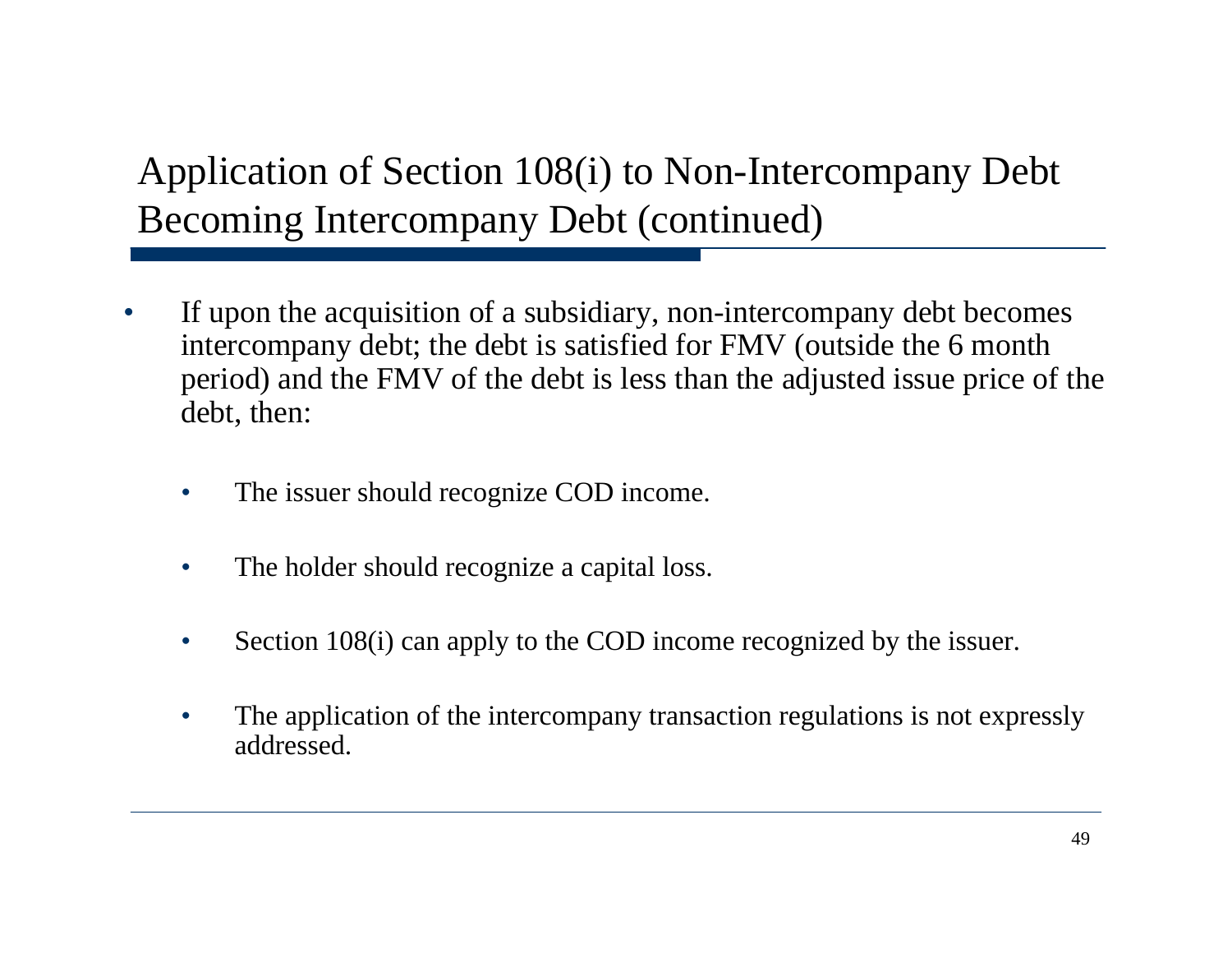# Application of Section 108(i) to Non-Intercompany Debt Becoming Intercompany Debt (continued)

- Based on Treas. Reg. section 1.1502-13, if a section 108(i) election is made, the capital loss recognized by the holder should be deferred and "matched" with the recognition of the COD income.
- What about the OID?
	- Generally, the intercompany item and the corresponding item offset in amount (and have the same character).
	- However, because section  $108(i)(2)$  requires the OID deduction to be deferred, the OID income should also be deferred under the matching rule.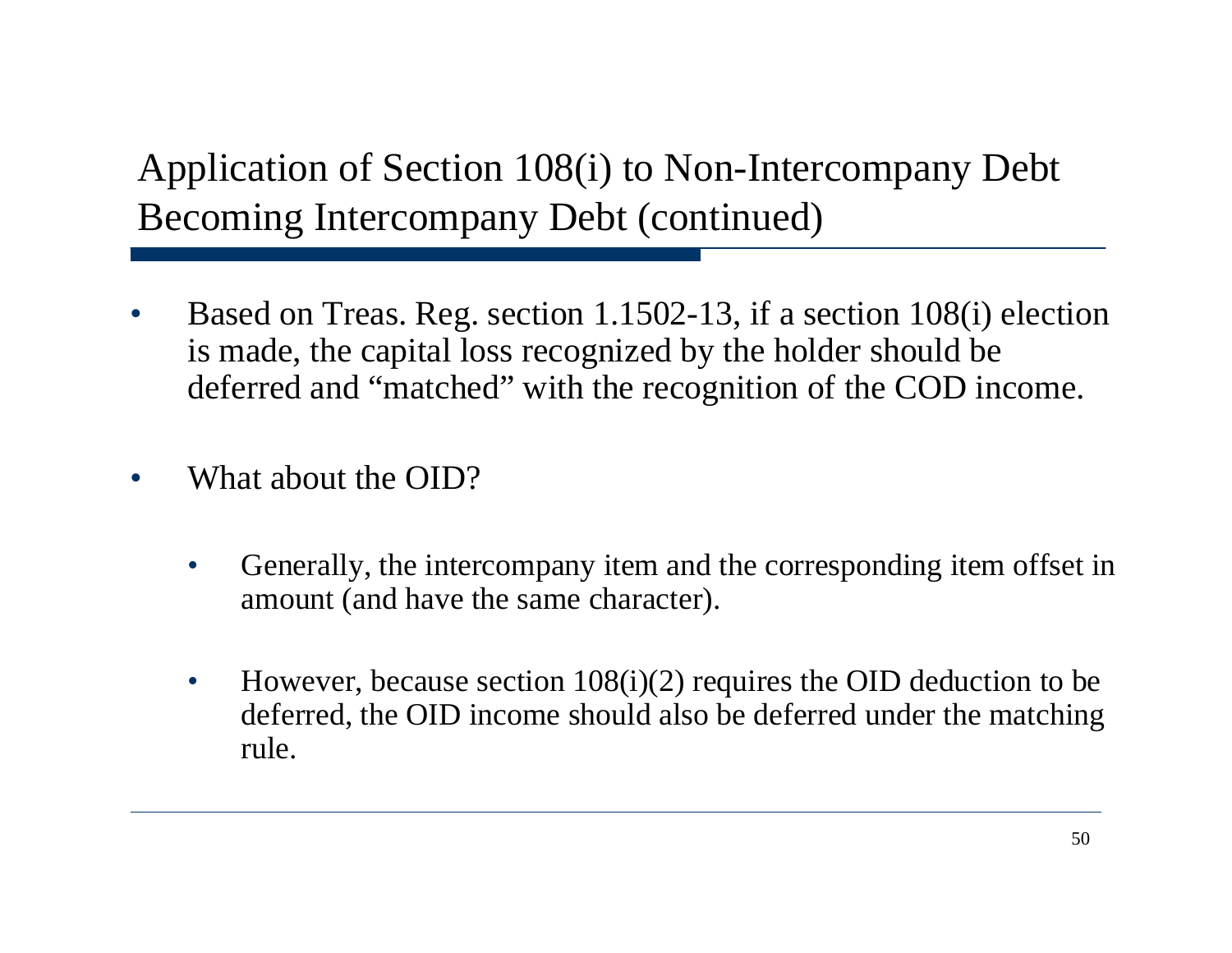# Application of Section 108(i) Acceleration Rules to Section 332 Subsidiary Liquidations

- As previously stated, the deferred COD income under section 108(i) is accelerated in certain circumstances, including a liquidation.
- Query whether this result is appropriate in the context of a consolidated group (*e.g.*, where a subsidiary with a section 108(i) election liquidates in a section 332 transaction into its parent)?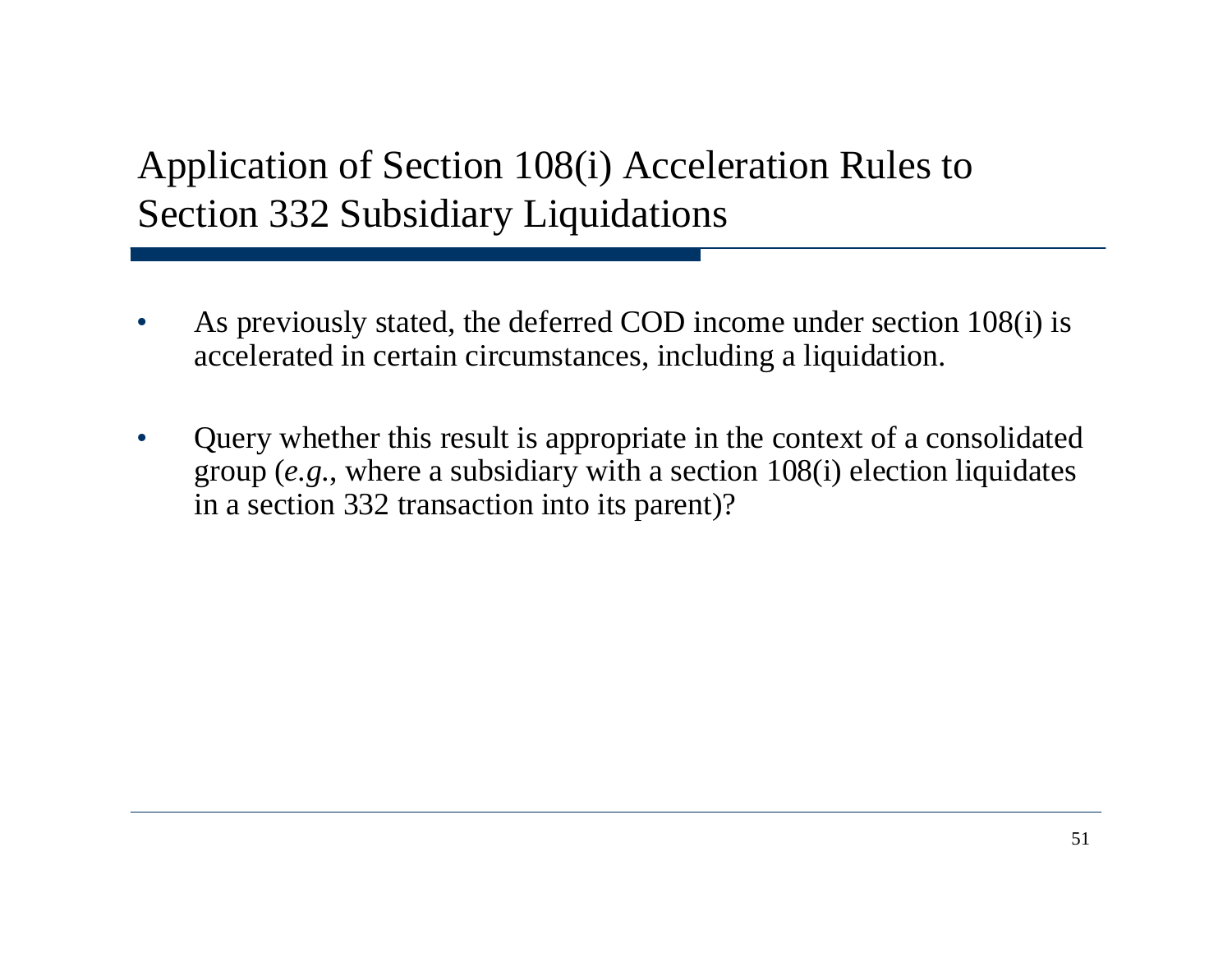# Application of Section 108(i) Acceleration Rules to Section 332 Subsidiary Liquidations (continued)

- General framework for Section 332 liquidations:
	- The parent corporation succeeds to the liquidated subsidiaries attributes under section 381 (*e.g.*, NOLs, E&P, capital loss carryovers, accounting methods, *bond discount*, etc.).
	- Section 381(c) does not provide an exclusive list of attributes. *See* Dover Corp. v. Comm'r 122 T.C. 324 (2004).
	- The parent corporation would be treated as the liquidating subsidiary's successor for purposes of the intercompany transaction rules. Treas. Reg.  $§ 1.1502 - 13(j)(2).$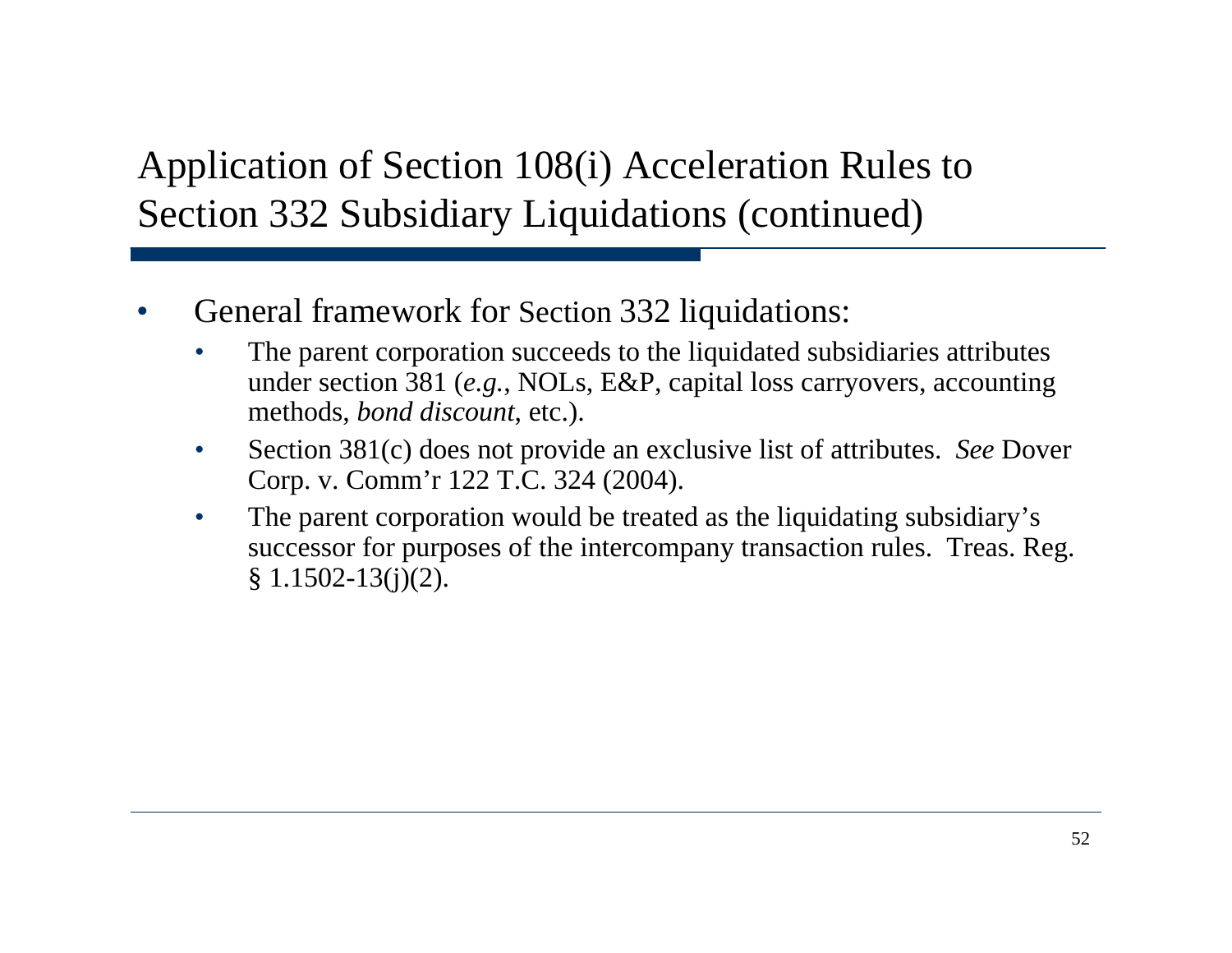# Application of Section 108(i) Acceleration Rules to Section 332 Subsidiary Liquidations (continued)

- Where the COD income deferral election is made with respect to a debtfor-debt exchange, one could argue that section  $381(c)(9)$ , which provides that the parent steps into the shoes of the liquidating subsidiary for purposes of OID accounting, should trump section 108(i)'s acceleration provision.
- This argument would be unavailable, however, where the COD income deferral arises in connection with an extinguishment of the debt.
- As a matter of policy, acceleration may be inappropriate; however, the literal language of section 108(i) may mandate acceleration in this context.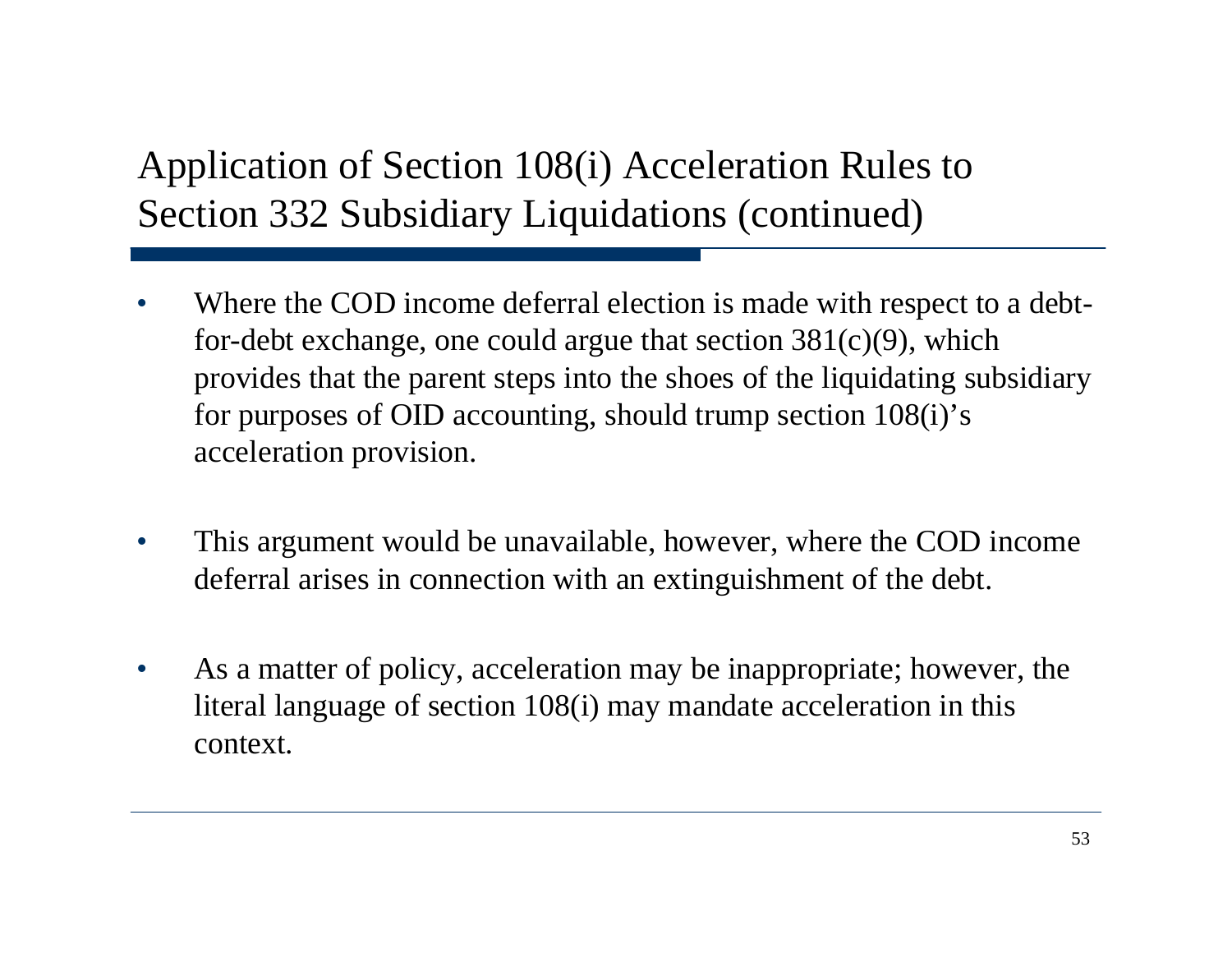# Application of Section 108(i) Acceleration Rules to Section 332 Subsidiary Liquidations in a Consolidated Group

• Even if the "section 108(i) acceleration rule" were to apply generally as a result of a section 332 liquidation, the consolidated return intercompany transaction regulations should apply to continue to defer the COD income where the liquidating subsidiary corporation (S) and its parent corporation (P) have historically filed a consolidated return.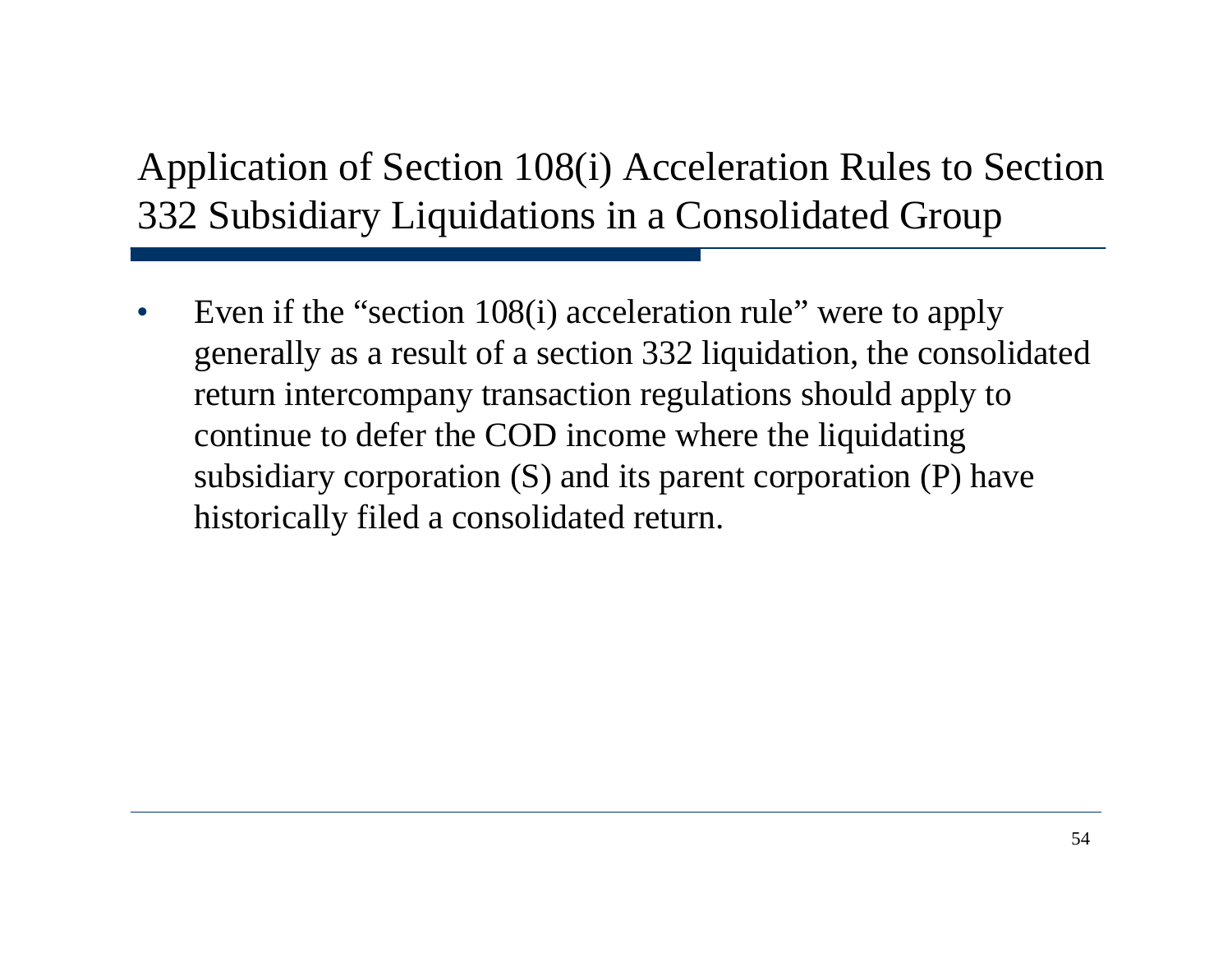### Example Applying the Intercompany Transaction Rules

- Assume (i) P owns all the stock of S, (ii) P and S are members of a consolidated group, (iii) in 2009, S elects under section 108(i) to defer \$100 of COD income, and (iv) S liquidates into P in a section 332 transaction on December 31, 2009.
	- S's distribution of its assets to P in the section 332 liquidation is an intercompany transaction.
	- If the liquidation triggers the "section 108(i) acceleration rule," then S has an intercompany item (its realized section 108(i) income recapture that directly or indirectly results from the intercompany transaction).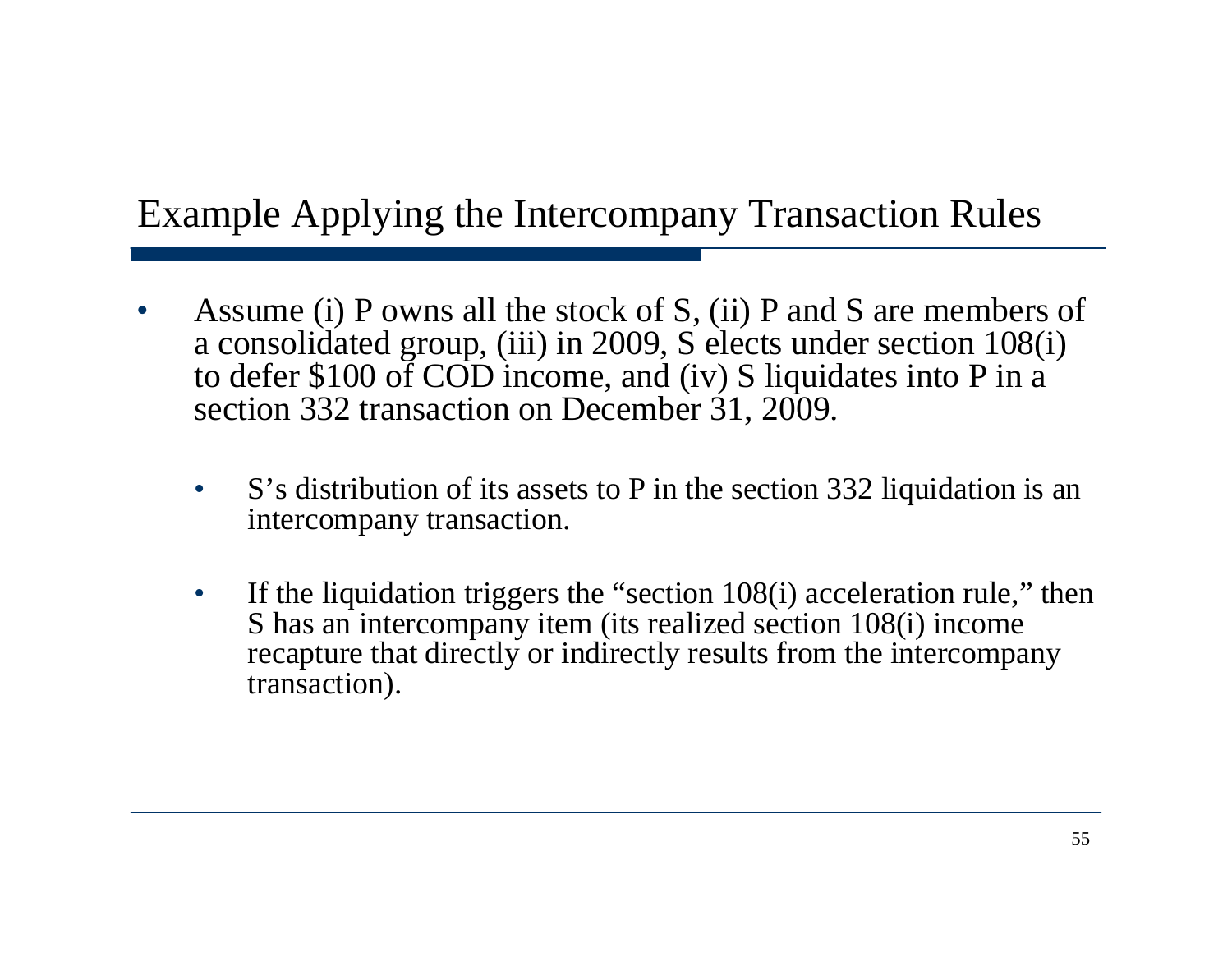# Example Applying the Intercompany Transaction Rules (continued)

- Assume (i) P owns all the stock of S, (ii) P and S are members of a consolidated group, (iii) in 2009, S elects under section 108(i) to defer \$100 of COD income, and (iv) S liquidates into P in a section 332 transaction on December 31, 2009.
	- P is a "successor person" to S as a result of the section 332 liquidation (which is a section 381(a) transaction) and succeeds to S's intercompany item.
	- P's corresponding item under section 332 is \$0 because P has no income, gain, deduction or loss from the liquidation or the property acquired in the liquidation.
	- The matching rule continues to apply, and the section 108(i) deferral continues through 2014, at which time, P would be required to annually recognize \$20 COD income (difference between P's corresponding item of \$0 and the recomputed corresponding item of \$20) for five years.